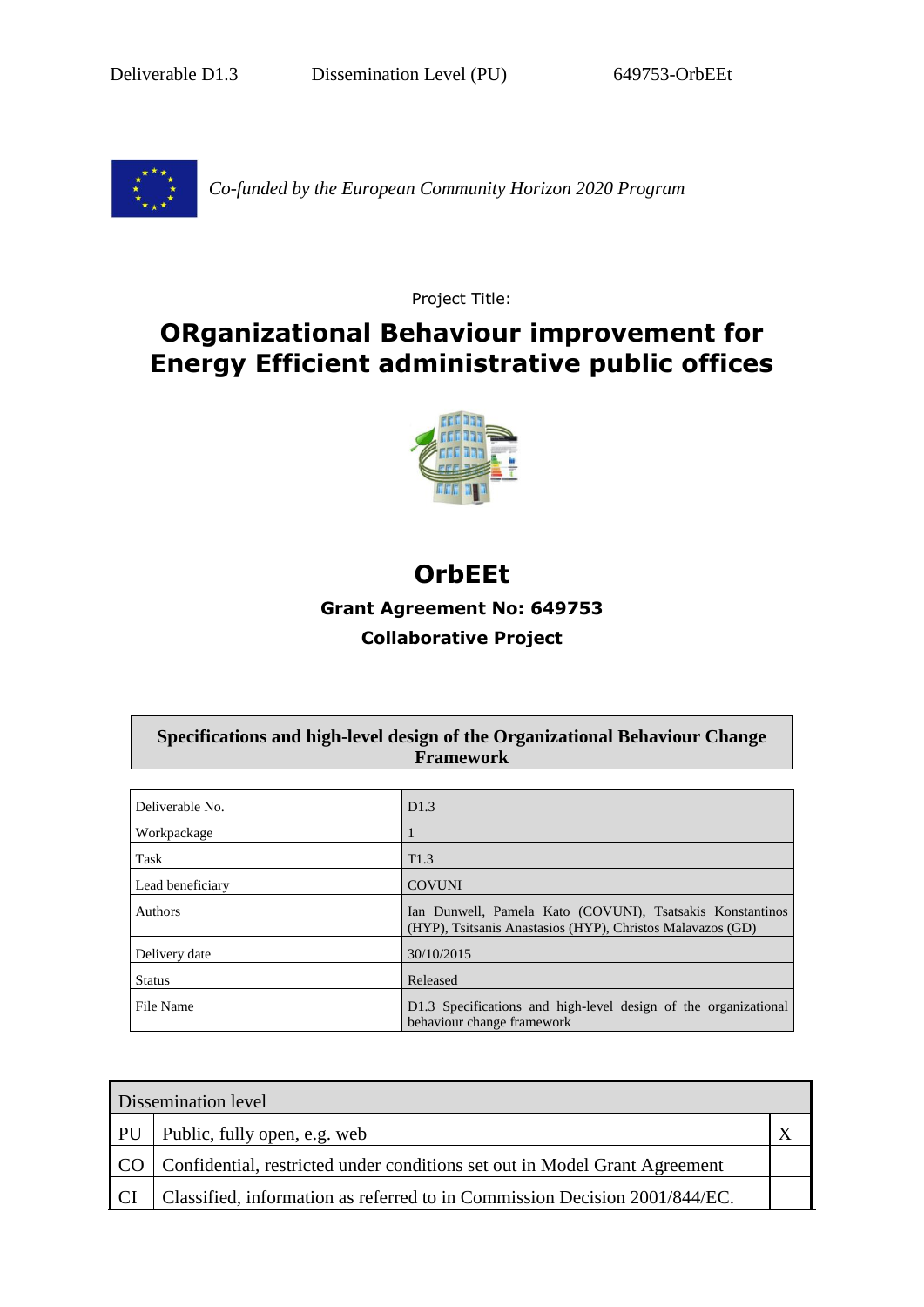|                                                                                     |                                                                                                                                                                                                                                                                                                                                                                                                                                                                             | Deliverable administration |                                                                                                                            |  |
|-------------------------------------------------------------------------------------|-----------------------------------------------------------------------------------------------------------------------------------------------------------------------------------------------------------------------------------------------------------------------------------------------------------------------------------------------------------------------------------------------------------------------------------------------------------------------------|----------------------------|----------------------------------------------------------------------------------------------------------------------------|--|
| No & name                                                                           | <b>Change Framework</b>                                                                                                                                                                                                                                                                                                                                                                                                                                                     |                            | D1.3 Specifications and high-level design of the Organizational Behaviour                                                  |  |
| <b>Status</b>                                                                       | Released                                                                                                                                                                                                                                                                                                                                                                                                                                                                    |                            | M8<br>Due<br>Date<br>2015-10-30                                                                                            |  |
| Author(s)                                                                           |                                                                                                                                                                                                                                                                                                                                                                                                                                                                             |                            | Ian Dunwell (COV), Pamela Kato (COV), Tsatsakis Konstantinos (HYP),<br>Tsitsanis Anastasios (HYP), Christos Malavazos (GD) |  |
| Description<br>of<br>the<br>related task<br>and<br>the<br>deliverable<br>in the DoA | This task examines workplace incentive dynamics and organizational behaviour<br>theories to generate the design and specifications of a generic organizational<br>behaviour change framework accompanied by a set of gamified tools and user<br>interfaces for the sustained engagement and behaviour change of end-users.<br>Pilot site management is consulted for the behavioural aspects and system<br>administrators regarding the deployment of OrbEEt IT components. |                            |                                                                                                                            |  |
| Comments                                                                            |                                                                                                                                                                                                                                                                                                                                                                                                                                                                             |                            |                                                                                                                            |  |
| $\vee$                                                                              | Date                                                                                                                                                                                                                                                                                                                                                                                                                                                                        | <b>Authors</b>             | Description                                                                                                                |  |
| $\boldsymbol{0}$                                                                    | $2015 -$<br>$04 - 16$                                                                                                                                                                                                                                                                                                                                                                                                                                                       | SOL jm                     | Template for deliverable documents and task planning                                                                       |  |
| $\boldsymbol{0}$                                                                    | $2015 -$<br>$04 - 20$                                                                                                                                                                                                                                                                                                                                                                                                                                                       | SOL jr                     | Logo added and colours changed accordingly                                                                                 |  |
| 0.1                                                                                 | $2015 -$<br>$05 - 27$                                                                                                                                                                                                                                                                                                                                                                                                                                                       | COV id                     | Initial structure outlined                                                                                                 |  |
| 0.2                                                                                 | $2015 -$<br>$07 - 05$                                                                                                                                                                                                                                                                                                                                                                                                                                                       | COV id                     | Games and gamification section merged                                                                                      |  |
| 0.3                                                                                 | $2015 -$<br>$10 - 05$                                                                                                                                                                                                                                                                                                                                                                                                                                                       | COV pk                     | Behavioural change section initial draft added and<br>merged                                                               |  |
| 0.4                                                                                 | $2015 -$<br>$10 - 05$                                                                                                                                                                                                                                                                                                                                                                                                                                                       | COV id                     | Audience / Context etc. sections, and OBCF section<br>merged into main document                                            |  |
| 0.5                                                                                 | $2015 -$<br>10-06                                                                                                                                                                                                                                                                                                                                                                                                                                                           | $COV$ pk                   | Formatted and added to Behavior Change model                                                                               |  |
| 0.6                                                                                 | $2015 -$<br>$10 - 12$                                                                                                                                                                                                                                                                                                                                                                                                                                                       | COV id                     | Advanced sections in response to input $\&$ contribution<br>from SOL and HYPERTECH                                         |  |
| 0.7                                                                                 | $2015 -$<br>$10 - 26$                                                                                                                                                                                                                                                                                                                                                                                                                                                       | <b>WP</b><br>leader        | Checked and released to the Coordinator for internal<br>QA.                                                                |  |
| $\mathbf{1}$                                                                        | $2015 -$<br>$10-30$                                                                                                                                                                                                                                                                                                                                                                                                                                                         | SOL jm                     | Submission to the EC.                                                                                                      |  |

#### Disclaimer

The information in this document is provided as is and no guarantee or warranty is given that the information is fit for any particular purpose. The user thereof uses the information at its sole risk and liability.

The documents reflects only the author's views and the Community is not liable for any use that may be made of the information contained therein.



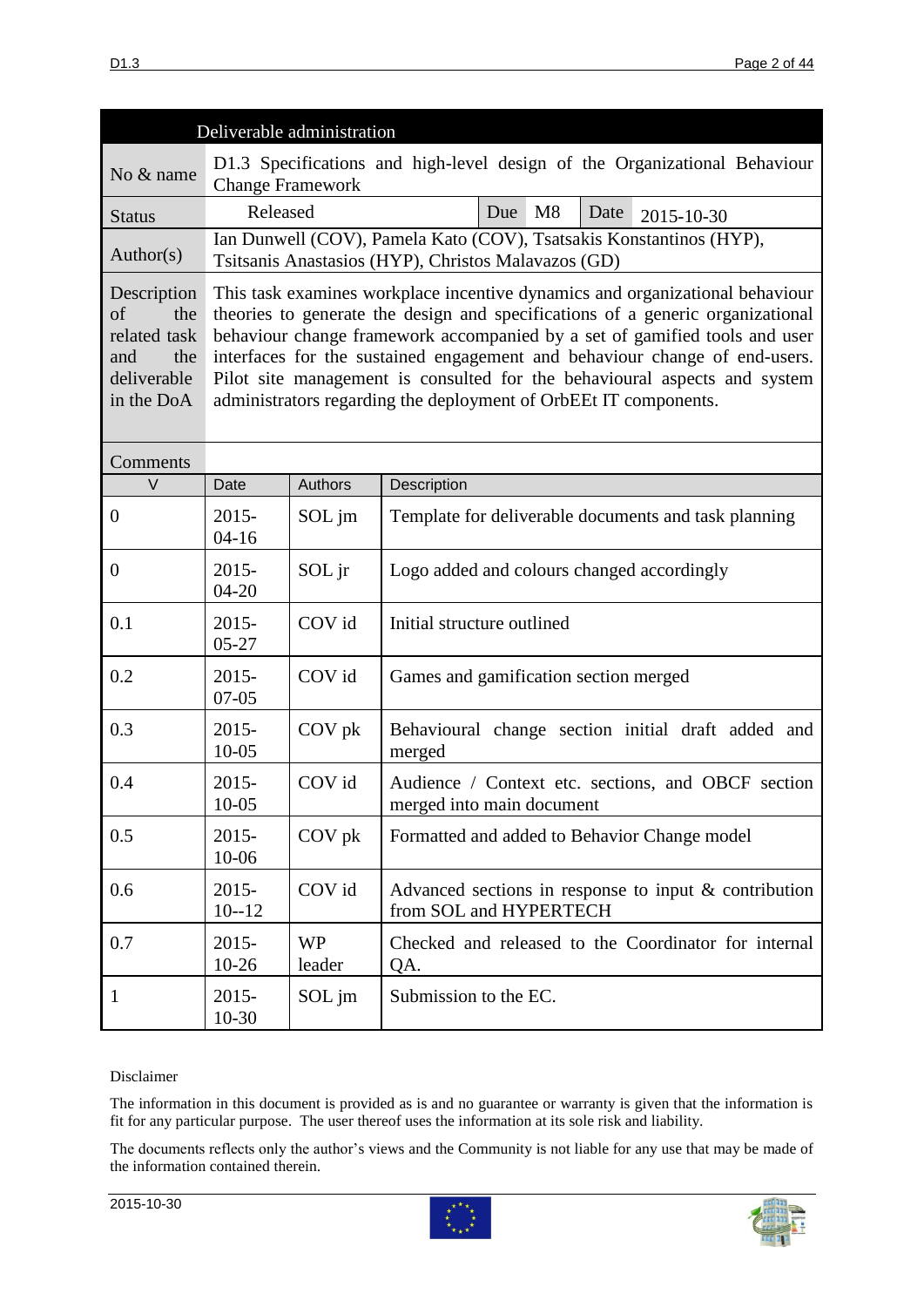# **Table of contents**



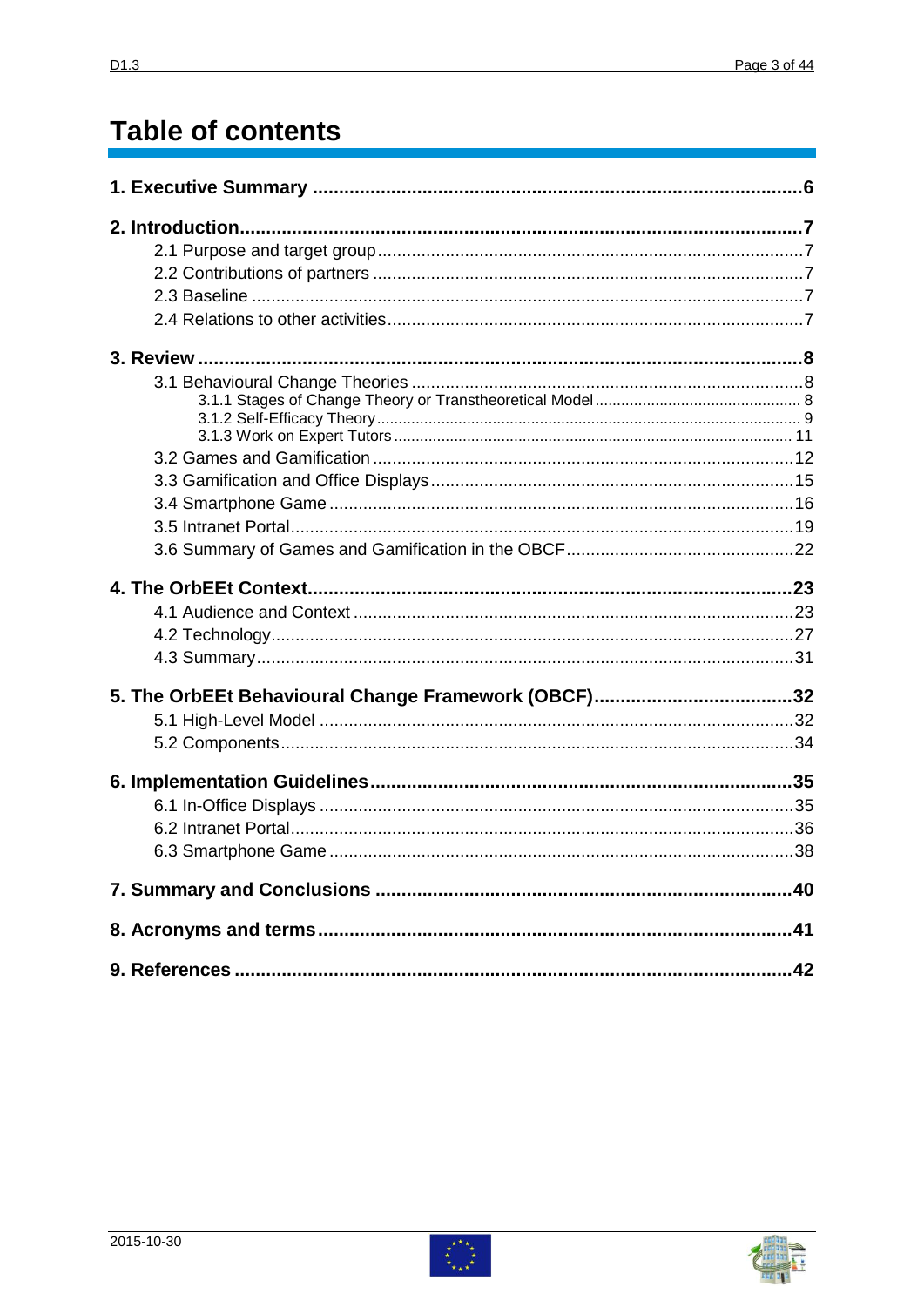# **Tables**

| Table 1: Relationship between measurements and OBCF via interfaces 30 |  |
|-----------------------------------------------------------------------|--|
|-----------------------------------------------------------------------|--|



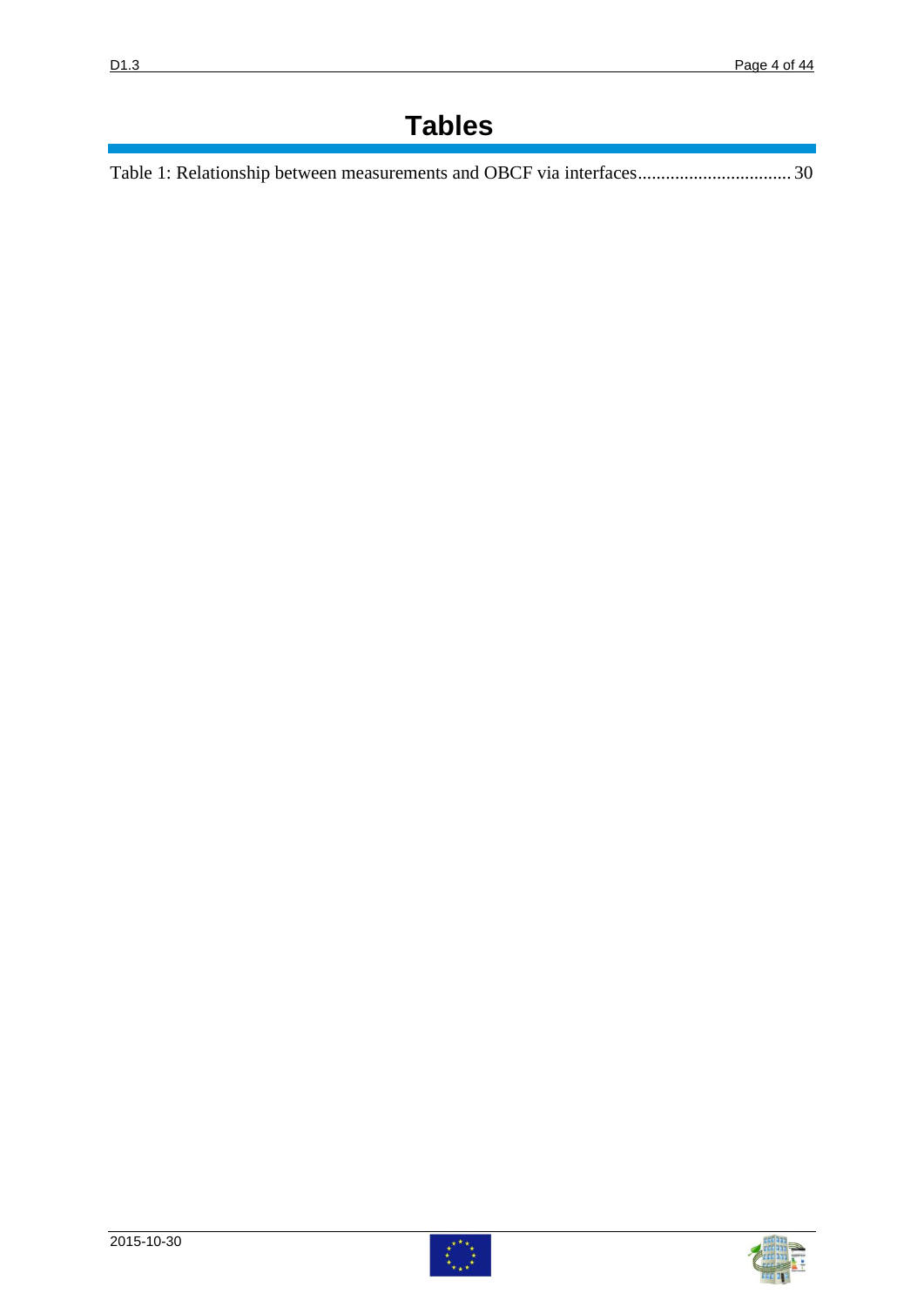# **Figures**

| Figure 1. Summary of initial design considerations and specifications for OBCF interfaces  6 |  |
|----------------------------------------------------------------------------------------------|--|
|                                                                                              |  |
|                                                                                              |  |
| Figure 4: Structural model of the relationship between behaviour, intention, knowledge and   |  |
|                                                                                              |  |



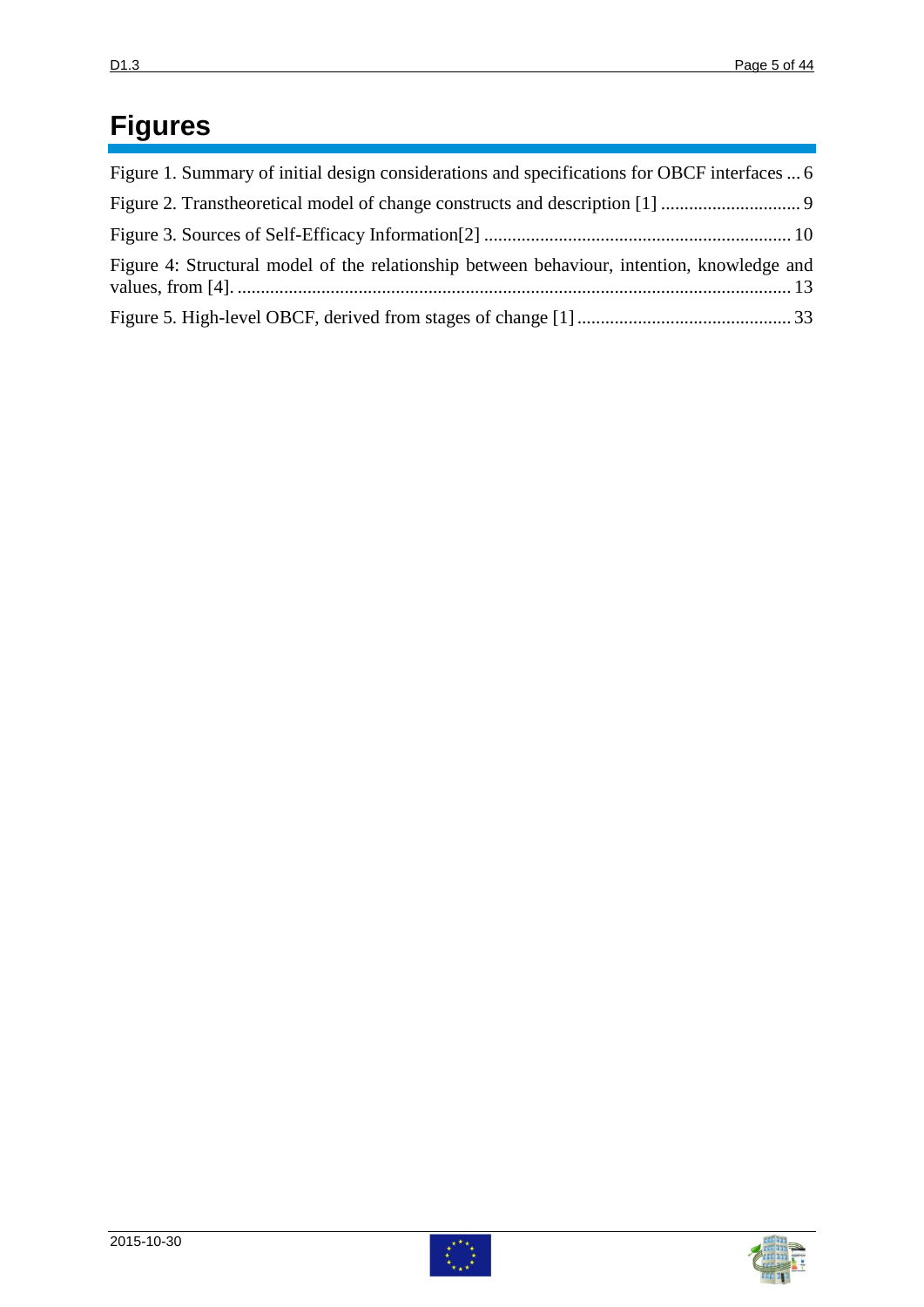# **1. EXECUTIVE SUMMARY**

Providing an Organisational Behavioural Change Framework (OBCF) for application within OrbEEt, this deliverable provides a review of behavioural change theories related to both individuals and organisations (S2.1) and the application of workplace incentive dynamics through games and gamification (S2.2). These reviews are combined and reflected upon against the background of the OrbEEt project, which includes a review of pilot site audiences and contexts based on pilot site management consultation in Section 3 alongside the technical framework detailed further in D1.2. The framework itself, outlined in Section 4, identifies the role of the three core interface components of OrbEEt: In office displays, intranet portal, and smartphone gaming. The framework is applied in Section 5 to generate initial design considerations and specifications for these three interfaces under the OBCF, illustrated below in this summary, while Section 6 highlights the design and specifications for the ambient user interfaces.



<span id="page-5-0"></span>*Figure 1. Summary of initial design considerations and specifications for OBCF interfaces*



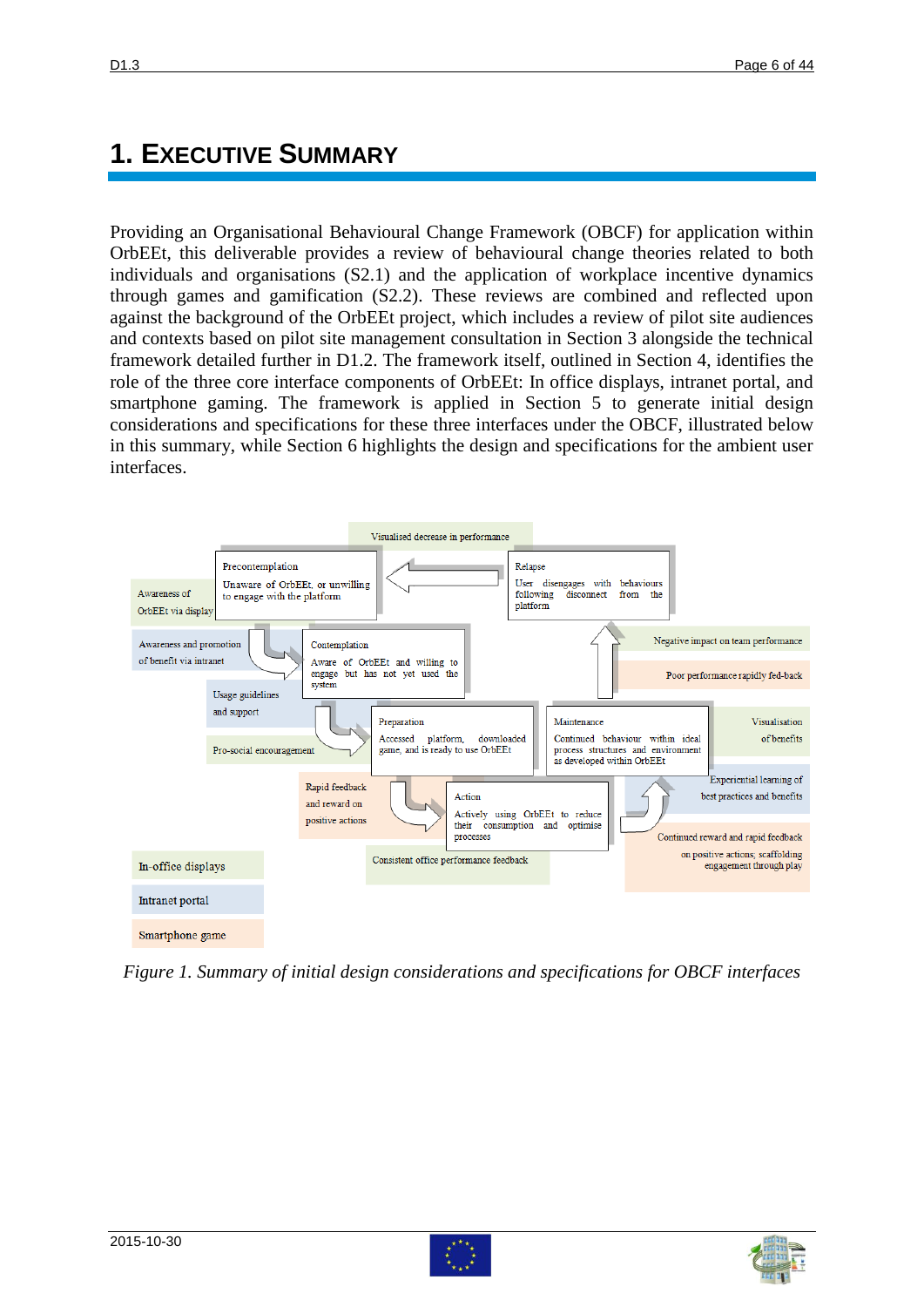# **2. INTRODUCTION**

### **2.1 Purpose and target group**

The purpose of this deliverable is to provide a high-level model for behavioural change within the OrbEEt platform, which takes into account the core technical aspects of the project. These aspects include energy sensing and monitoring, business process modelling, and games and gamification, all of which are incorporated in this deliverable as the basis for the OrbEEt Behavioural Change Framework (OBCF). This high level model is subsequently used to underpin lower-level architecture designs (D1.4), and drive the design process for the user interfaces, including in-office displays, smartphone gaming, and an intranet portal. Achieving meaningful, long-term change in organisational behaviour is a challenging task, and therefore this deliverable seeks to identify best-practices both in terms of fundamental underlying theory, and existing examples of the application of technologies or theoretical models relevant to OrbEEt. The model itself will be validated by development and piloting within the OrbEEt project, and hence this deliverable and its content has general relevance to designers of interventions with similar objectives as OrbEEt.

## **2.2 Contributions of partners**

This report is led by COVUNI, with the principal contributions of HYPERTECH and GD through their collaboration within the work package and written deliverables to align the technical infrastructure of the OrbEEt platform with the model of behavioural change (OBCF) outlined in this document. Additional support from the consortium beyond that directly stipulated by the DoA is used in this deliverable providing the reports from pilot sites at BHoE, FAU, ARA, and Pernik which are analysed in this document, as well as the outcomes of collaborative work with BOC in aligning business process modelling with the framework.

## **2.3 Baseline**

Coupled with the other outputs of WP1 (D1.1, 1.2, and 1.4) this deliverable contributes to the foundation of the OrbEEt project. Its particular goal is to consolidate and identify relevant theories of behavioural change relevant to the project, and translate these to a specific framework to underpin technical design and implementation. Sections 2 and 3 review and build upon the existing state of the art, reflected in the references of this report in terms of both fundamental theories of behaviour and practical examples of their application. The report also considers games and gamification, a central component of OrbEEt's behavioural change paradigm, and their relevance to the overall behavioural framework.

## **2.4 Relations to other activities**

This deliverable is closely related the business models (D1.1), SEOR modelling (D1.2) and technology framework design and specifications (D1.4), as a component of OrbEEt's WP1. It seeks to provide the basis for design work in D1.4 which is well-grounded in an understanding of behavioural theories and designs, as well as insight into how games and gamification can be meaningfully applied towards behavioural objectives. The framework also reflects on the functional and non-functional requirements of the OrbEEt platform and the constraints and opportunities they present for the behavioural model.



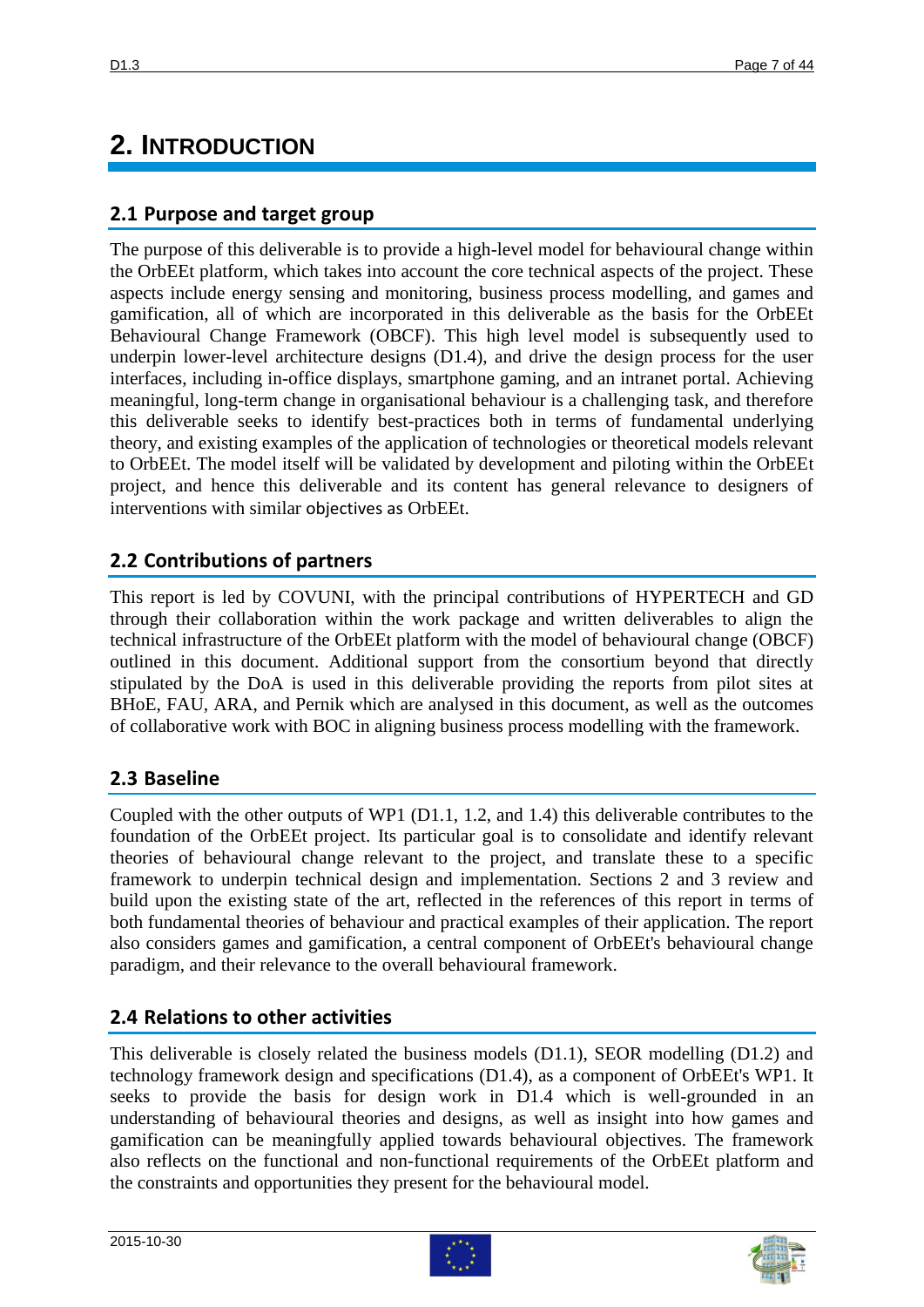## **3. REVIEW**

The following sections present a review of prominent behaviour change theories that are relevant and consistent with the goals of the OrbEEt project (S2.1) and games/gamification approaches that provide standards and guidelines for developing the interactive engagement platform for OrbEEt (S2.2).

### **3.1 Behavioural Change Theories**

We present behaviour change theories below that can be used to guide the critical on-going interaction requirements with sensor data in the OrbEEt project to promote behaviour change.

At the basis of how we structure the interactions is the assumption that motivation and affect play a key role in behaviour change. Attempts to change behaviour through presentation of information have proven that while knowledge may mediate behaviour change, knowledge is inconsistently related to behaviour change in a number of domains. Gaming interfaces and environments are being increasingly embraced as media to engage and motivate "players" to change behaviours.

## **3.1.1 Stages of Change Theory or Transtheoretical Model**

The success of a behavioural change intervention in the short and long term can depend on people's readiness to change their behaviours. It has been estimated that only a small minority of the population at any time is prepared to take action in changing their behaviours in a meaningful way at any time and we expect that users of the OrbEEt platform will be similar. Thus, most theories that focus on behaviour change fail to be applicable to most people who are not ready to change their behaviours. For this project, we focus on a behaviour change theory that captures different stages of people's readiness to change. It is aptly named the Stages of Change Theory [\[1\]](#page-41-0). (Prochaska & DiClemente, 1983; Prochaska, DiClemente, & Norcross, 1992) or the Transtheoretical Model (hereafter TTM).

In addition to addressing readiness to change, the theory also has a number of advantages over other behavioural change theories. Firstly, it addresses behaviour change as a process that builds to lasting behaviour change over time rather as a single event (e.g., quitting smoking). For example, the behavioural change of "quitting smoking" can be seen as a simple event but people can be prompted and guided to various stages of readiness to quit. They also often need guidance, support and prompts at different phases of "quitting smoking" in order to maintain a non-smoking lifestyle over time. Related to this, a second advantage of the TTM is that it addresses recovering from relapse as part of behaviour change maintenance. A relapse of a behaviour occurs when a person regresses or "goes back" to old or problematic behaviours, such as smoking. A relapse can happen at any stage but it occurs most notably and with the highest cost to an investment in behaviour change when people are in a final maintenance phase of behaviour change. This theory addresses relapse as part of behaviour maintenance. The TTM is consistent with the goals of OrbEEt to engage as many users as possible and to support behaviour change that is ongoing and enduring. It is therefore a key theory reflected in the structure of the Behaviour Change Model.



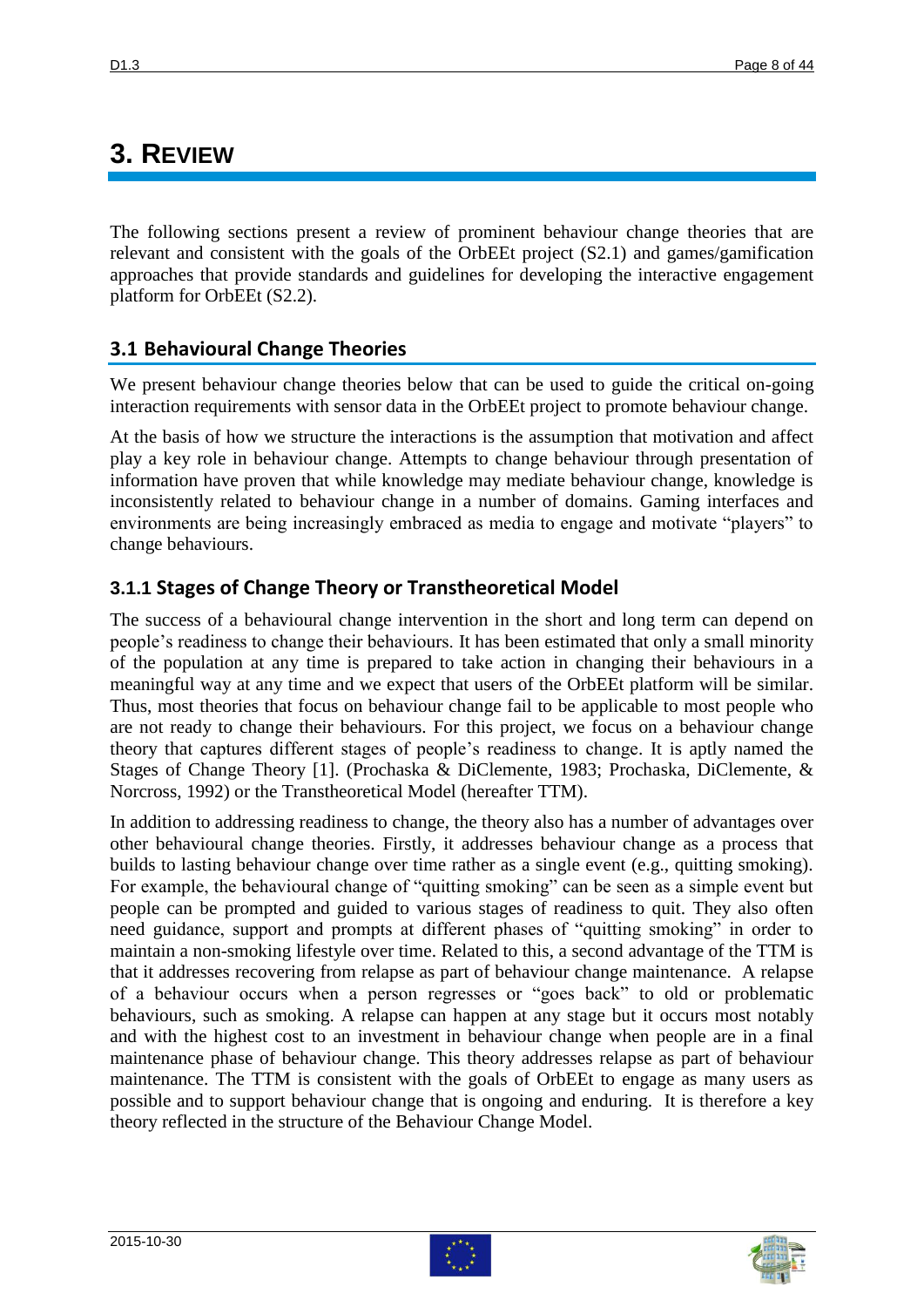

*Figure 2. Transtheoretical model of change constructs and description [1]*

## <span id="page-8-0"></span>**3.1.2 Self-Efficacy Theory**

Self-efficacy can be described as a person's confidence that s/he can engage in certain actions to produce expected outcomes in challenging circumstances. Self-efficacy theory further purports that a person who has a strong belief in their ability to perform a specific behaviour is more likely to performing it and persisting in that behaviour to reach success There are key aspects of the theory that that are based on social learning theory which emphasizes that people not only learn from information, but also learn from watching others and from being supported emotionally by others (Bandura, 1977, 1986, 1997). Self-efficacy theory was applied early on to learning and therapeutic contexts (e.g., treatment for phobias). In the past few decades, it has been applied to broad areas such as health, sports and businesses in which behaviour change is also key to success.

Self-efficacy is a dynamic model in which personal factors, environment and behaviour continually interact. The assumptions of this theory are a good "fit" with the OrbEEt platform. The OrbEEt platform is also a dynamic interactive system in which the environment is constantly being monitored through the game interface which considers personal facts to provide gamified interactions intended to influence behaviour that leads to changes in the environment (e.g., temperature, humidity, energy use). Information about these changing behaviours and changes in the environment are fed back into the system to constitute ongoing dynamic interactions.

According to self-efficacy theory, a person's beliefs in their abilities to engage in certain actions that will lead to expected outcomes in challenging situations are enhanced through the key mechanisms shown in Figure 3 below.





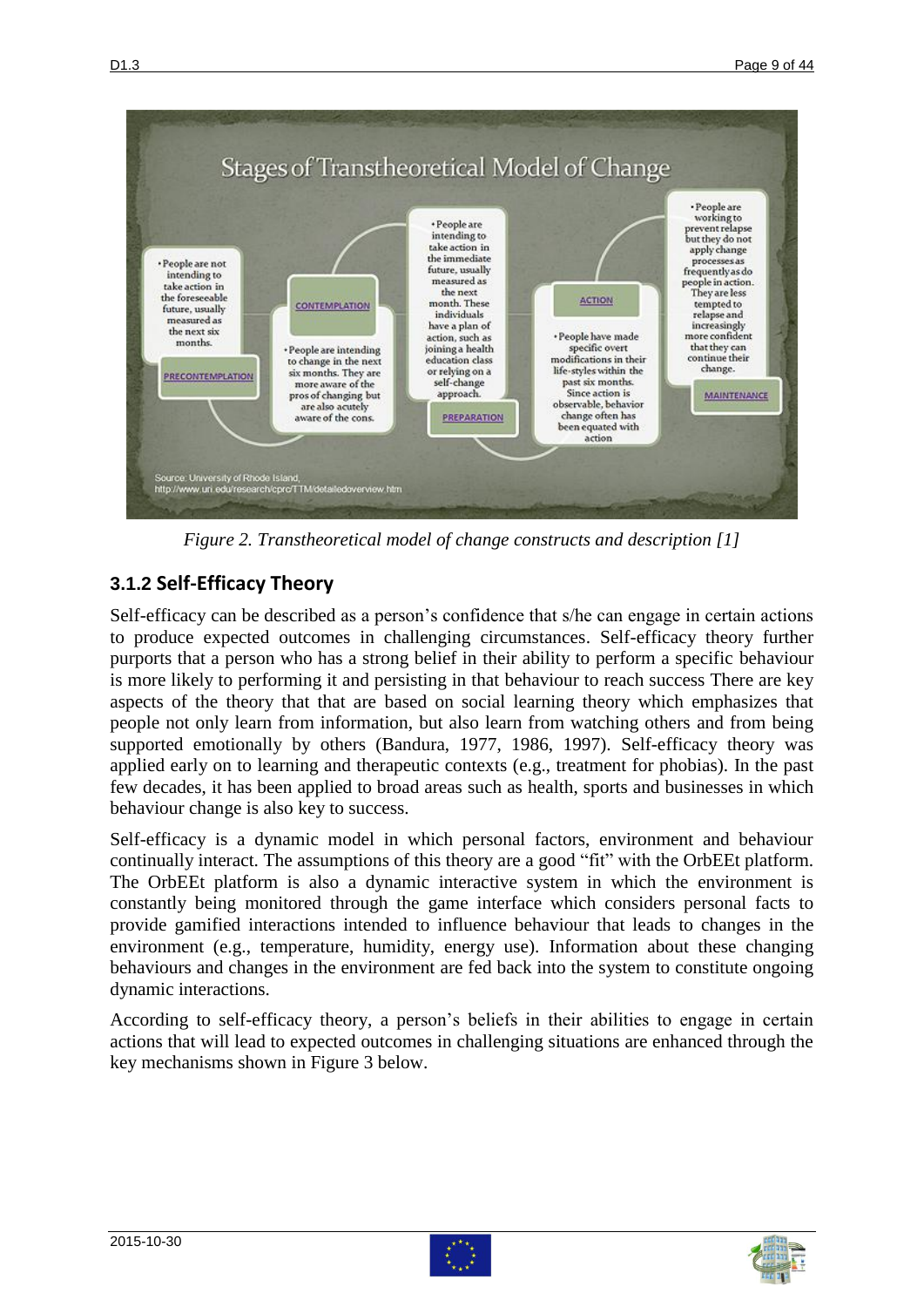

#### EFFICACY EXPECTATIONS

*Figure 3. Sources of Self-Efficacy Information[\[2\]](#page-41-1)*

SYMBOLIC EXPOSURE

<span id="page-9-0"></span>These sources and modes of induction seen in Figure 3 are described in more detail below with an emphasis on their relationships to possible implementation on the OrbEEt platform.

- **Performance Accomplishment**—When people directly engage in behaviours that are part of reaching a goal and master them, their confidence in their abilities to reach a goal naturally increase. It is critical that performance accomplishments when learning a new behaviour minimize the occurrence of failures and maximize success. Learning contexts should allow people to engage directly in mastery experiences, especially early on in the process, to promote engagement and enhance learning.
- **Vicarious learning through role models**—In addition to learning by directing engaging in mastery experiences, people gain confidence in their ability to carry out challenging behaviours when they learn vicariously through role modes. People learn particularly well when in gamified approaches, vicarious learning can occur when players watch other perhaps more experienced players engage in challenging behaviours successfully. Role models can also be provided by in-game characters (avatars) who can also act as role model and mentor. Role models who are shown struggling through difficulties and reaching their goal have been found in general to be more motivating for behaviour change that models of experts easily engaging in a difficult behaviour. Role models who show that their behaviours lead to a clear success are also more effective in changing behaviour. The advantage of the OrbEEt platform is that behaviours related energy efficiency can be made more tangible and visible through data visualizations than is usually the case with energy management. It can thus more clearly show a relationship between engaging in a behaviour and an outcome.
- **Verbal persuasion**—Verbal persuasion alone has very little effect on improving people's confidence in their abilities to engaging in target behaviours through challenges; however, people are persuaded that they have the skills to engage in target behaviours in a context then the persuasion occurs in a context in which they have actually mastered those behaviours. This can be seen as performance-based persuasion. In OrbEEt, mastery and



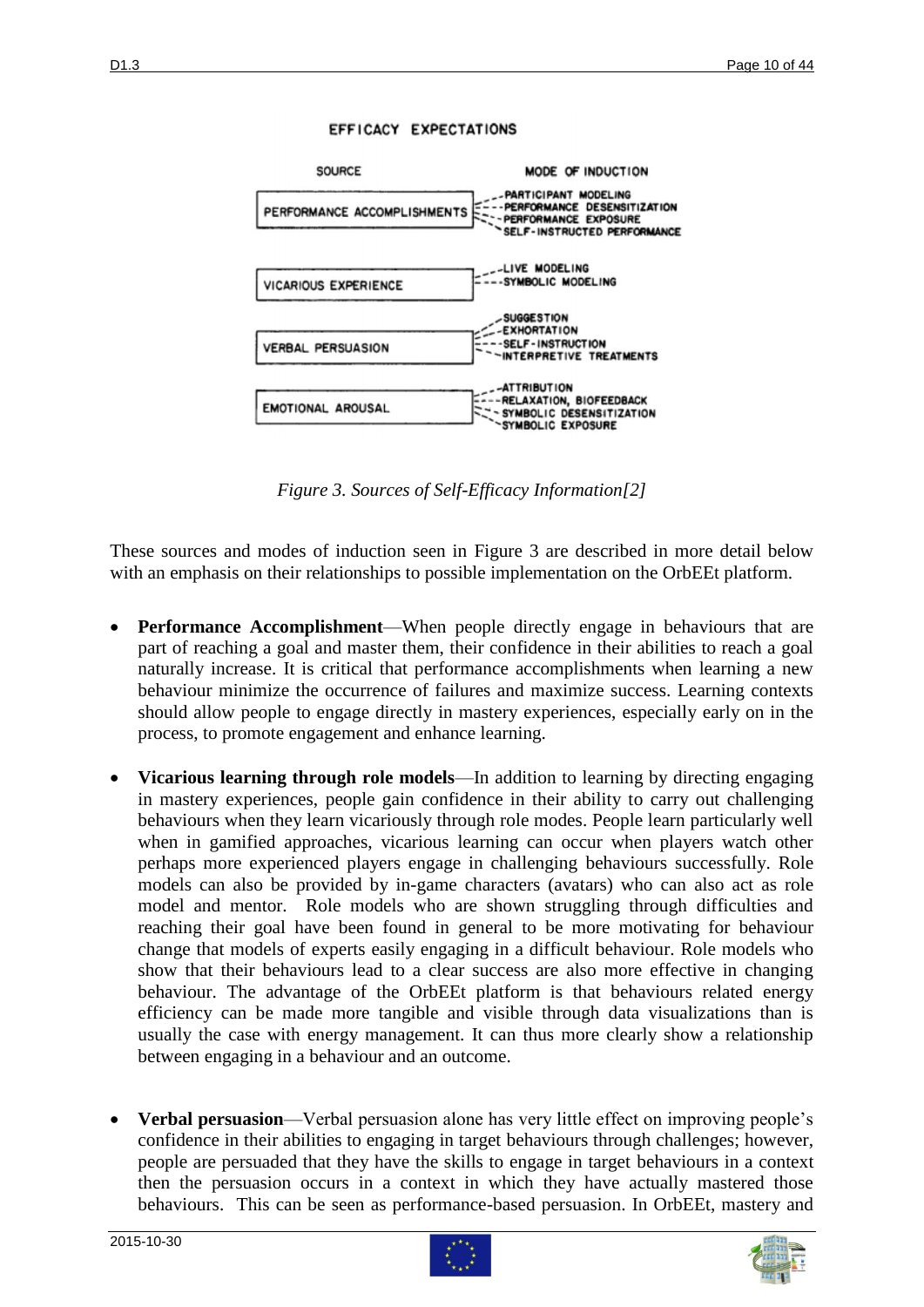accomplishments should be acknowledge and used to provide feedback to users so that they can reflect on how their accomplishments reflect their capabilities.

 **Emotional response**---When engaging in target behaviours, people often gain information by monitoring their emotions. Emotions such as anxiety can be mislabelled as fear and may feed into people uncertainty regarding their ability to carry out a behaviour. It is often helpful to help people manage and label their emotions in healthy ways during learning experiences. For example, if someone's heart is pumping and they are sweating while practicing to give a presentation, these manifestations of anxiety can be labelled as their drive to do well and to focus on delivering content in a way that informs the audience rather than labelling it as a generalized fear of giving public presentations. It will be important when designing the gamified interface of OrbEEt to induce positive affect in learners so that they can appraise their behaviour change efforts as positive as well as their overall engagement with the OrbEEt platform.

### **3.1.3 Work on Expert Tutors**

We draw from the classic work of Lepper and colleagues (Lepper et al. 1997) to describe the goals that the OrbEEt system should embrace to maximize motivation and engagement among users. This is a classic approach to promote motivation and engagement with digital interactive tools. The acronym, "INSPIRE", summarizes the approach that expert tutors use to engage individual learners.

- Intelligent—The tutors were knowledgeable on the subject and also about approaches to teaching and learning. If the OrbEEt system can demonstrate these attributes in interactions, it will serve to create a relationship of trust between the user and system to promote ongoing engagement and satisfaction with the process.
- Nurturing— Interactions between the tutor and student are characterised by behaviours that are attentive to ongoing responses and also empathy with the user struggles and successes. This promotes a relationship of trust between users and the OrbEEt system and promote user confidence in the face of challenges.
- **S**ocratic—Feedback should be through questions that hint at "correct" user responses. Information is not stated declaratively but hinted at. This is similar to more recent approaches of Problem-Based Learning (PBL). This approach will present a playful sense of challenge and interaction between the user and the OrbEEt system.
- **P**rogressive—Routines and material were progressive in difficulty with playful breaks interspersed with easier material to boost confidence. Progress comes only after mastery of material is demonstrated. Progress is also tailored to an individual's progress. On the OrbEEt platform, desired behaviour changes should be supported and scaffolded until target behaviour change goals are met.



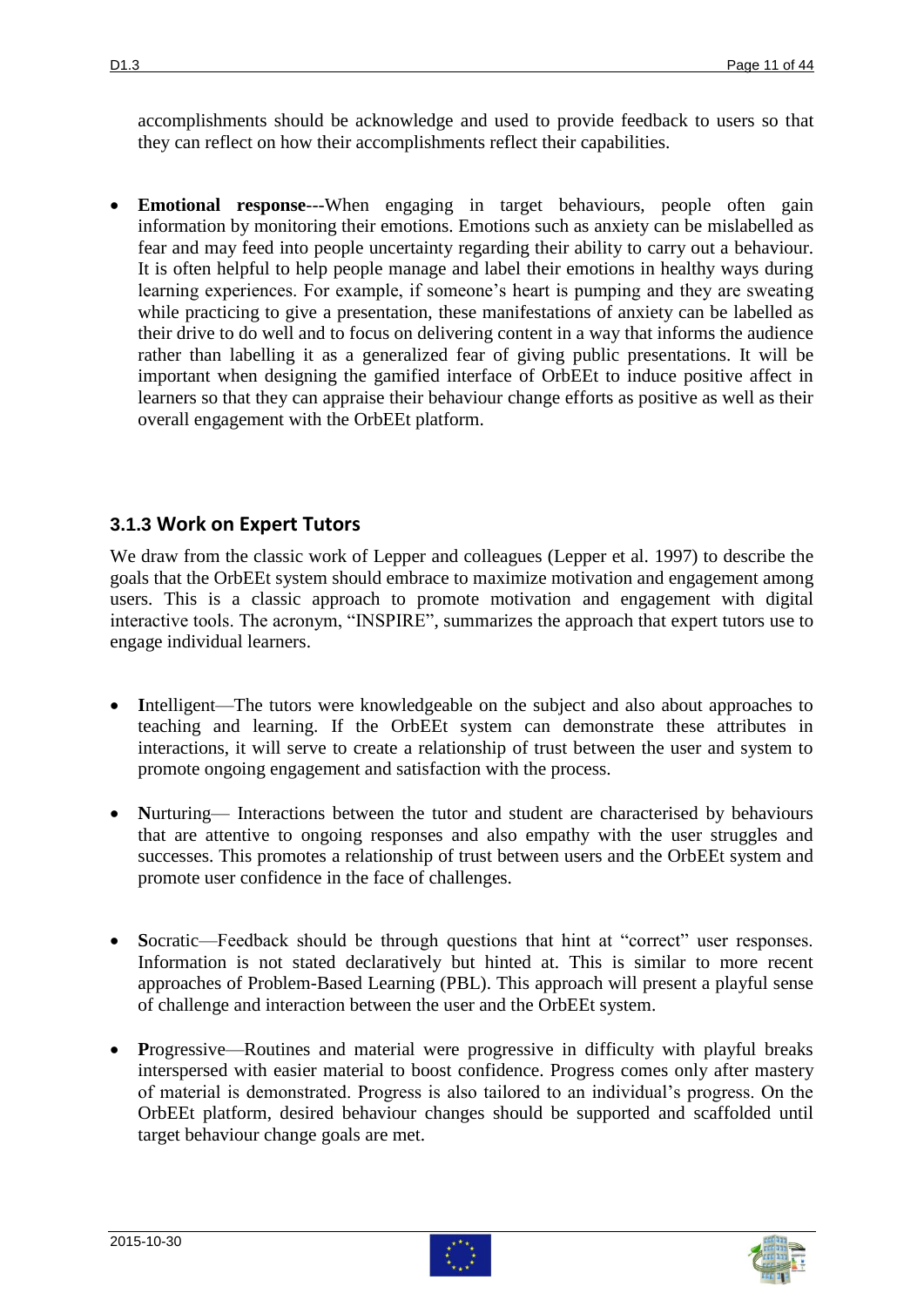- Indirect—Feedback is indirect and never states directly that a student (in our case user) is "wrong." This is consistent with the Socratic Method mentioned above. This interaction style in OrbEEt will promote active learning and discovery and promotes a users' sense that they are mastering the material rather than being judged as right or wrong.
- Reflective---Expert tutors promote students to be reflective by asking questions (Socratic Method) that promote students to think about underlying reasons for problems, relationships to the real world, and connections with past learnings.
- Encouraging—Expert tutors enhance motivation and confidence by celebrating success, downplaying failures, conveying confidence in student efforts. This approach enhances motivation and positive affect in the learning process of cognitive AND behaviour change.
- The INSPIRE approach should serve as a guideline for developing the content, especially feedback provided to users of the OrbEET platform to encourage and motivate users to learn and make progress.

### **3.2 Games and Gamification**

Under the behavioural theories outlined above, gamification and gaming is applied within OrbEEt to stimulate intrinsic motivation to reduce consumption, support engagement with the platform, and scaffold behavioural change through gamified feedback. Central to its application is the consideration of the three interface components, primarily the smartphone game, but also how gamification concepts transfer to the non-interactive office displays and intranet portal. This section reviews a range of examples of the use of games and gamification in contexts similar to OrbEEt, noting that prior research in the identical context of public buildings is limited. However, a number of issues are identified in this section and discussed in terms of a wider understanding of how games and gamification have been applied in the past to address behavioural challenges. An initial example of the use of games to address energy behaviours is that of Börner et al. [\[3\]](#page-41-2). Here the authors discuss the use of pervasive interventions within a workplace to stimulate environmental awareness and learning. Similar to OrbEEt, the approach combines displays with personalised feedback and game-based elements, though with goals in terms of awareness and learning rather than direct changes in behaviour. Whilst awareness can be linked to behaviour, predominant behavioural challenges are those for which awareness alone is inadequate; since awareness itself can be quick to transfer but hard to measure. This relates to behavioural theories in the previous section which often posit that awareness of a problem is only a single step towards achieving change, moderated by a range of internal and external factors. Attempts to model these factors [\[4\]](#page-41-3), show values to be a key influencer alongside knowledge, as illustrated in Figure 4.



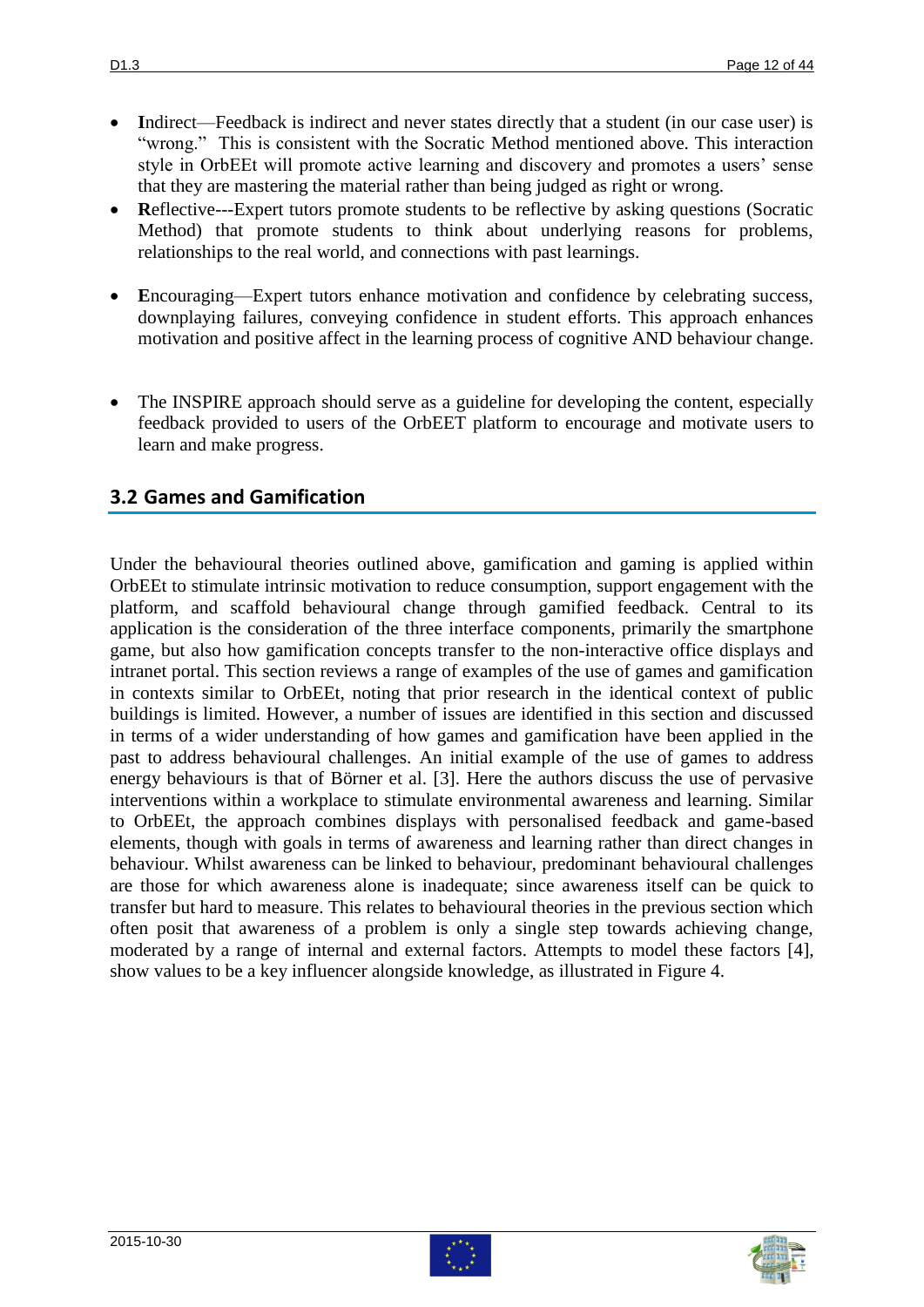

<span id="page-12-0"></span>*Figure 4: Structural model of the relationship between behaviour, intention, knowledge and values, from [\[4\]](#page-41-3). GEB=general ecological behaviour; EBI=ecological behaviour intention; EK=environmental knowledge; EV=environmental values. Numbers indicate β (correlation) coefficients*

The relationship illustrated in Figure 1, should be noted in terms of its limitations as a structural model, principally that the metrics used were self-report Likert-based surveys and therefore the data shows links between self-reports rather than objective actions. However, it does offer some insight into factors which OrbEEt gamification components could target in additional to awareness. Games hold the potential to convey narratives and stories, which in turn can act as emotive or affective influencers towards values. Simgreen [\[5\]](#page-41-4) is one example of a game which uses fictional contexts and situations to face players with immediate challenges, towards encouraging reflection and changes in day-to-day practice. As with other game-based interventions in the area, social components are placed at the fore with players assuming roles and teams. Ultimately the game seeks to motivate behaviours through the use of pervasive technology, in this case using augmented reality.

Use of a game as a motivator rather than educational resource is further exemplified by Piccolo et al. [\[6\]](#page-41-5). Knowledge can be a popular target to address as knowledge transfer is comparatively easier to achieve and measure than behavioural change. For example in road safety, modern interventions seek to ensure knowledge is applied, as in the majority of developed countries the correct principles for safe crossing are widely taught and known but frequently disregarded in practice. Similarly in the context of OrbEEt, knowledge of ideal behaviour is likely widespread; though can be tuned by the detailed feedback from sensors. To go beyond this layer of behavioural change requires a framework that enables, encourages, and rewards the application of this knowledge in an office context.

Central to effective gamification is the understanding that points, badges, leaderboards, achievements, and other common components (commonly termed "PBL" gamification) are not effective in isolation [\[7\]](#page-41-6). As an example the evaluation of Mindergie [\[8\]](#page-41-7) showed players self-reports to indicate more enthusiasm and preference for challenging scenarios and problems, than for collecting badges and points. This is not to say PBL components are



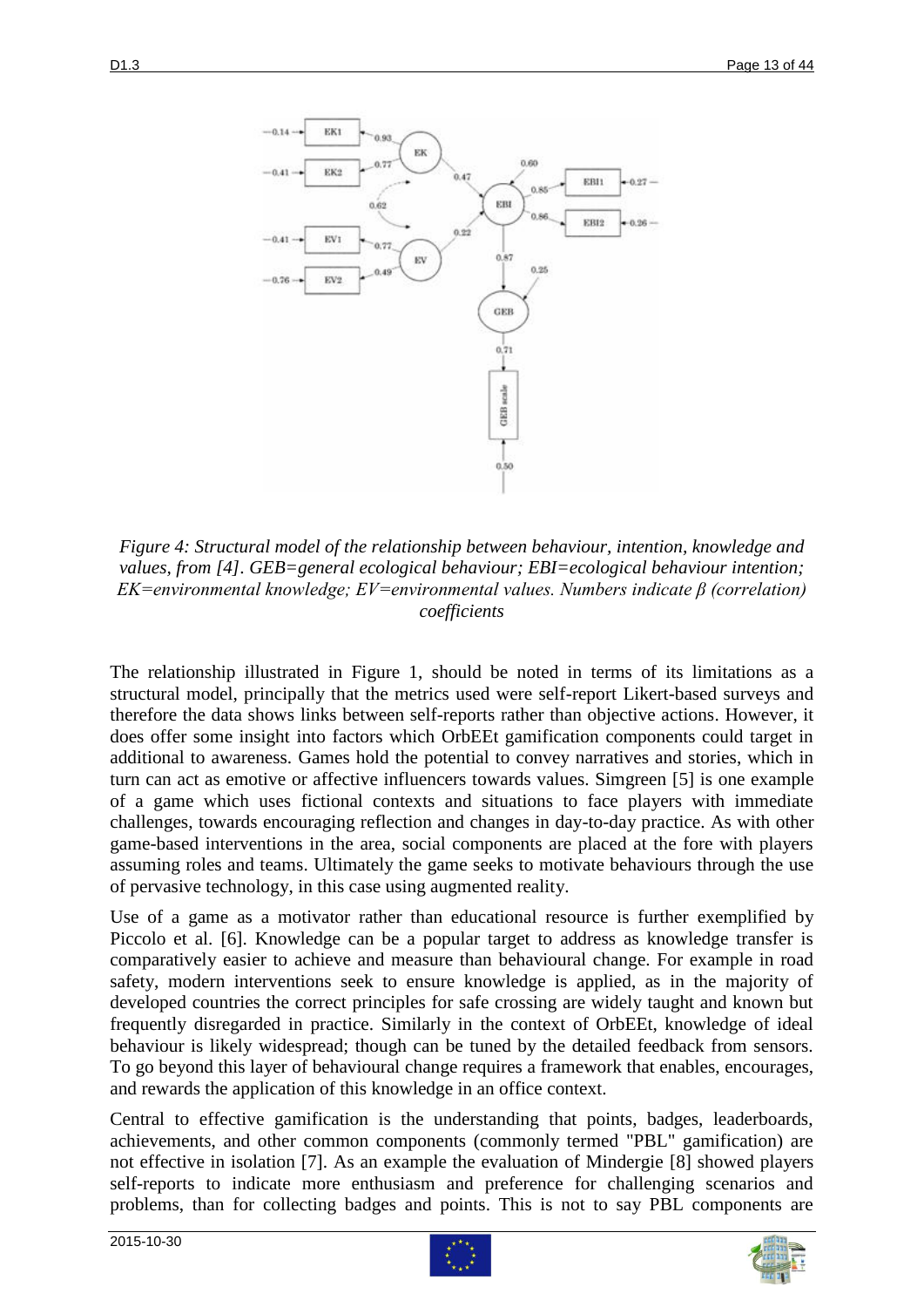universally ineffective, rather that without consideration of the meaning of each component to an individual, and how this meaning is constructed, their introduction can run the risk of gamification on only an aesthetic rather than a meaningful behavioural level. A meta-review of the influence of extrinsic rewards on intrinsic motivation, seeking to address whether extrinsic reward can negatively influence intrinsic motivation; or whether it has an additive "overjustification" effect. Findings of this review suggest extrinsic rewards have most value in studies where motivation is operationalised as task performance; hence, for gamification within OrbEEt, it is worthwhile to consider how individual tasks are structured and performance measured against them.

Task structure also relates to the common notion of "flow" within gamified and game-based scenarios [\[9\]](#page-41-8). A central concept here is gauging task difficulty against an individuals performance, in order stimulate a flow context, whereby immediate goals are self-attainable yet remain challenging enough to engage a user. In Vygotskyan terms, this can be seen in placing an individual in a zone of proximal development [\[10\]](#page-41-9), in which they can develop in a self-contained and unobstructed fashion, rather than requiring intervention from more-able peer or trainer. Several components of games can make them ideal candidates for inducing a flow state. Firstly, challenge can be derived abstractly or added through mechanics which make an action more difficult to engage the user. This is also important when considering the findings noted above as related to Mindergie [\[8\]](#page-41-7), fundamentally that users may be more likely to want challenge than reward. Secondly, when reward is given, it can be through rapid gamebased feedback that supports steady progression towards goals or objectives, made tangible through aesthetic components.. This is advantageous particularly when related to energyactions, as in the absence of additional feedback and scaffolding these actions can be typified by nebulous or intangible rewards, such as reducing global warming.

A further consideration of flow relates to the difference between perception of challenge, and challenge itself. To obtain an optimal flow state, Cziksentmihalyi argues, requires a degree of task balancing such that difficulty and ability are balanced, and both consistently increase. For a task designer, this requires creating scenarios or adaptive content which can address a user's steadily increasing level of ability as they learn experientially [\[11\]](#page-41-10) on a task. For a game designer, this is commonly reflected in the player's reflexes being increasingly tested as they familiarise themselves with an increasing set of controls, but also the capacity to adjust the player's perception of their ability. Players are seldom ranked globally, and even games which utilise global leaderboards also tend to make careful affordances towards individual profiles and relative scores. For the "single player" game, the perception of ability lies purely with the design choices - a failure can be a "near miss" or complete disaster based purely on how feedback is provided.

Reaching, then, the conclusion that feedback is a central consideration in how OrbEEt creates flow and engagement by challenging its users, a next question is how might this feedback be visualised and constructed? Here we must consider the individual components of in-office displays, smartphone gaming, and intranet portal both individually and in synergy. Some high-level considerations immediately emerge, firstly whether a user is required to engage with all three components of the platform to benefit from the OBCF. Given that gaming, whilst increasingly pervasive, is still not a universal recreational activity, a risk exists of excluding non-gamers, or failing to deliver a challenging experience for gamers by attempting to cater to all backgrounds. It is worth noting that other interventions in the area have considered 16% uptake of an energy game against a general audience as "high" [\[12\]](#page-41-11). OrbEEt has the immediate advance of deploying tangible interfaces, particularly in-office displays, at the start of intervention, and these provide a potentially powerful means of communicating with users. Similarly the use of smartphones offers advantages in terms of pervasive, personalisation under the behavioural framework, whilst the intranet portal offers a means for



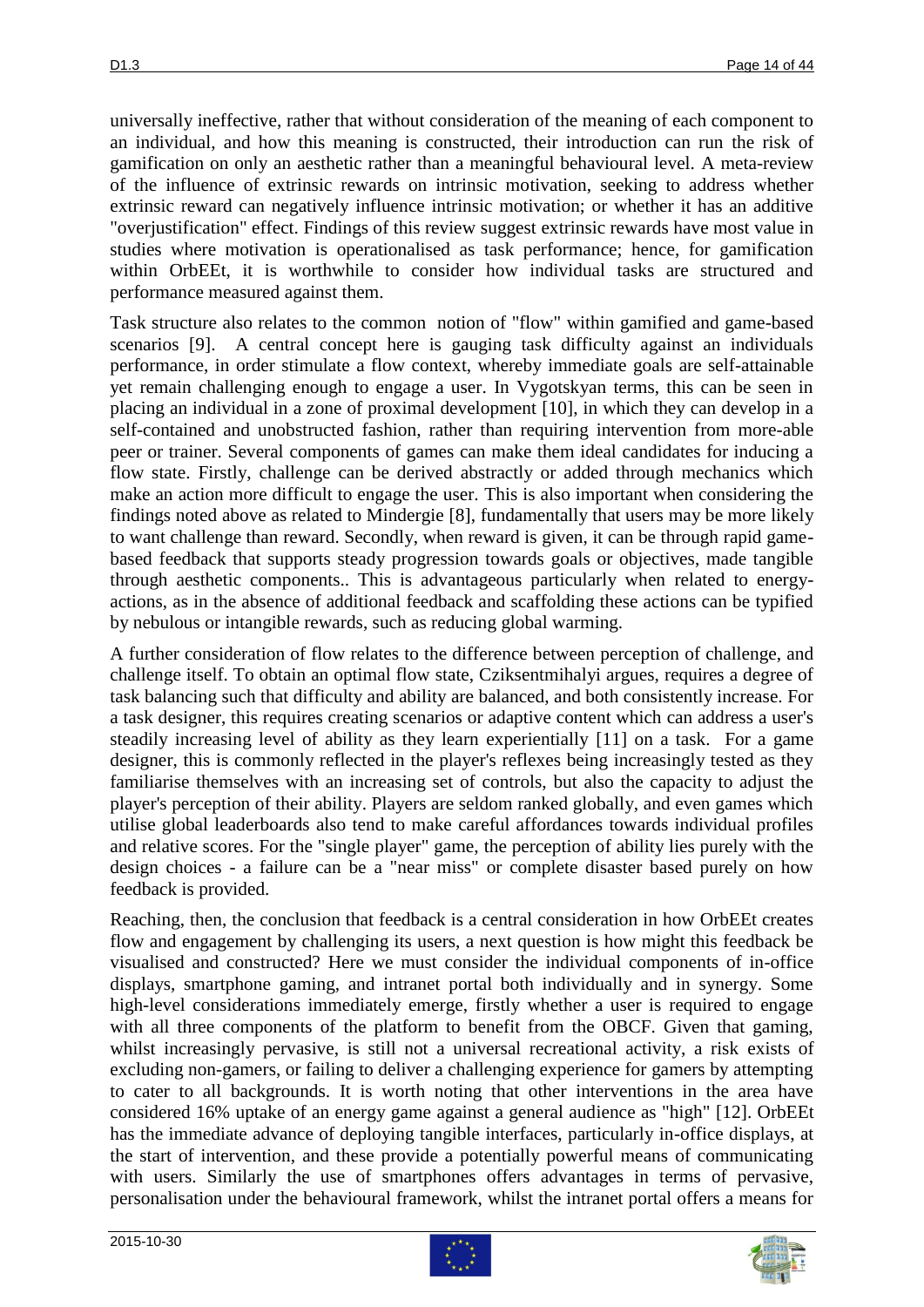facilitating learning and personalised messaging. In the following three sections 2.3-5, the relationship of these individual components to the overall OBCF, and role of gamification within it, is described.

### **3.3 Gamification and Office Displays**

It could be argued that as a medium which is not immediately interactive, office displays have only a limited relationship to gamification within the OrbEEt OBCF. However, whilst interaction is not through typical control inputs, a feedback cycle does exist between the behaviour of staff within an office, and the information fed-back by the in-office display: if they collectively save energy, they should expect to receive positive feedback. A number of previous approaches to providing feedback in a similar fashion have generated some insight towards best-practices. Pierce et al. [\[12\]](#page-41-11) explore interaction design for eco-visualisations, outlining some key strategies for their use, though without specific affordance to gamification. Below we restate these strategies in specific terms of the OBCF and gamification of in-office displays:

- Offering behavioural cues and incentives. Under this heading, we consider that the displays trigger behaviours based on the data derived from the system outlined in more detail in D1.2. In gamification terms, these may not be restricted to immediate office behaviours (e.g. "close a window"), rather, related to the goals and objectives set within the smartphone game. Typically under "incentive" here a PBL gamification approach might suggest a slight evolution of "close a window" to "close a window for 100 points"; under the considerations noted in the previous section, these incentives should rather be considered in terms of their social influence, an individual's self-efficacy, and ultimately how these points are made desirable.
- Providing tools for analysis and insight. Whilst gamification and behavioural models often posit that knowledge alone is not sufficient for behavioural change, it is nonetheless an important contributory factor [\[4\]](#page-41-3). Therefore, providing this knowledge in a meaningful and considered way is a principal goal. This should accommodate consideration of how competition and collaboration are scaffolded; a risk in presenting information alone is a reduction in perceived self-efficacy if individual efforts are offset by group trends, conversely, a high-performing group may encourage an individual to make little personal effort.
- Creating social incentive to conserve. The impact of in-office displays on peer dynamics is likely to prove a central component of their role within the overarching OBCF. Hence whilst in-office displays provide a means of directly communicating consumption (e.g. energy and  $CO<sub>2</sub>$  as per the sensor metrics described in D1.2), they also offer an opportunity to re-frame this information in collaborative and competitive terms, supporting the overall behavioural model.
- Connecting to material impacts of consumption. Comparators are a useful tool here with respect to the office displays. Is, for example, the energy emission for the office higher or lower than other pilot sites? What is the longer-term consequence of emission or consumption at this level? Abstract and engaging visualisations here may be more impactful than raw data alone.
- Encouraging playful engagement and exploration with energy. Links to the smartphone game and progression within offer a means to create a more pervasive gaming environment, similarly, seeing the immediate impact of actions (e.g. turning off a device), or long-term outcomes offers a way to encourage people to experiment and explore how the data afforded by the OrbEEt platform allows them to explore "what-if" scenarios and



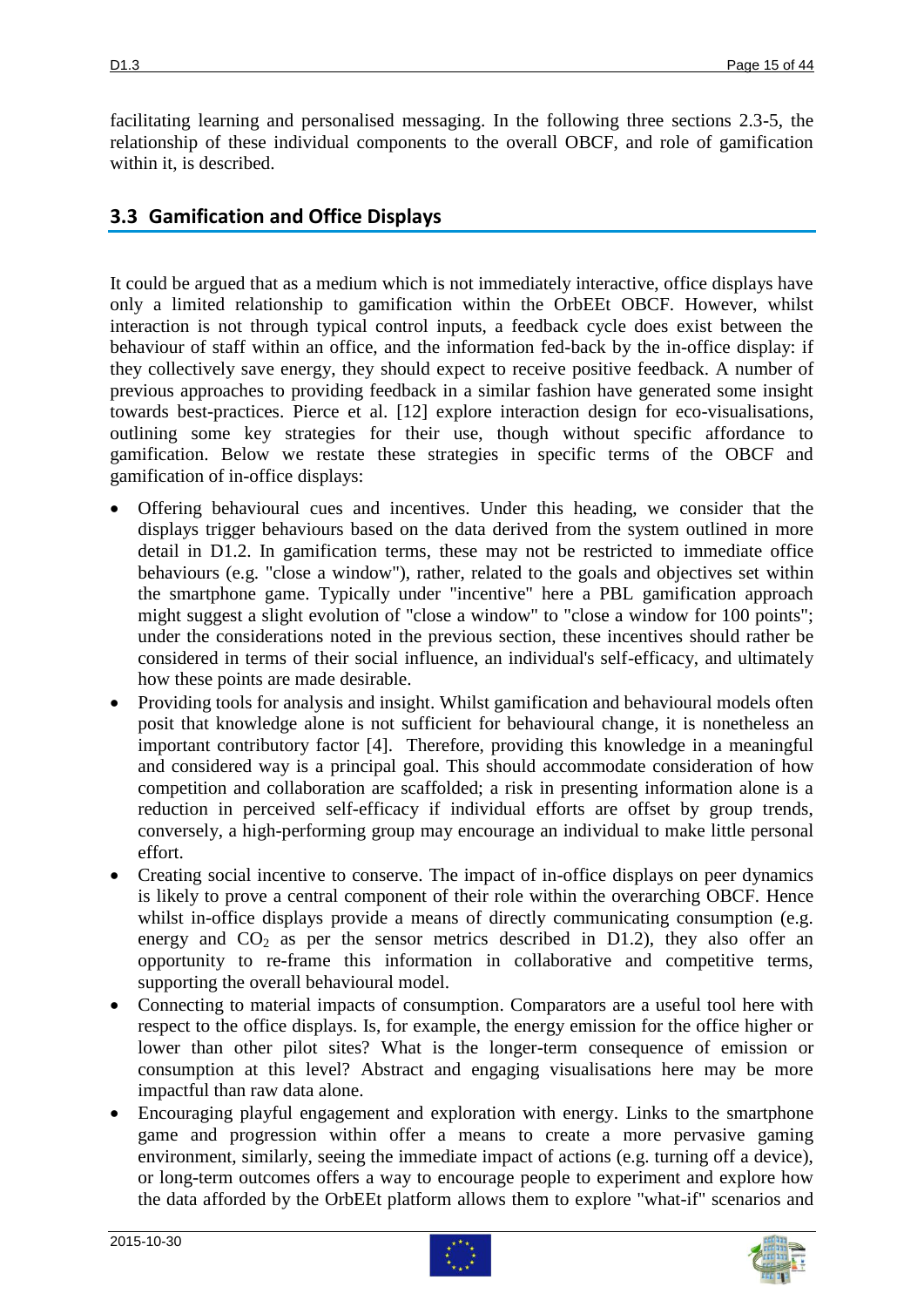try new methods within their office to reduce consumption, reflected immediately in the data available on the display.

- Projecting and cultivating sustainable lifestyles and values. Informational aspects of displays offer potential for changing values, another important contributor to behaviour [\[4\]](#page-41-3). Values can be largely driven by peers, and how their performance and that of the group is an essential concern when seeking to change culture and values by in-office messaging. Links to the smartphone game may also allow for some aspects of in-office displays to provide more abstract and narrative-based components that seek to engage users and prompt discussions. The impact of these components on emotion and affect can be considered in terms of how it may contribute to the establishment or adaptation of lifestyle and values beyond the confines on the monitored environment within OrbEEt.
- Facilitating discussion and raising public awareness. Given the social context of the office, information provided or problems posed by displays should aim to stimulate discussion and interaction within the office. Problems can be framed either in terms of links to sensor data, e.g. "consumption has gone up over the past week", or general environmental questions intended to stimulate debate. A final consideration for pilot sites that include publically-accessible displays is how these displays should accommodate for awareness-raising as well as providing information salient to employees.
- Stimulating critical reflection. Temporal visualisations of data are important here. A principal goal of feedback under an experiential model is to stimulate reflection such that a user can adjust their future actions under a cyclic process [\[11\]](#page-41-10).Hence, allowing a user to see the impact of their actions enables them to reflect and adjust future behaviour to learn and adapt towards a positive outcome. Important also here is the need to balance selfefficacy against supporting group and peer dynamics; showing "per user" data on an in office display may be beneficial for competitive motivation, but also risks negative impact with poor-performers feeling singled out for negative feedback. How this information is framed and presented, for example showing only a top performer rather than a complete ranking, can ameliorate or avoid these potential negative impacts.

Given these overall strategic considerations, how gamification can be applied to these strategies forms the basis for its role within the OBCF as relates to the office displays. Recurrent themes identified above include how to provide feedback in a tangible and immediate way; how to scaffold collaboration and competition through how information is presented; and how to encourage experimentation and discussion within an office space. An advocation within the OBCF would be consideration from both individual and group standpoints of how a visualisation or message impacts behaviours. Gamification is therefore salient in terms of its capability to grant immediacy to feedback through abstract goals, achievements, and objectives, as well as its potential in providing group and individual feedback which supports collaboration and competition.

### **3.4 Smartphone Game**

The smartphone game offers a particular opportunity to use abstraction, aesthetic, and fiction to engage users, particularly those who may not be immediately concerned with energy consumption or optimising office processes. Reviews of serious games, which tend towards defining them as approaches seeking to create bespoke interventions and environments for set objectives, contrast with gamification which largely seeks to adapt existing processes and models [\[13\]](#page-41-12). Consequently, serious games have both inherent advantages and disadvantages

 $\bullet$ 



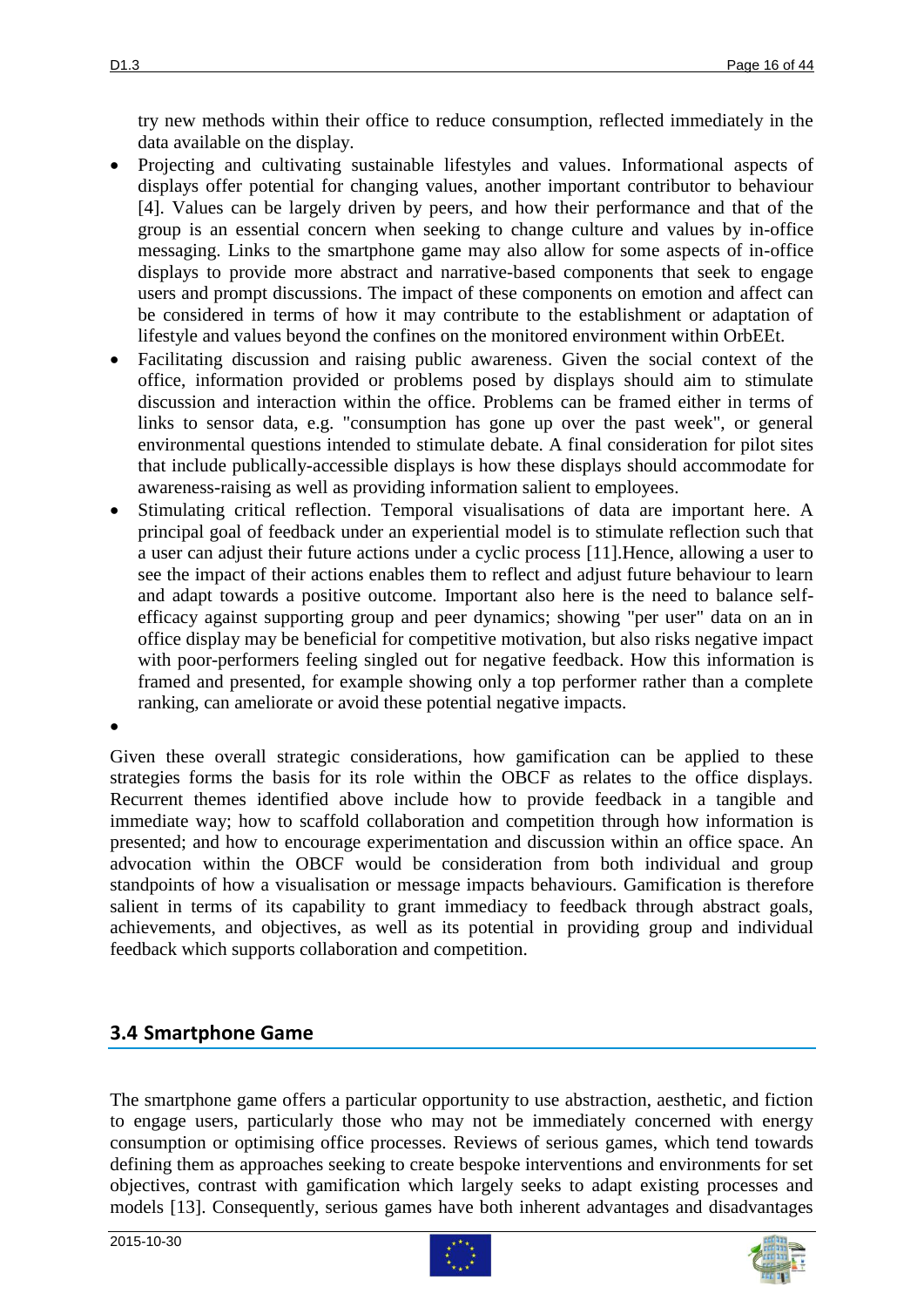when compared to gamification approaches. Firstly, as they need not necessarily have an existing process or system at the core, they can afford to be more abstract and creative in terms of how learning or behavioural objectives are addressed. Orland et al., [\[14\]](#page-41-13) for example use "energy chickens" in various states of well-being to metaphorically illustrate consumption. However, this also risks learning outcomes being less tied to immediate systemic impacts or measurable behaviours, as the game can be removed from the same process it seeks to measure. This is evidenced in the large range of evaluations of serious games that seek to assess contributory and transient factors relating to behaviour such as awareness, rather than objectively measure the behaviour itself [\[15\]](#page-42-0).

Games with large scale reach or more concrete evaluations of efficacy have tended to make more use of narrative elements and place gameplay as central , rather than as an added layer of content. For example Code of Everand created a fantasy-MMO game design, abstracted far from its serious objectives in terms of road safety, and successfully attracted over 100,000 users for an average playtime of over 90 minutes [\[16\]](#page-42-1). Similarly Re-Mission demonstrated measurable improvement in treatment adherence amongst adolescent cancer sufferers through the implementation of a game with sci-fi shooter-based gameplay [\[17\]](#page-42-2). As Connolly and Boyle note in their review [\[15\]](#page-42-0), little comparative evidence exists for games which are designed principally with educational material at the forefront, though what does exist suggests these games are successful in a context where they replace an existing classroom or training activity [\[18\]](#page-42-3) and can therefore rely on an audience intrinsically and extrinsically motivated to engage. Engaging users in additional work or learning activity, outside of formal classroom training time, is a more challenging goal to address, and again other successful games in this area such as America's Army have tended to again place gameplay at the fore [\[19\]](#page-42-4).

Specifically considering the themes of organisational behaviour change and energy consumption relevant to OrbEEt, further game-based interventions have been applied in the area, but few have robust data validating or verifying a particular design decision or framework. The aforementioned example of Orland et al. [\[14\]](#page-41-13) placed all subjects in a baseline condition for 4 weeks, then proceeded with the intervention, showing a reduction in overall energy use during the 4-week intervention phase of  $13\%$  (n=42). Whilst this is a promising indicator of impact, it remains difficult to ascertain or infer what particular elements of this approach contributed to this impact. Similarly, Simon et al. [\[20\]](#page-42-5) provide some useful design guidelines for pervasive, work-based energy interventions, but in the absence of their validation they provide points for consideration, rather than answers to design decisions. Many serious game design frameworks similarly outline considerations rather than evidence specific design choices, although the successful examples above reinforce Zyda's early point that gameplay should be at the forefront of a serious game [\[19\]](#page-42-4).

The frameworks that do exist range from the 4-dimensional consideration of usage context, representational medium, learning requirements, and audience, expanded to include a consideration of feedback modalities [\[21\]](#page-42-6), through to models heavily advocating participatory design and iterative development [\[22\]](#page-42-7). The latter advocation is certainly valid insofar as iteration against a problem is likely to yield an incremental solution, the dilemma, therefore, is how to conduct such iteration within finite resources and timescales. Often the cost of a highly iterative approach is a less-polished end product, and supporting exploitation under the business models for OrbEEt (D1.1) benefits particularly from a highly usable and validated end product, within the scope of both functional and non-functional requirements. Similarly, participation can be invaluable in gaining ideas and concepts which are already understood and advocated by a target audience, however, there is a risk in attempting to ask a participant with a limited background in technology, behavioural theory, or educational design to design an educational resource or behavioural intervention [\[23,](#page-42-8) [24\]](#page-42-9). Rather, their inputs require



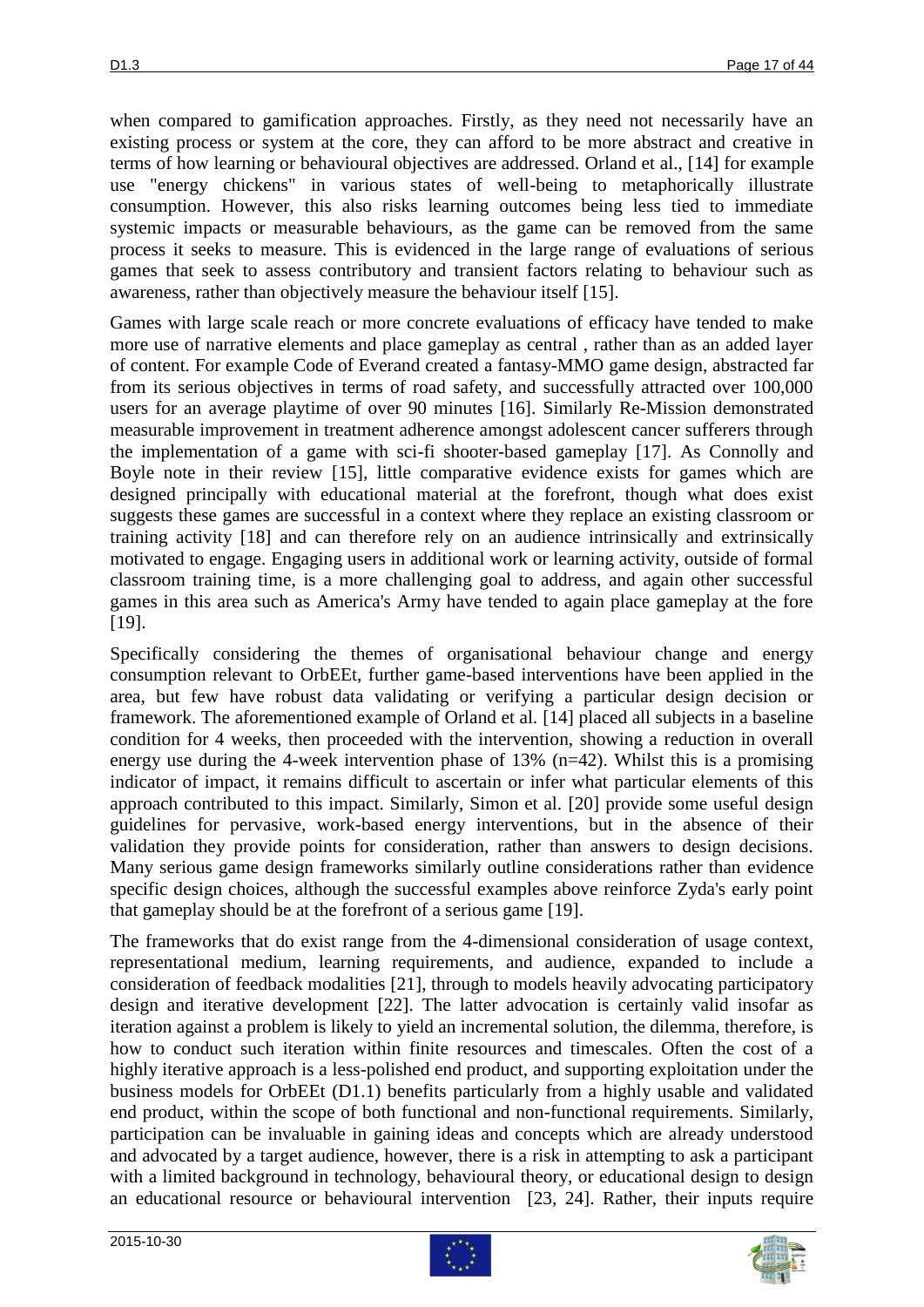moderation and consideration by experts from relevant backgrounds, and can add complexity, fundamentally resulting in interventions that attempt to impact an entire demographic and consequently fail to engage a clear target group.

From an entertainment design perspective, consideration of audience is often an intial step towards designing to specification. Bartle's established taxonomy of gamers into "achievers", "killers", "socialisers", and "explorers" [\[25\]](#page-42-10) derives in-part from psychological type theories, in turn based on established work in this domain [\[26\]](#page-42-11). Whilst the critiques of such typification remain true, in particular that a user may transition between types rather than remain in a constant classification, the value of Bartle's work lies principally as a design aid in considering that any game which successfully appeals to all four types is more likely to attain and retain a critical mass of users. The types themselves are loosely-defined and cross gaming genre boundaries, though apply principally to multiplayer gaming, relevant to the social theories of behaviour outlined in Section 1. In such a context, "achievers" are likely to be driven by clear goals with immediacy of feedback, predisposed to the aforementioned "flow" state of goal-setting and accomplishment against adversity and challenge [\[27\]](#page-42-12). "Killers" are competitors, driven to defeat or better other players, though this can be in ways other than directly "killing" them in game as the title suggests, for example leaderboards can provide a means for players to defeat others without direct in-game conflict. The third category of "socialisers" relates to players who principally use a game as a communication and social medium, in practice this can mean non-gamers who have little interest in defeating the game, but are willing to engage to communicate with colleagues. Finally, "explorers" are contentconsumers, and potentially the hardest group to accommodate, as they constantly require new or expanded content to explore. This can be in the form of worlds and virtual spaces, or in terms of new objectives, mechanics, and tasks: however, all require development time, and therefore a principal consideration when seeking to develop a game which engages players throughout an intervention such as that of OrbEEt, is how to best align resources to meet the needs of all four types of player.

Aligning a consideration of player types to the observation that high-impact serious games have typically used abstraction alongside compelling game mechanics, it becomes possible to view the OBCF in these dimensions. Below, outline recommendations for the game, interfaced to the sensor architecture in D1.2, are provided:

- Supporting achievers. Goals in the game should be made immediate, relevant, and allow a high-degree of self-efficacy in their accomplishment. It should be explicitly clear to a user what their immediate goals are within the game, and these should be related to the wider OBCF, however this wider relation need not necessarily be visible or transparent to the user. It is possible to use achievement to scaffold indirectly desirable outcomes rather than drive down consumption itself; e.g. find a more efficient way to conduct a business process, or initiate a social interaction towards building stronger social ties or peer norms.
- Supporting killers. How competition is handled is a common design challenge in a serious game. Performance can be assessed at individual, office, site, or all site levels, the design challenge is in how these performances are framed to be simultaneously inclusive, allow self-efficacy, and encourage collaboration. Synergy between interfaces is important here; the in-office display, for example, is a viable means of providing group-feedback, whilst individual feedback can be provided by the intranet portal and serious game. Similarly important is the notion of asynchronous multiplayer, as users may not be available to play simultaneously and therefore these components, such as leaderboards or drop-in/drop-out multiplayer during single player sessions warrants consideration.
- Supporting socialisers. How communication is handled both within the game and across interfaces is important, but should also be considered in the context that OrbEEt "players" may well be co-present within an office or site. Stimulating an office discussion beyond



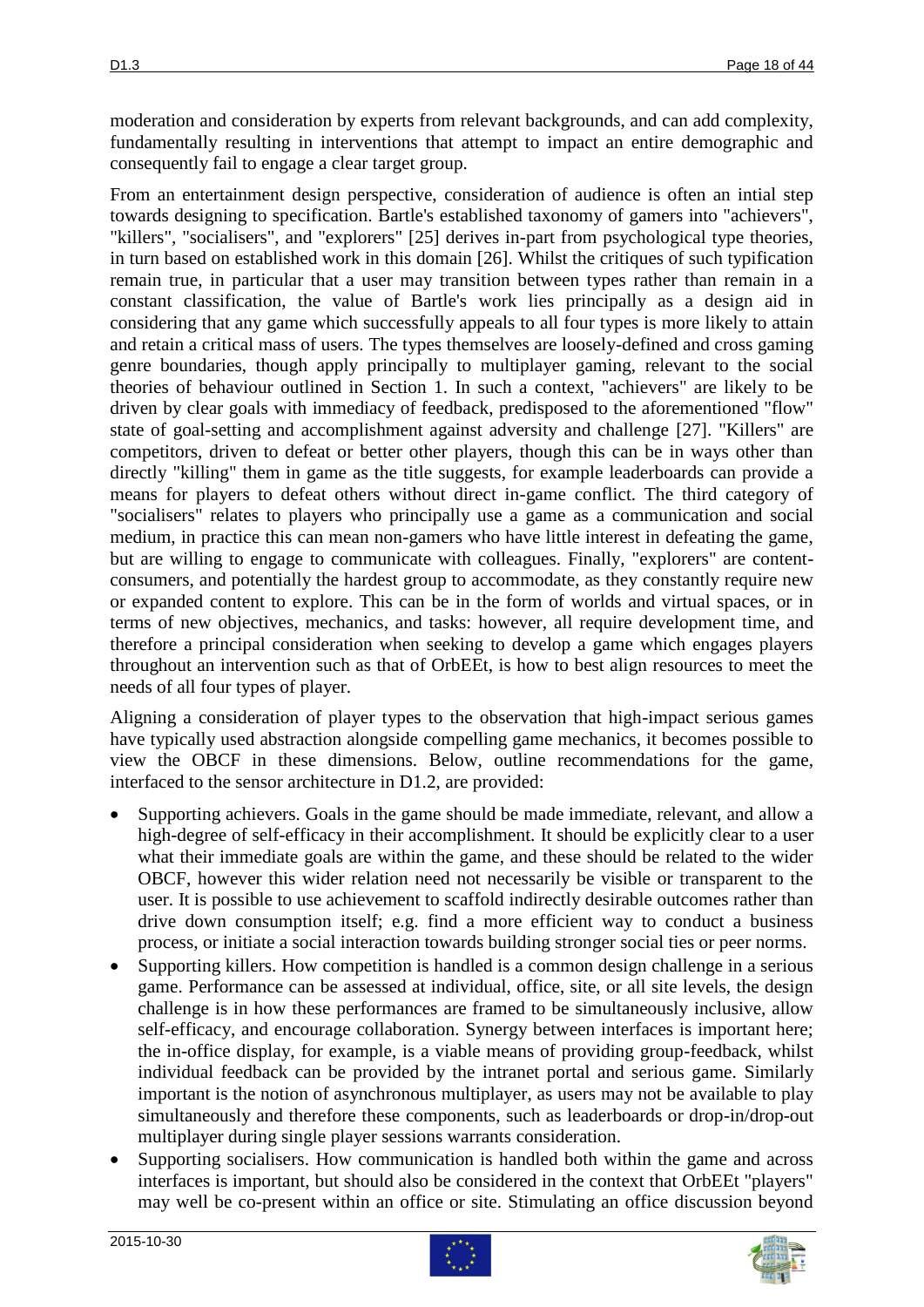the confines of technology can be a more useful tool than insisting users communicate directly through the platform and interfaces, moreover, this type of interaction has greater potential to translate to real-world action lowering consumption or optimising a business process.

 Supporting explorers. Designing a game to which players return frequently rather than play in a single session is a particular challenge in itself, as a game that establishes a flow experience can be played to completion in a continuous, long, play session rather than experienced in short bursts ideal to the OBCF. Links to real-world data can induce a potential "wait time", though this needs to be carefully managed to avoid frustration and disengagement. Allowing users to create content (of which an exemplar of a non-serious game would be MineCraft), or use procedural tools to create an expansible self-creating gameworld can provide means by which to create scalable content without requiring continued and protracted development time.

Alongside the above considerations, strong narrative and storytelling elements can also provide a means to engage users, particularly with respect to the aforementioned role of values in behavioural change. Many serious games use narrative as a core element [\[28-30\]](#page-42-13), ranging from its implementation as an overall "back-story" explaining the player's presence and purpose in the world, through to a more frequent use through cut scenes or dialogues, which are frequently interactive and multiple-choice. In either case, this can be offset against a real-world, simulation based narrative, or a fictional, abstract storyline. In the case of a fictional storyline, the greater degree of freedom afforded in writing can allow for emotive and affective aspects to be more quickly realised, similarly, users are familiar with fiction and role-playing in games, with even non-digital gamers largely familiar with the concept of taking a role within a table top game.

An overall informed game design for OrbEEt, therefore, takes into account its audience as outlined in this section, and analysed in more depth in Section 3.1. Existing evidence would support a case for using a fictional and abstract scenario as a basis for the game: examples could include users in a future world in-crisis due to global warming; a fantasy world with "light" and "dark" areas related to consumption, or a procedural "rogue-like" single player game that allows other OrbEEt users to drop in and out to assist a player. Undertaking such abstraction requires linkage and scaffolding back to metrics (D1.2), this functions on an understanding that sensor inputs, as with any other variable, can ultimately be distilled to a discrete or continuous value and used to drive an input. Similar to the use of a wide range of novel interface devices to drive gameplay states, such as BCIs [\[31\]](#page-43-0), sensor data in real time and filtered in spatiotemporal terms can be used as inputs to support behaviours or states regardless of the narrative or abstract context of gameplay.

### **3.5 Intranet Portal**

As a persistent resource for OrbEEt participants, the intranet portal offers the potential for a more learning-centric content. This synergises well with the game and in-office displays, allowing the former to focus on rapid feedback and engagement, and the latter with easily understandable information, formatted with the considerations of Section 2.2 in mind. It also offers the potential for a user to gain a more direct and personalised view of OrbEEt sensor data, supporting the need for self-efficacy as well as group collaboration and competition. A number of previous reviews and projects have considered the use of web-based information resources to convey sensor data, including the frequent concept of a carbon "dashboard", that gives users either control of, or information from, a set of connected devices. A design method put forward by Suppers et al. [\[32\]](#page-43-1), though focused on domestic rather than office-



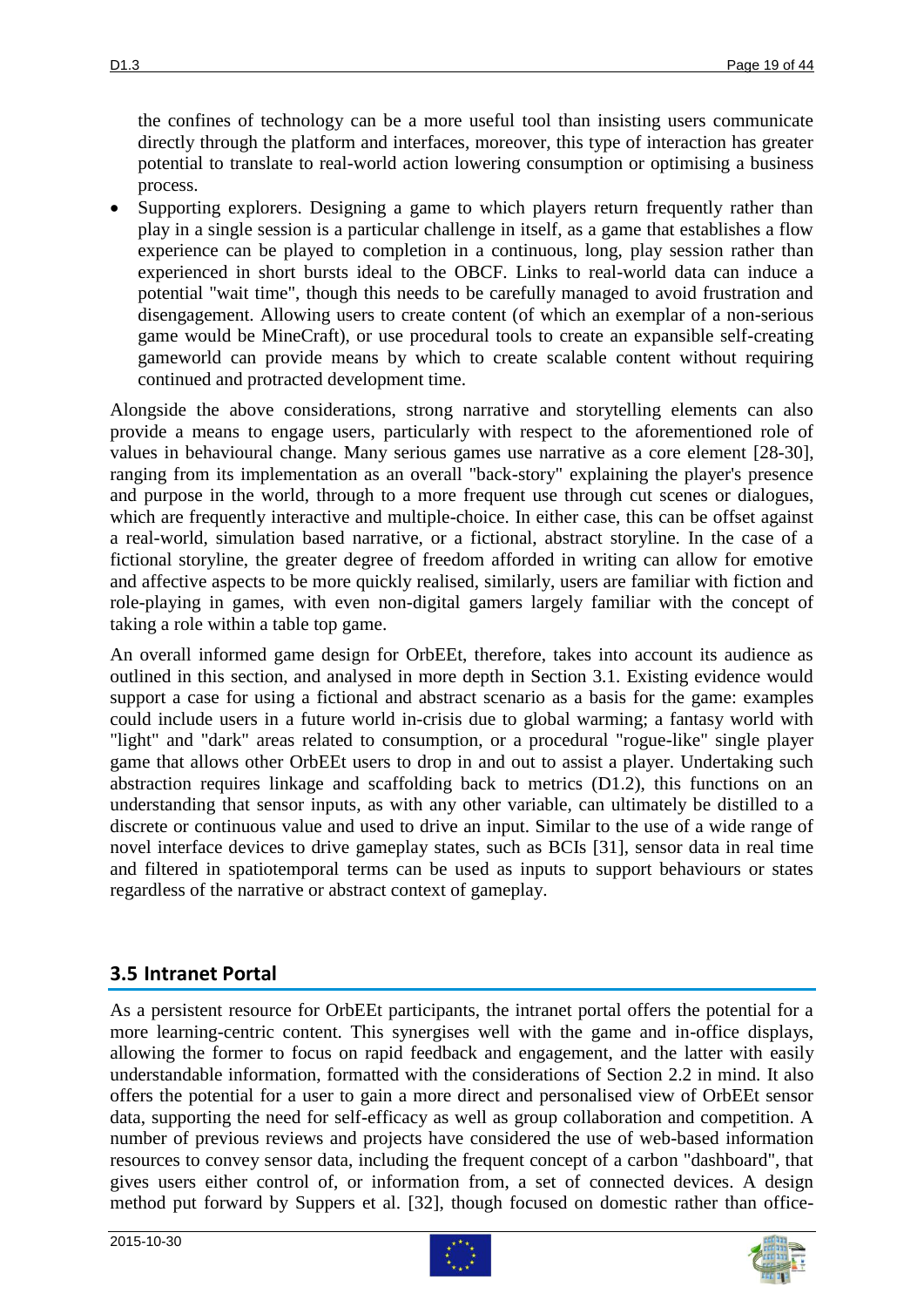based energy use, categorises users as "pinball", going from state to state without consideration; "shortcut", looking for ways to game or circumvent a system, or "thoughtful", considering their actions and consequences. It provides some insight as to how to scaffold these various user types' interactions with an interface, suggesting adaptivity or a wide feature set is required to support all potential behaviours.

Similarly, Yun et al. provide a set of principles for instigating workplace behaviour change regarding energy [\[33\]](#page-43-2), going on to implement these in a dashboard-type environment [\[34\]](#page-43-3). They place self-monitoring, advice, and control as overriding themes, an important consideration given much of the sensor data collected by the platform is difficult to link to a single user (D1.2). Whilst, for example, a single device's consumption may be tied to a user, it may indirectly benefit others (e.g. a desk fan) or be critical to a business process (a desktop PC). Regardless of monitoring technology deployed, it can prove difficult to assign consumption to a single individual's behaviour within a shared space, making the themes of Yun et al. interesting in principle but difficult to implement in practice, with the corresponding study showing limited improvement in the absence of a comparator. A subsequent question, with a partly ethical basis, is how reasonable it is to present information to a user such that it engenders an illusion of self-efficacy and control, rather than control itself. For example, whilst a user switching off a desk fan might in turn lead to a colleague opening a window, resulting in an individual decrease in consumption but an overall increase. How this is communicated to individual users through the portal requires careful consideration when seeking to induce and reward both individual and group behaviours.

Whilst learnt knowledge alone is often insufficient for behavioural change, it is a component of many models, and the intranet portal offers potential for transferring both immediate and background knowledge to a user. There are two immediately viable models for learning within the intranet portal:

- Experiential learning [\[11\]](#page-41-10) through the capacity of a user to act, reflect on data, and subsequently adapt their behaviour to gain increasingly positive feedback. This is primarily driven by the data from the OrbEEt platform, and how it is interpreted and presented in the intranet portal. As noted above, this should be done with careful affordance towards target behaviours under the OBCF as identified in Section 1.
- Knowledge transfer of best practices through static content within the web portal documenting from an existing or bespoke evidence base tips, advice, and guidelines on how to reduce consumption, as well as the long-term benefits. This can be augmented by the use of social media aspects (e.g. forums), ensuring content is dynamically created by users, though requires a degree of critical mass, which may be further complicated by linguistic or cultural barriers towards cross-site communication.

A focus of this section is how these components can be enhanced through the use of games and gamification. In the case of experientially-driven learning from sensor data, this is relatively straightforward to align to game-based learning approaches, as many derive from or expand experiential principles, a consequence of many serious games using simulation-based cores [\[35,](#page-43-4) [36\]](#page-43-5). Effectively, the role of game elements here is commonly to add immediacy of relevance, or frequency, to feedback cycles. Game-based approaches have shown benefit in terms of learning transfer when making feedback shorter in duration and more frequent to an alternative condition [\[37\]](#page-43-6). Harnessing this ability within the intranet portal requires the consideration of each data source in terms of how feedback to the individual and group can be made more frequent, such as by the use of real-time data from sensors linked to actions, and how it can be made relevant to an individual's sense of self-efficacy and short-term action. Again, the granularity of sensor data can be exploited here to provide metrics against both immediate action, short term outcome, and longer-term goal.



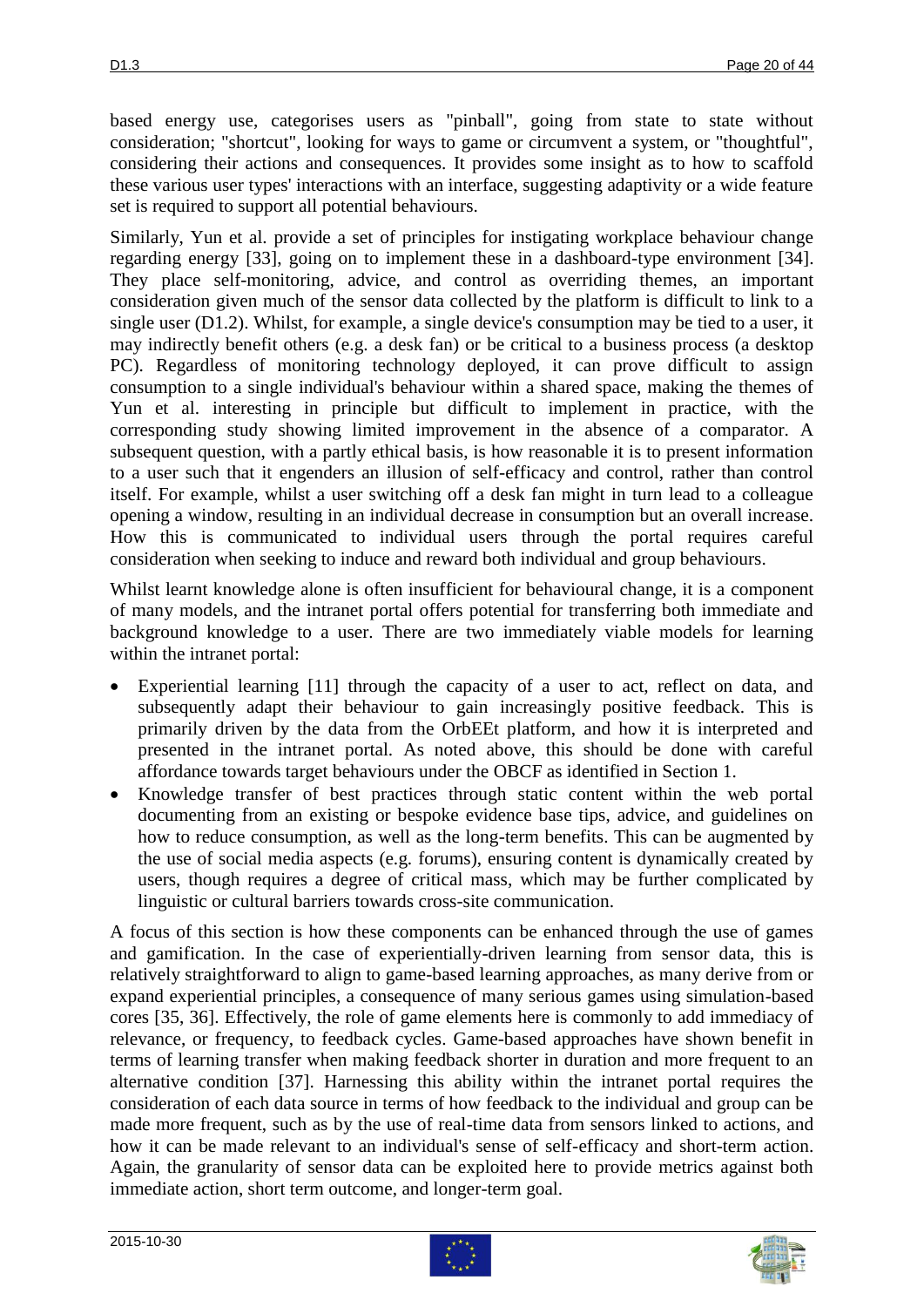In the case of knowledge transferred by the platform, gamified approaches have shown promise in encouraging content linked to achievements and rewards to be viewed and shared more by users [\[38\]](#page-43-7), when compared with content alone. Social mechanisms such as "likes" can be viewed from a gamified perspective as users seek to create "liked" comments and perspectives, and an overriding requirement of a gamified approach to such content is to allow a certain degree of user responses and adaptivity; e.g. use of a wiki versus a static resource; linking between knowledge elements and discussion forums; or allowing simple, rapid feedback from users demonstrating their preferences for content or enabling them to recommend it to others. Gamification here can be subtle rather than invasive, for example encouraging users to share or collaborate by social status, such as their user "tag" on a forum related to their number of posts, rather than involving PBL explicitly. A drawback of such approaches is a requirement for a critical social mass, difficult to ensure with a limited set of pilot sites and end users, and further complicated by cultural and language barriers, as well as different regulatory practices and objectives which may influence how ubiquitously "correct" information can be.

In the absence of a guaranteed large number of simultaneous users, asynchronous methods of communication are likely to synergise more efficiently with limited time within a workspace, differing working patterns, and levels of engagement with OrbEEt. Therefore, forums appear a more viable mechanism than live chat, similarly, wiki-based resources may prove a useful means for encouraging users to collaborate to develop content without requiring their synchronous participation or communication. Under the OBCF, a goal here is to not only transfer knowledge and best-practices, but also engage users socially within the OrbEEt platform to create a sense of OrbEEt identity and social standing amongst peers. This further links to the use of sensor data to the individual and group profiles, providing a means for a user to further extend their self-efficacy by influencing, guiding, and helping less-able partners in developing their understanding of the OrbEEt system as well as their wider sense of pro-environmental values and behaviours.

2015-10-30



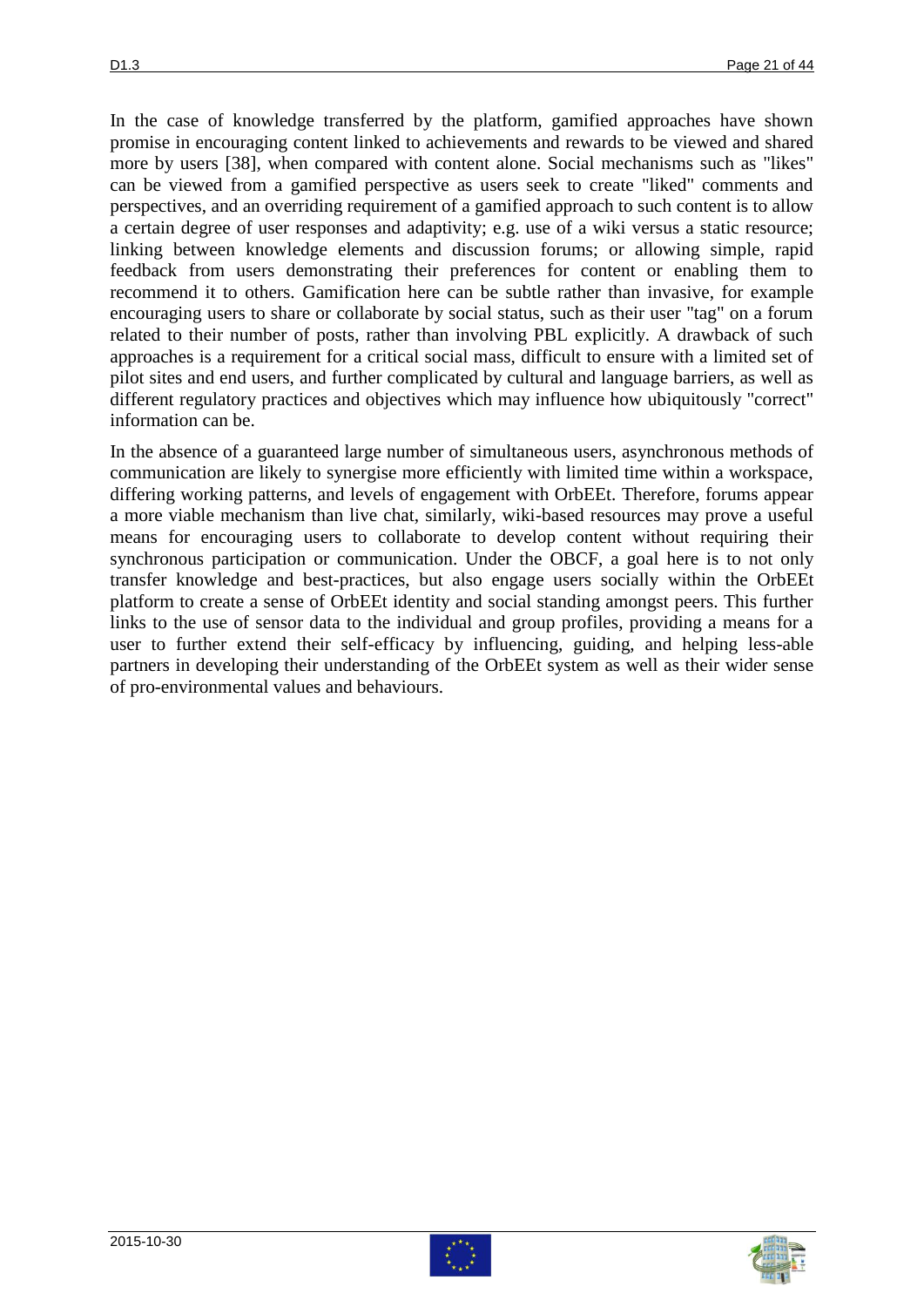#### **3.6 Summary of Games and Gamification in the OBCF**

Section 2 has presented a high-level consideration of the role games and gamification play under the OBCF, with specific references to the individual interfaces in Sections 2.3-5. A principal goal of the use of games and gamification is to synergise with the behavioural models identified in Section 2.1 towards the holistic OBCF presented in Section 4.

The high-level concepts from this section can be briefly summarised as follows:

- The game and gamification layer runs across the individual interfaces, with game-based elements and mechanics present in all three user interface components
- The in-office displays are designed with specific regard to how individual and group performance is fed back. This applies a consideration of how key game based elements of collaboration, competition, and the relationship between feedback and sense of selfefficacy can be scaffolded and supported by the abstraction of sensor data (D1.2) into gamified visualisation.
- The smartphone game builds on abstraction and metaphor to place engaging gameplay at its forefront. This aims to facilitate uptake and engagement with the OrbEEt platform as a whole, with the sensor data being used as inputs to the game at a variable level (for example, though not limited to, a game world becoming more oppressive as consumption increases). Due to challenges in establishing and retaining a critical mass of players, gameplay should be viable in a standalone "single player" fashion, but in view of the wider goals of supporting social interaction within the OBCF, affordance should be given towards asynchronous multiplayer through comparisons of performance or drop in/out multiplayer.
- The intranet portal acts in concert with the other two interfaces to provide informational data from sensors and learning resources to the end user. Gamification here supports the use of asynchronous methods for allowing users to adapt content, contribute to discussions, and develop their own profiles when using the portal.



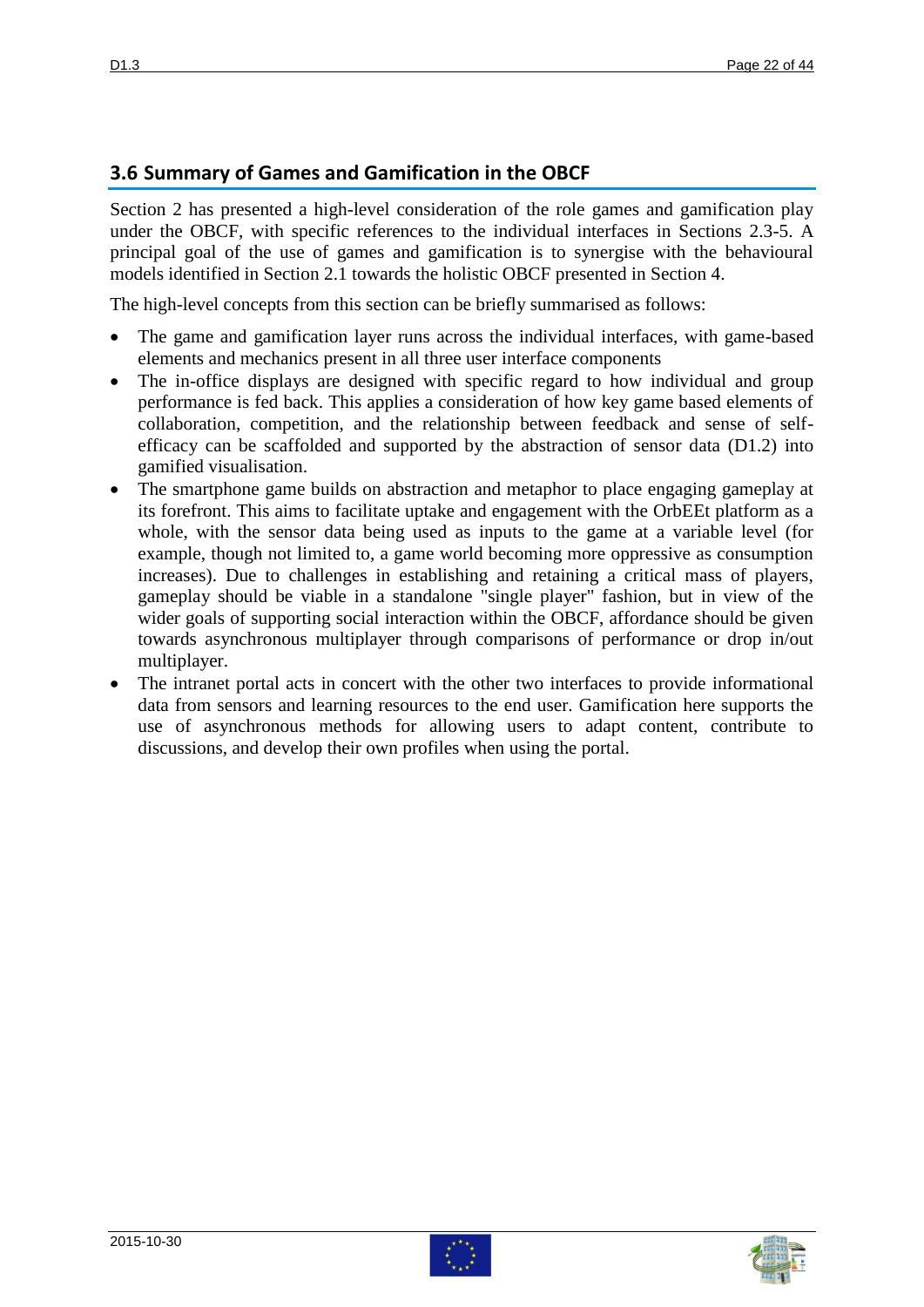# **4. THE ORBEET CONTEXT**

This section aims to detail the specific pilot sites in OrbEEt, as well as the wider exploitation goals. It seeks to provide a means to consider the behavioural theories examined in the previous section in terms of the particular advantages and constraints of the OrbEEt platform.

## **4.1 Audience and Context**

A strength of OrbEEt is a wide diversity of cultures and roles in audiences across pilot sites. Whilst this offers an ideal opportunity to gain insight into how the OBCF can apply to these different audiences, it also presents a challenge in adapting and designing OrbEEt components within finite resources to offer an experience accessible and usable to all groups. Localisation is a particular challenge, not only in translating content to different languages, but also in reflecting how cultural differences might inform adaptations to user interface and experience design.

The below tables summarise a secondary analysis of the outcomes of pilot-site requirements, available in more detail in supplementary reports obtained within Year 1 of OrbEEt. The particular focus of this secondary analysis is identifying the audiences within each pilot site.

#### Pilot Site Audience and Context - BHoE

"Proposed rooms:

- one set of rooms used for museum purposes
- one set of rooms used for event purposes
- one set of rooms used for office purposes"

This offers a wide set of contexts (discussed further in S3.2), but also a diversity in the audiences that will experience the displays provided by OrbEEt across the platform. The possibility also exists of visitors using the OrbEEt game, though an immediate concern is how to adequately balance a smartphone game to ensure both single-session play alongside the retention likely to be needed to impart meaningful behavioural change.

"The first set of rooms is the main use of the Imperial Palace Innsbruck (round about 30%). In the Museum there is regularly one exhibition per time. The actual exhibition "The Last Things in Life – An Exhibition about Death and Mourning  $1765 - 2015$ " will be shown from 6<sup>th</sup> June 2015 until  $10^{th}$  January 2016. The first planning activities for the following exhibition have already started. The expected number of visitors (the updated number from last season) will be around 300 to 350 visitors per day. The Museum is opened nearly 365 days (there are only few closing days, mainly because of public events, like an Official Reception of the Provincial Governor of Tyrol), 7 days and 9 hours per day. There is nearly no restriction in regard to measurements, except official events (as described above)."

A particular consideration for the BHoE site is this potential engagement with visitors as well as staff.

"The set of rooms for events is using round about 4% of the Imperial Palace Innsbruck. Due



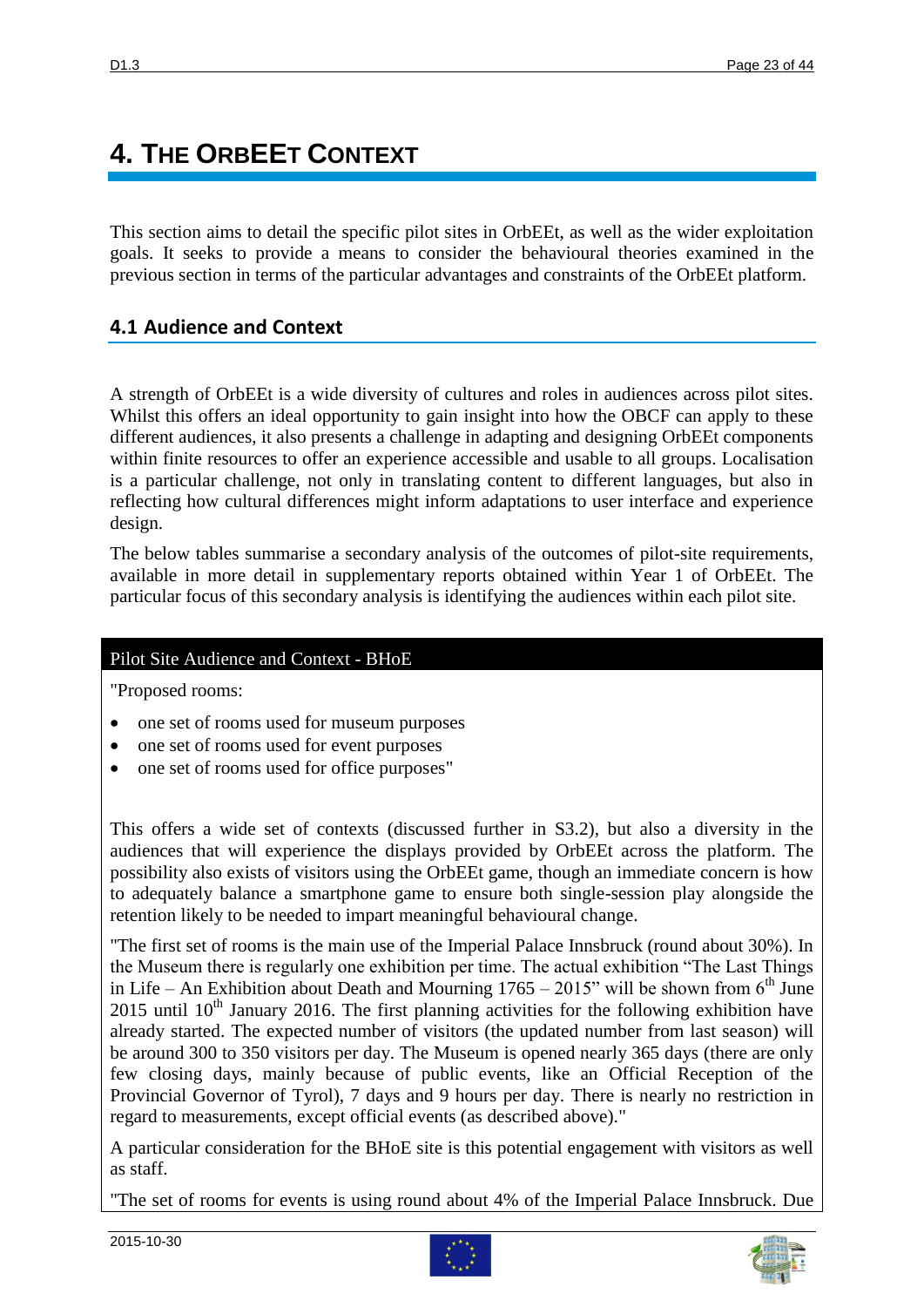to the varying load there is no restriction as well as it is opened like the Museum. The third set of rooms is dedicated to office work. This set is using round about 17% of the total area. In these offices there is no direct contact between civil servants and citizens. Only 20 persons (staff members) are working there. Some of them share an office area and others are always on their ways through the building. The official working time is between 8:30 a.m. and 4:30pm."

Visitor engagement presents a specific challenge to the OBCF as measuring impact on visitors, who may only use a single component such as the office displays, will be difficult due to the transient nature of their interactions with OrbEEt. Thus, at this pilot site, there will be an emphasis on applying the OBCF to focus exclusively on interactions between staff/building managers and energy data. There will be little to no input from visitors and interactions with them at BHoE

#### Pilot Site Audience and Context - Erlangen

"Erlangen has selected the Interdisciplinary Centre for Health Technology Assessment (HTA) and Public Health (IZPH) as the pilot sites. The following six rooms (with the appendix of the floor plan of IZPH) are suitable for the project [see pilot report for more detail]: Director's office, Data management office I, Data management office II, Researcher's office I, Researcher's office II, and Meeting room. The heating system and electricity system are regulated and paid by the hospital management system. The hospital management system will take the building as a whole, so there is no energy consumption data for the pilot site alone."

The Erlangen audience includes research professionals and data management staff. These are likely to have a high level of technical understanding as well as academic awareness of the project and its objectives. On the one hand, this suggests they will be able to engage quickly with the OrbEEt platform and apply a degree of self-solving to technical issues with prototypes; on the other, their expectations of the platform and its performance may be higher than less technical or academic office spaces on other sites. An interesting side-consideration will be whether, under the stages of change [\[1\]](#page-41-0) approach advocated by the OBCF, these staff fall into the "maintenance" category having already high-levels of engagement with environmental considerations. This can be, though is not guaranteed, linked to their educational level and profession [\[3\]](#page-41-2); however, it may equally be the case that demanding business processes limit affordances for pro-environmental behaviours.

#### Pilot Site Audience and Context – Asparenna

"The first two [of the three sites], are main areas where take place the daily administrative activities of the Municipality. Their occupants, are the only diary and regular staff at the Town Hall and they perform administrative and municipal office tasks. Both offices are connected through a glass door (always opened) and it could simplify data collection during the project. There is also an available desk (almost never used computer, telephone...) in the Public attention office and a thermostat, to regulate the temperature of all the first floor, in the Administrative office.

Mayor's office is the other interesting area, because of the diary processes that take place in



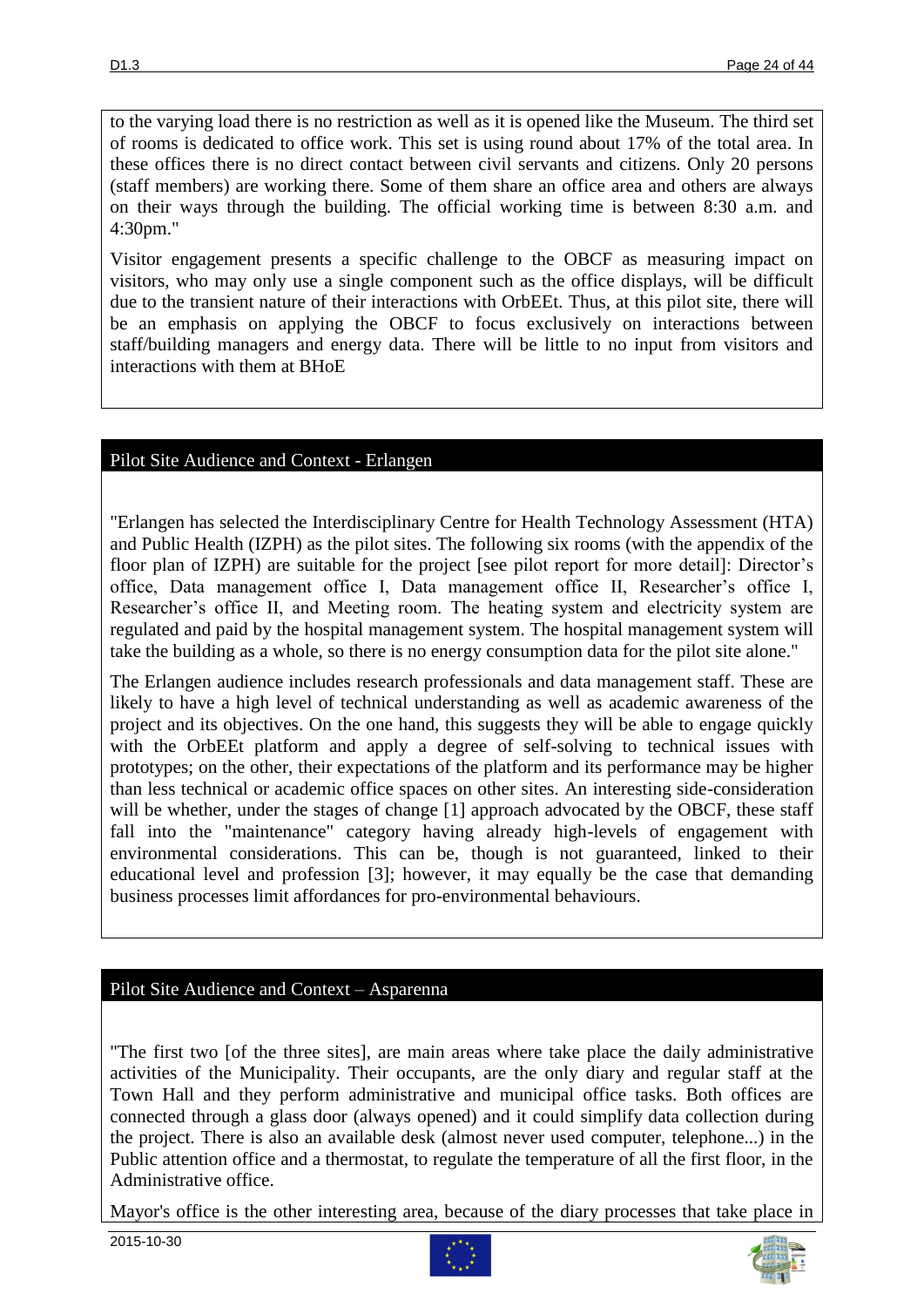there and because of the Mayor, as municipal representative, is a regular user of the Town Hall performing there many tasks and meetings. In this room, there is a thermostat to regulate the temperature of all the second floor (excepting Plenary Chamber).

There have been omitted three individual offices and a double ne, because they are not always used and several occasional workers use them to do many different task, thus it could be a problem to coordinate everything within the project. The Plenary Chamber and a small meeting room neither have been considered because their use is occasional."

Asparrena's Mayoral Office presents yet another differing audience for the OBCF to tackle. The majority of work on this site is administrative, though this also includes high-level mayoral duties and meetings. In contrast to BHoE, visitors are more likely to interact directly with staff for extended periods, undertaking different business processes, rather than viewing exhibits and exhibitions as is the case with BHoE. As such they become actors in these processes, and there may be a greater affordance for their engagement with the OBCF as a consequence. However, multiple visits are also unlikely, and the core target remains the staff within the office rather than visitors.

### Pilot Site Audience and Context – Pernik

"Integration with district heating installation (it is the same for all pilot areas):

The heating in the building of the Pernik Municipality is centralized. Each room is heated by one cast iron radiator. There aren't any individual closing valves nor thermostats, therefore the decision making level of the occupants with regards to the heating of the offices is zero. The bills for the heating consumption are paid in regard to the occupied surface.

Occupants profiling:

The employees in the Reception room accept documents for social assistance. There is one computer used during the working hours for reports and fillings of submissions.

The rest of the employees in the Social Security Department use computers and other electronic devices during the whole working day for processing documents. Most of the rooms are interconnected with internal doors.

Total number of employees in both departments – 20. "

Pernik offers a relatively large number of employees within the pilot site, and thus social components of the OBCF are likely to be well-supported here. However, this also challenges the OBCF in terms of self-efficacy, as site members have no control over the ambient temperature as noted above. A particular consideration of this as an exemplar of a pilot site wherein all processes and systems are not necessarily under the control of the staff is how the system adapts and functions in the absence of a particular capability or functionality. This also relates to the overall functional requirements of the system (D1.1).



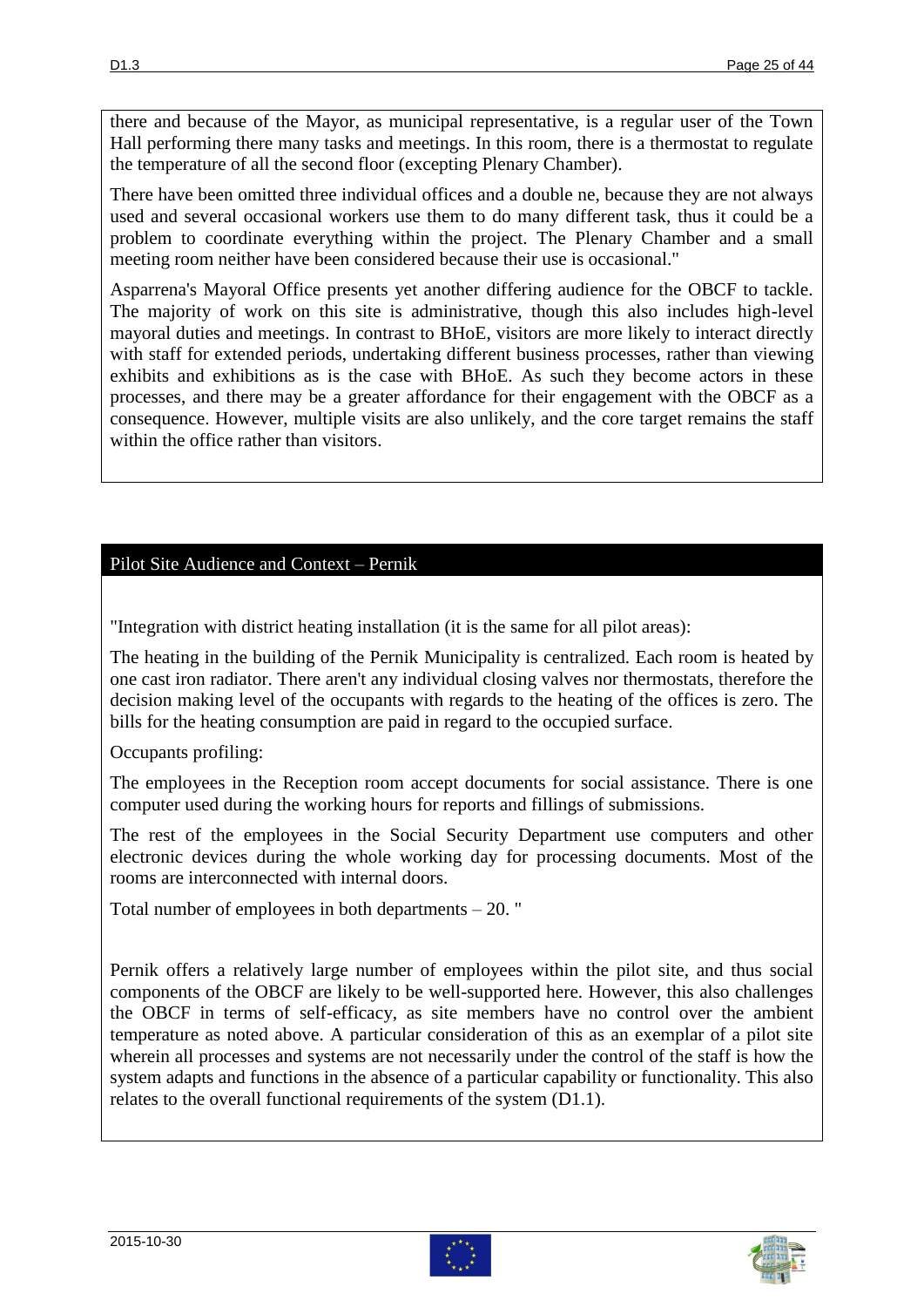The comparison of these pilot sites in the above tables gives some insight into the opportunities and restrictions within which the OBCF and its stages of change must function. These can be summarised as follows:

- Support and consideration of visitor engagement. The challenges with this as noted above are that visitors across OrbEEt can come from a wide range of backgrounds and different contexts, for example being involved with a business process at Asparenna or Pernik, or visiting an attraction at BHoE. Furthermore, as visitors may only observe a single component of the system, and be difficult to individualise and encapsulate within the OBCF, impact on visitors is difficult to measure. Therefore, an advocation with respect to this point is that wherever possible displays be made meaningful for passive observers, wherever a design decision needs to be taken between participant and visitor support, it should fall in favour of the participant. A further consideration particularly relevant to inoffice displays is that as visitors may observe these, anonymity and data protection for participants should be observed at all times.
- Support and consideration of limitations in user control. As in the Pernik example, from a cross-pilot perspective individuals may not have either the technology or authority to make changes in their office environment. Part of the solution here is to design the OBCF such that this inability is accounted for; the other part lies in usage of the intranet portal and supporting services to allow employees to collectively identify recommendations for changes to business process or environment and communicate these to staff who may not themselves be based within the pilot site, but have the authority or control to enact them. This is also crucial from a self-efficacy perspective.
- Cross-cultural and linguistic localisation. Providing bespoke solutions to all four pilot sites is beyond the scope of OrbEEt, furthermore, the projects central goal is a holistic solution which can function in a wide range of public offices rather than being limited by extensive situated and localised requirements. Support for this therefore requires text to be kept at a minimum in both smartphone game and in-office displays, instead using visual representations which cross cultural and linguistic boundaries wherever possible. Similarly, allowing content to be co-created or uploaded to the intranet portal by participants and host organisations allows both the means for this content to be expansible and dynamically generated, and also allows employees to create their own resources based on their office culture, social dynamics, and wider environmental views.
- Support for a wide range of initial levels of engagement, both with the project and its environmental goals. Within the stages of change approach in the OBCF, these stages are already recognised and accounted for, hence, to support these differing levels of engagement requires the behavioural model to be fully contextualised for OrbEEt and its technologies, as outlined in Section 4.

In summary, reflecting on the data provided by pilot sites audiences and contexts provides a means to ground the behavioural theories presented in Section 1 against the context not only of the pilot sites, but also in terms of a wider potential future audience. This supports the business plan (D1.1) by ensuring that sites meeting functional and non-functional requirements can expect to deploy and gain benefits from the OrbEEt platform without requiring extensive adaptation to meet their needs. Whilst areas such as game content, intranet portal moderation, and technical support for sensor infrastructures are likely to require a model of sustained investment when deployed beyond the immediate project, the OBCF seeks to optimise the performance of the platform under a wide range of audiences and contexts as illustrated by the diversity of the pilot sites. In the next section, we outline with reference to D1.2 the technical opportunities and constraints of the sensor and business process monitoring and modelling.



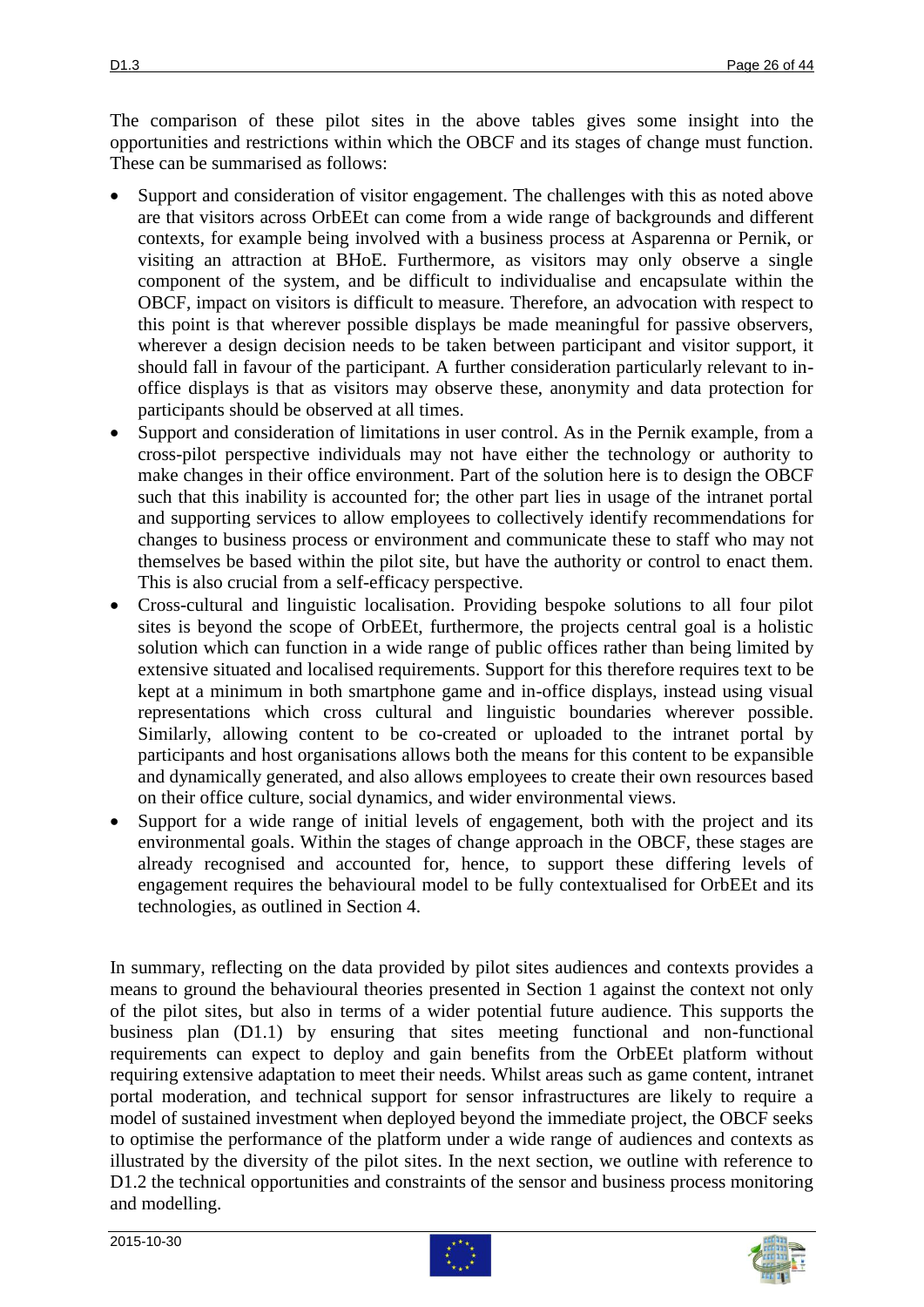## **4.2 Technology**

OrbEEt presents the opportunity to scaffold interactions with the OBCF through the integration of an extensive suite of energy and business process metrics. These are provided at differing levels of granularity, for example focusing a specific or immediate timeframe, or certain location. In terms of the concepts outlined in Section 2, this is of particular relevance to how individuals' senses of self-efficacy can be realised through immediate feedback cycles. This can range for an immediate update of an in-office display, to an impact on game-based feedback by adapting a scenario or mechanic in-line with a reduction or increase in consumption of efficiency. The measures can largely be grouped into energy and business process dimensions; whilst OrbEEt's principal aim is one of energy-efficiency, this can be thought of as either a reduction in consumption whilst maintaining the performance and output of a process, or an improvement in the output of a process whilst maintaining consumption. In both cases, the outcome is a net gain in efficiency, with a business process gain ultimately demonstrating increased output under the same input. Hence, it is important to consider both of these measures in combination when seeking to ascertain the value of a particular action, behaviour, or process change.

There are therefore two steps in establishing a positive behavioural change under the models reviewed in Section 2.1 and presented in Section 4 as the OBCF. The first is to consolidate and quantify sensor data such that a change can be perceived as positive from both business process and consumption dimensions. The second is to feed-back and support the user in promoting this change to peers socially, as well as empowering them with a sense of identity and self-efficacy as making a positive change on workplace efficiency. In both cases, all three interfaces of in-office displays, intranet portal, and smartphone game are of relevance, though in the case of establishing a positive change, this requires technical structure and consideration rather than self-determination from the user. Such an approach addresses the fact that a user may misperceive a short-term gain but long-term loss, a common issue identified in environmental, and more general, psychology [\[39\]](#page-43-8). For example, routinely shutting down and restarting a PC could have immediate impact on energy consumption, but also interfere with a business process such that the loss in overall efficiency over the longerterm of rebooting and shutting down every time a business process initiates outweighs this positive impact.

With respect to supporting and scaffolding behaviours, provided optimal metrics are derived which combine consumption and business processes, as is the case with OrbEEt as detailed further in D1.2, the goal of the OBCF is to guide and support towards these processes. The range of initial metrics and levels of granularity are identified in D1.2, and are consolidated into Table 1 on the following pages for discussion in terms of their relevance to the OBCF under the concepts outlined above. Coupled with the consideration of audience and context provided in Section 3.1, this provides a complete background of the environment in which the OBCF is intended to function. Whilst the principal target in this case is the pilot sites, this high-level comparison is also relevant to the organisational needs of future potential sites which meet the functional and non-functional requirements outlined in D1.1.



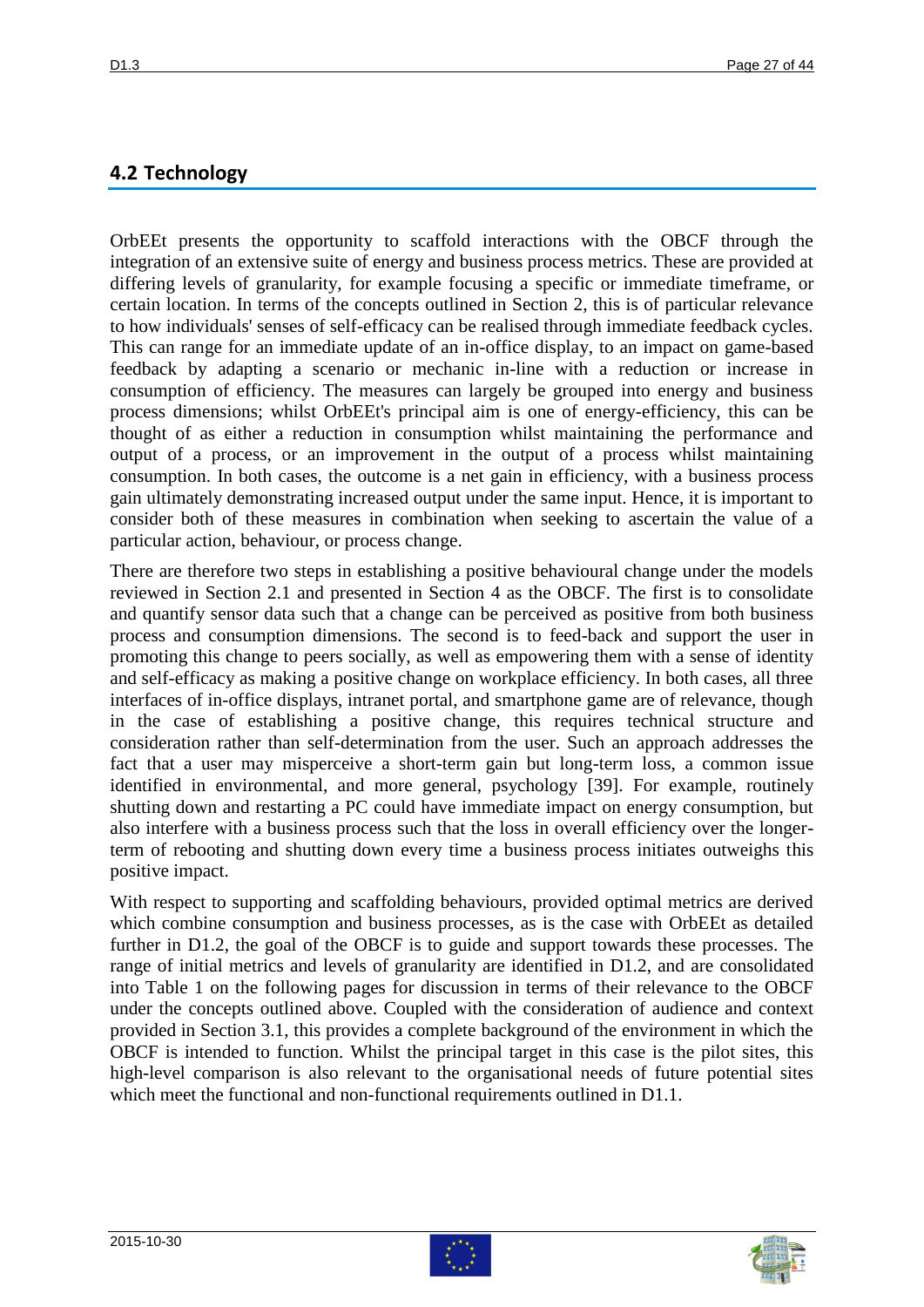|                     | Measure $(D1.2)$                                        | Relevance to OBCF interfaces                                                                                                                                                                                                                                                                  |                                                                                                                                                                                                                                                                                                                                                                                                 |                                                                                                                                                                                                                                                  |
|---------------------|---------------------------------------------------------|-----------------------------------------------------------------------------------------------------------------------------------------------------------------------------------------------------------------------------------------------------------------------------------------------|-------------------------------------------------------------------------------------------------------------------------------------------------------------------------------------------------------------------------------------------------------------------------------------------------------------------------------------------------------------------------------------------------|--------------------------------------------------------------------------------------------------------------------------------------------------------------------------------------------------------------------------------------------------|
|                     |                                                         | In-office display                                                                                                                                                                                                                                                                             | Intranet portal                                                                                                                                                                                                                                                                                                                                                                                 | Game                                                                                                                                                                                                                                             |
|                     | Energy Consumption per $m2$                             | immediate<br>At<br>temporal<br>granularity allows for the impact<br>of actions on energy saving to be<br>made visible to the office.                                                                                                                                                          |                                                                                                                                                                                                                                                                                                                                                                                                 | At immediate granularity as well<br>as longer-term measurement can<br>be used to drive game mechanics<br>as an input variable                                                                                                                    |
|                     | Consumption<br>Energy<br>per<br>device                  | immediate<br>At<br>temporal<br>granularity allows a high-degree<br>of self-efficacy in visualising<br>immediately<br>device<br>a<br>deactivation (or activation) to the<br>group. Over the longer term<br>allows users to develop a sense of<br>ownership and responsibility for<br>a device. | Can provide social sharing and<br>discussion medium(s) helping users<br>collaboratively identify and track<br>actions that reduce consumption.<br>Consumption<br>in<br>per<br>process<br>$\frac{1}{1}$<br>particular<br>longer-term<br>a<br>which<br>consideration<br>requires<br>office<br>collaboration<br>between<br>members to ensure reductions in<br>consumption are not offset by losses | Can be used to drive game<br>mechanics as an input variable<br>be<br>immediately<br>that<br>can<br>modified; however care should<br>be taken to avoid compromising<br>business<br>processes<br>(e.g.<br>switching off a critical desktop<br>PC). |
|                     | Consumption<br>Energy<br>per<br><b>Business Process</b> | individualised.<br>Provides<br>more<br>small group feedback on costly<br>processes encouraging users to<br>optimise.                                                                                                                                                                          | in productivity. Again, the intranet<br>portal can provide social tools and<br>mediums<br>enable<br>this<br>to<br>communication and negotiation.                                                                                                                                                                                                                                                | At immediate granularity as well<br>as longer-term measurement can                                                                                                                                                                               |
| Sensor measurements | Energy<br>Consumption<br>per<br>occupant                | provide<br>per-occupancy<br>Can<br>feedback however care should be<br>taken, as this is total / occupants,<br>rather than individual profiling.                                                                                                                                               |                                                                                                                                                                                                                                                                                                                                                                                                 | be used to drive game mechanics<br>as an input variable                                                                                                                                                                                          |
|                     | CO2 Emissions per $m2$                                  |                                                                                                                                                                                                                                                                                               | See above; however, CO2 can be   Allow for sharing and development   Game narrative and environment                                                                                                                                                                                                                                                                                             |                                                                                                                                                                                                                                                  |

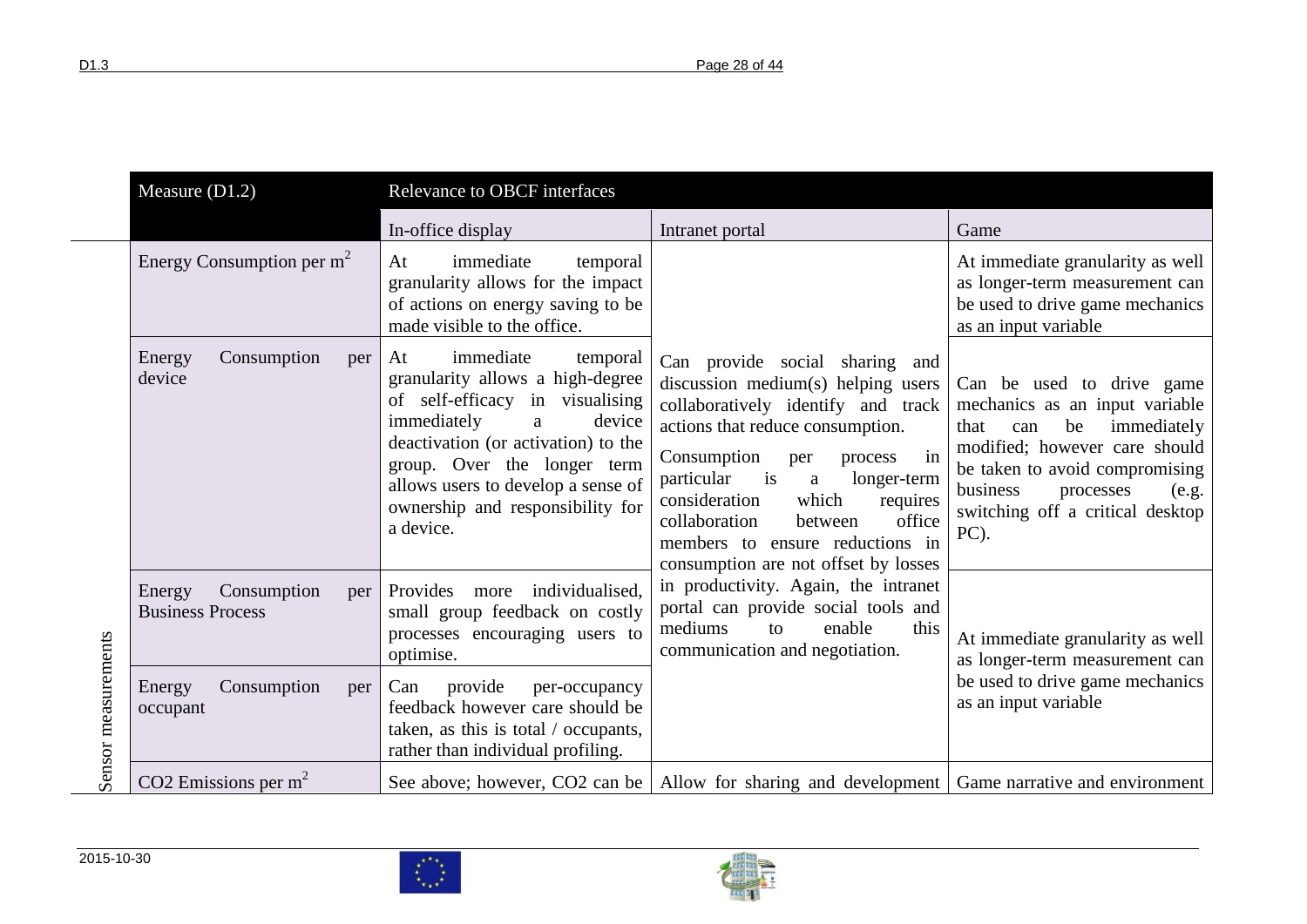|                               | CO2 Emissions per device<br>CO2 Emissions per Business<br>Process<br>CO2 Emissions per occupant | forward of<br>used<br>push<br>to<br>environmental savings, whereas<br>energy is more disposed to cost-<br>saving.                                                                                                                        | learning<br>resources<br><sub>on</sub><br>environmental benefits; allow for<br>collaborative goal-setting                                                                                                                                                                                                                                                                                                                | could adapt in response to<br>CO <sub>2</sub><br>monitored<br>emissions,<br>allowing users to experiment<br>different<br>with<br>consumption<br>their<br>future<br>scenarios<br>and<br>impact.                        |
|-------------------------------|-------------------------------------------------------------------------------------------------|------------------------------------------------------------------------------------------------------------------------------------------------------------------------------------------------------------------------------------------|--------------------------------------------------------------------------------------------------------------------------------------------------------------------------------------------------------------------------------------------------------------------------------------------------------------------------------------------------------------------------------------------------------------------------|-----------------------------------------------------------------------------------------------------------------------------------------------------------------------------------------------------------------------|
|                               | <b>Building</b><br>Utilization<br>Level<br>(BUL) per Year                                       | This is<br>likely<br>beyond<br>the<br>immediate control of participants,<br>however, its display can help<br>balance the challenges the users<br>face, and be included when<br>computing<br>consumption<br>per<br>occupant for displays. | Allow for sharing and development<br>of resources for participants that join<br>an OrbEEt office space; transfer<br>best-practices so new occupants<br>causing increased utlisation quickly<br>develop good habits.                                                                                                                                                                                                      | Can factor in utilisation to use<br>more<br>accurate<br>occumpancy/consumption ratio<br>to drive game mechanics.                                                                                                      |
| Business process measurements | <b>Business Process Cycle time</b>                                                              | Communicating this to users via<br>displays encourages considered<br>consumption<br>approach<br>to<br>which<br>does<br>reduction<br>not<br>ideally<br>compromise,<br>and<br>enhances, business processes                                 | Resources on business process<br>optimisation made available<br>for<br>development and sharing via the<br>intranet portal offer a means for staff<br>who may not be able to directly alter<br>process<br>cycles<br>a<br>means<br>to<br>communicate<br>with<br>senior<br>management and colleagues. Staff<br>able to immediately change process<br>cycles can discuss and review ideal<br>methods for their introduction. | Process cycles and utilisation<br>could again drive game input as<br>a variable. Game scenarios could<br>focus on process management<br>and optimisation, though in an<br>abstract medium designed for<br>engagement. |
|                               | <b>Business Processes Utilization</b>                                                           |                                                                                                                                                                                                                                          | Similarly to the above, resources on                                                                                                                                                                                                                                                                                                                                                                                     |                                                                                                                                                                                                                       |

2015-10-30





 $\sim$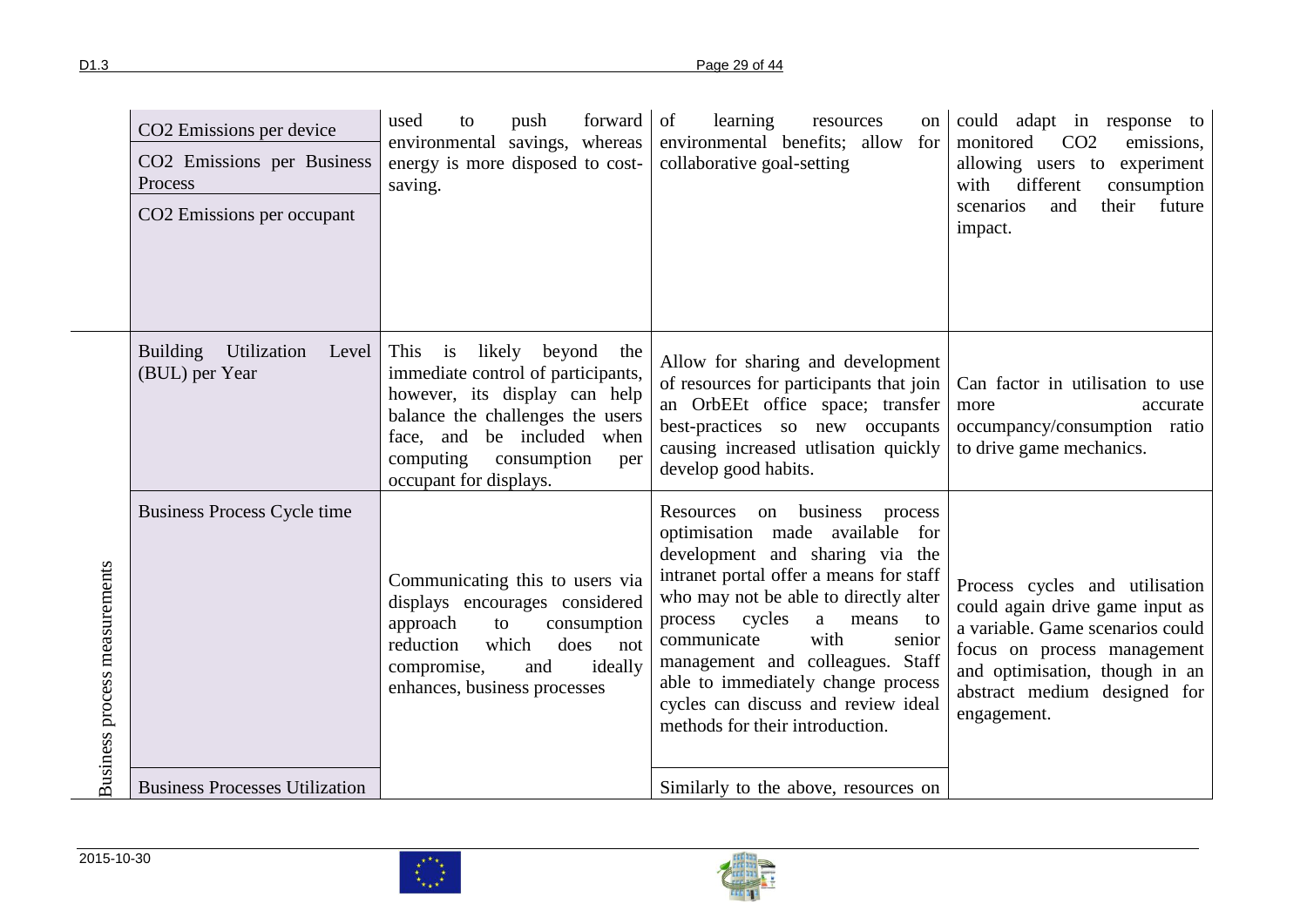|                                                                               |                                                                                                                                  | process utilisation allowing users to<br>identify and share commonalities in<br>optimal or suboptimal processes<br>stimulate collaboration and learning.         |                                                                                                                      |
|-------------------------------------------------------------------------------|----------------------------------------------------------------------------------------------------------------------------------|------------------------------------------------------------------------------------------------------------------------------------------------------------------|----------------------------------------------------------------------------------------------------------------------|
| Percentage Building Used                                                      |                                                                                                                                  | Linked to occupancy; may be difficult to estimate outside whole-site pilots or localise to office space                                                          |                                                                                                                      |
| Utilization<br>Device<br>Level<br>(BUL) per Time period                       | Linked to energy monitoring - secondary measure                                                                                  |                                                                                                                                                                  |                                                                                                                      |
| Process Resource Use (PRU):                                                   | Allows further identification by<br>users of problem areas                                                                       | Allow again for sharing of best-<br>practices                                                                                                                    | Linking to game mechanics here                                                                                       |
| <b>Active Energy Resource Usage</b><br>Passive<br>Energy<br>Resource<br>Usage | Separation into passive and active<br>use on displays allows users to<br>identify problematic devices and<br>respond accordingly | discussion<br>Allow<br>for<br>and<br>collaboration over historic trends and<br>causal factors in usage changes;<br>material on common problems and<br>solutions. | offers the ability to rapidly feed<br>back on reductions and reward<br>identification<br>problem<br>and<br>solution. |

*Table 1: Relationship between measurements and OBCF via interfaces*



<span id="page-29-0"></span> $\frac{\boldsymbol{x}^{\star}}{\boldsymbol{x}_1 \boldsymbol{\cdot} \boldsymbol{x}^{\star}}$ 

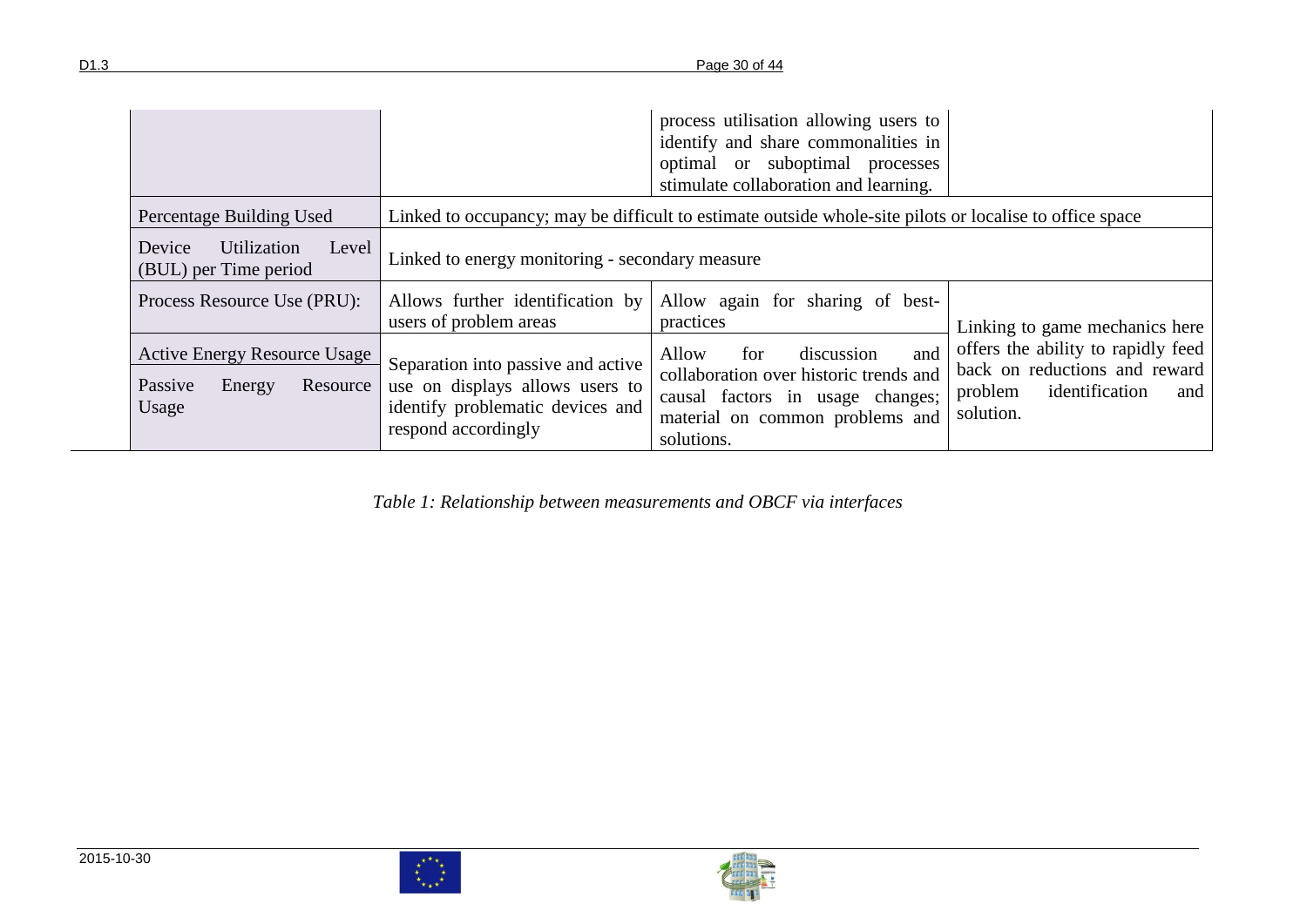### **4.3 Summary**

Before outlining the OBCF in the next section, it is worthwhile to summarise the key outcomes of the consideration of audience, context, and technologies underpinning the OBCF as highlighted by this section. OrbEEt has a breadth of cultures, contexts, and audiences across its four pilot sites, and in accommodating these various needs are identified in Section 3.1 as including visitor as well as user engagement; limitations in user control and their impact on self-efficacy; localisation; and supporting various stages of engagement. From a technology standpoint, principal goals are the identification of target behaviours arising from sensor data, and the application of the OBCF to support the development and continuation of these behaviours. It is worth noting these behaviours can be construed either in terms of changes to immediate actions, for example conducting a process differently, or higher-level outcomes, such as a shift in values and thinking towards more pro-actively searching for opportunities to optimise processes. Underlying this are the needs identified in Section 2 to support this on both individual and collaborative levels. For the individual, a sense of selfefficacy is central to stimulating change under key theoretical models [\[2\]](#page-41-1), however, this needs to be accompanied by facilitation of peer interactions and social dynamics which themselves can act as powerful motivators under the same models [\[40\]](#page-43-9). Consequently, we aim to provide in the OBCF a high-level model which accommodates this wide range of factors.

This also relates the validation of the efficacy of the OBCF within OrbEEt, as behaviours which are difficult to measure are equally difficult to measure the impact of an intervention against. However, this is also why these behaviours remain current challenges in both research and practice. Hence, whilst OrbEEt delivers particular capacity to provide interfaces which respond dynamically to changing information from sensors to address behaviours, the metrics these sensors provide are equally valuable in supporting the assessment and validation of the platforms efficacy. Understanding and recording the differences in audiences and contexts, including the constraints of a particular site on self-efficacy or social collaboration, also offers potential to gain insight into the most critical aspects of the OCBF.



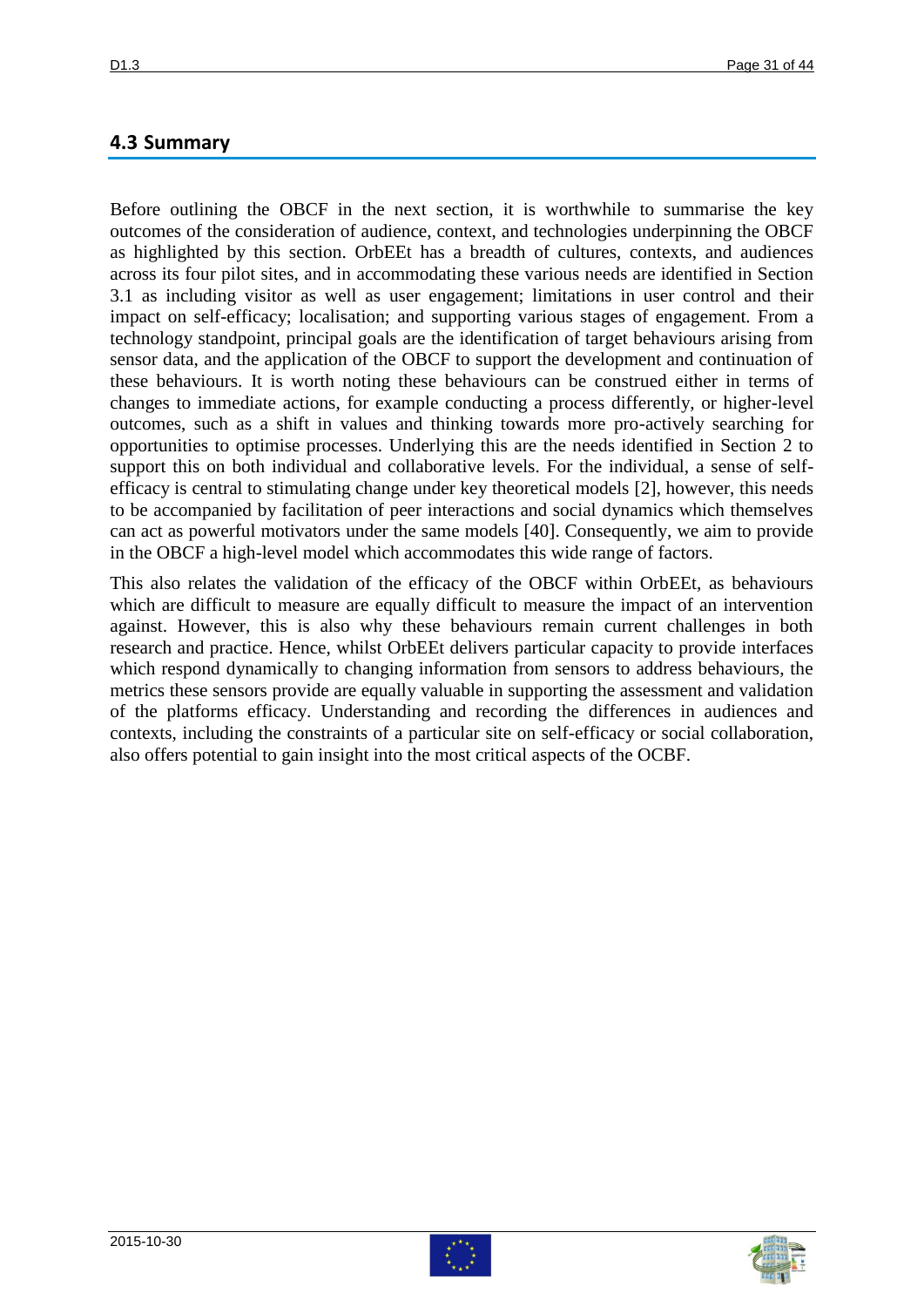# **5. THE ORBEET BEHAVIOURAL CHANGE FRAMEWORK (OBCF)**

This section presents the initial OrbEEt Behavioural Change Framework (OBCF), building on the foundational theories presented in Section 2.1 and concepts and examples of game-based solutions in Section 2.2. These are offset against the considerations of Section 3, leading to the identification of a high-level framework which identifies the roles of the in-office displays, intranet portal, and mobile game in establishing and sustaining target behaviours.

## **5.1 High-Level Model**

Based on the behavioural change theories and approaches presented in Section 2.1 and in consideration of gamification approaches described in Section 2.2, we propose the OrbEEt Behavioural Change Framework. The structure of the Stages of Change theory is emphasized and the OBCF assumes that the content throughout will be crafted to be consistent with the INSPIRE guidelines from work on expert tutors as well as major tenets of Self-Efficacy theory.



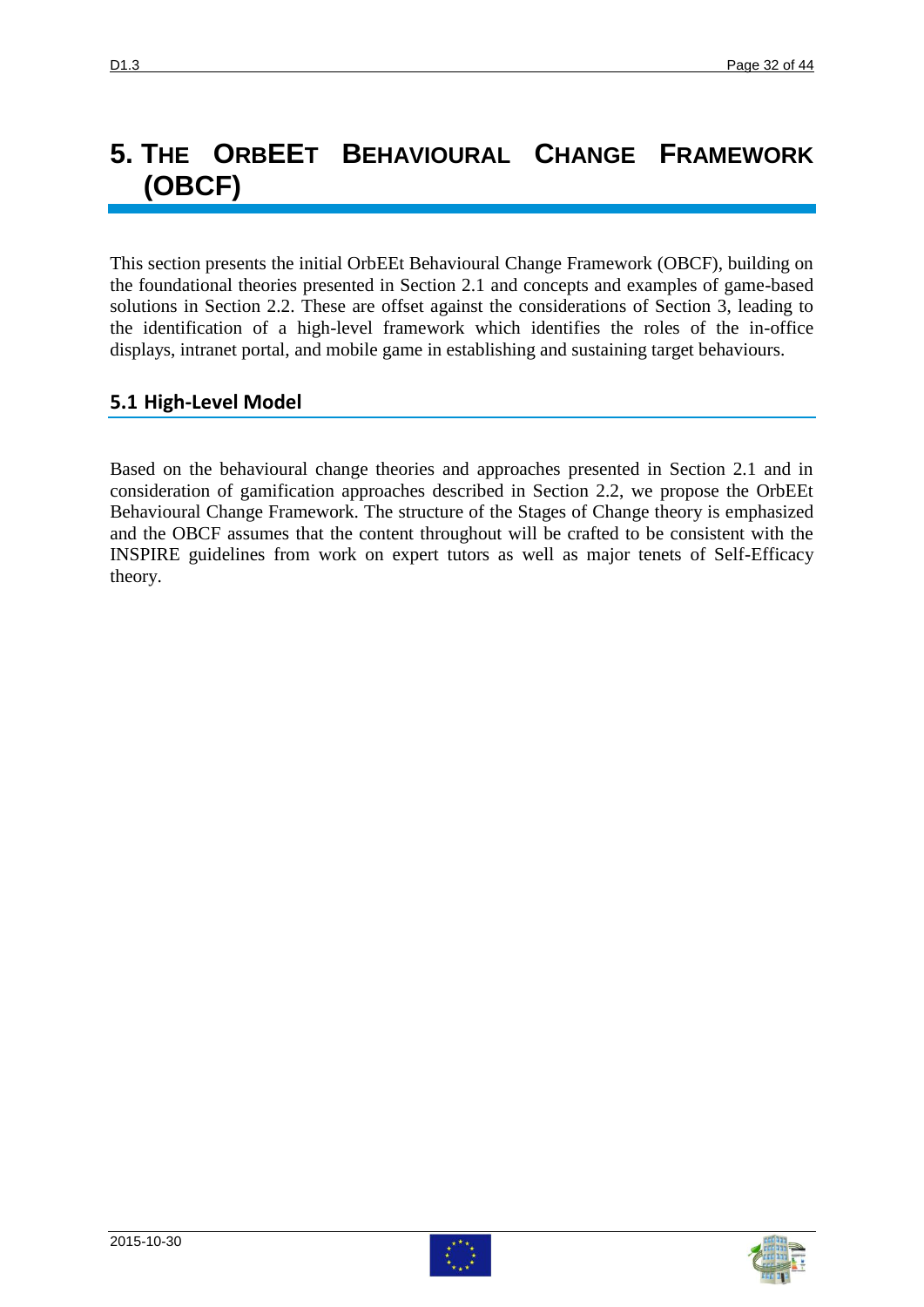





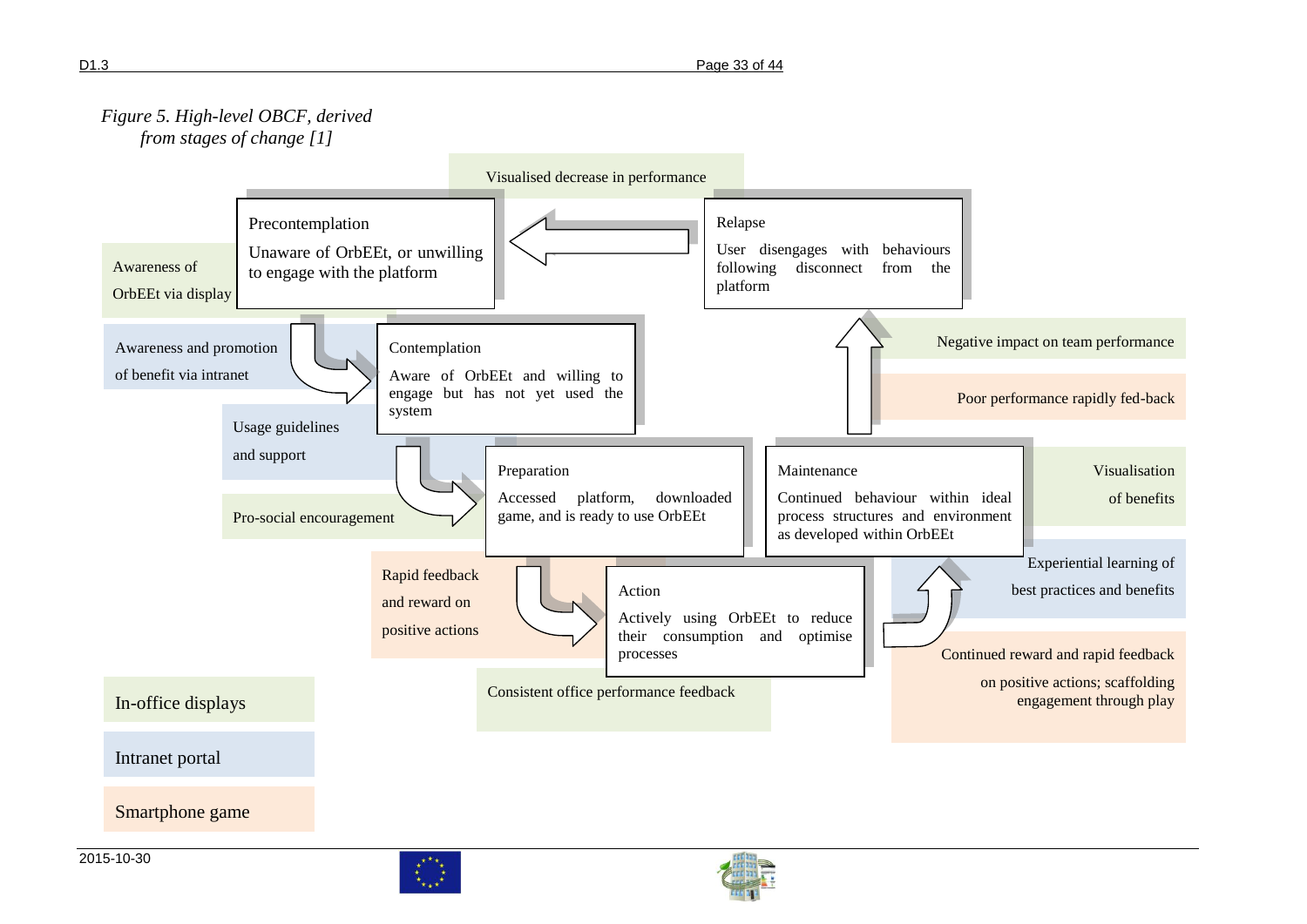## **5.2 Components**

Figure 3 illustrates the high-level OBCF. Detailed descriptions of these components, as part of the overall architecture, derive from this high-level review and are documented in D1.4 as an outcome of T1.4. This derives intentionally from the stages of change approach which has proven to be valid in a wide range of contexts where behaviour change is the principal target outcome [\[1\]](#page-41-0). Specific consideration is given to the role of each interface within the model, which serves to identify as essential transitions between various phases:

### Precontemplation ► Contemplation

Here the goal is firstly to make the user aware of the OrbEEt platform. This alone may not generate uptake in individuals without intrinsic motivation to improve energy or business process efficiency, therefore, in office displays perform a valuable role in promoting uptake through social dynamics. Similarly, the intranet portal supports the transition by providing an accessible overview of the system's benefits to the individual using an interaction modality they are already familiar with (their desktop PC).

### Contemplation ► Preparation

Given awareness of the platform, and the benefits of engagement, the user should be scaffolded towards understanding the various technologies and their use. A pro-social approach via the intranet portal is advocated, which seeks to encourage users to support one another acting as more- or less-able partners.

#### Preparation ► Action

Defining here action as achievement against a behavioural target goal, the analytical layer of the system supports consolidation of metrics into definable and measurable objectives. Through a more abstract approach to visualising data, which enables rapid feedback, the game and gamification elements also encourage users to engage with and use the OrbEEt platform.

### Action ► Maintenance

Transitioning from action to maintenance can be seen both as the user continuing to engage with the OrbEEt platform, or disengaging but continuing with positive habits and behaviours. Whilst pilot site interventions have a fixed duration, it would be anticipated that, "in the wild", the required duration of engagement with the platform could vary depending on availability, or a user's initial behaviours which it should be noted may not be suboptimal in all cases.

### Maintenance ► Relapse

A common challenge in behavioural intervention is sustaining target behaviours beyond the lifecycle of the intervention. Whilst, under the business models presented in D1.1 and through WP5, exploitation aim to provide a sustainable means to continue to expand platform content, rapid content consumers ("explorers" in Section 2.2), or individuals who believe their performance is already optimal, may disengage with the platform and relapse. Here the OBCF illustrates the role of services to prevent, rather than support, the process of relapse.

#### Relapse ► Precontemplation

Given a relapse has occurred, it is important to handle it and support the user in a transition back towards using the platform. As illustrated in Figure 3, social dynamics and mechanics here are important, as in-office visualisations offer a means to show negative team performance. Care must be taken, however, to avoid an individual feeling "singled out" or excluded when presenting data on decreased performance.



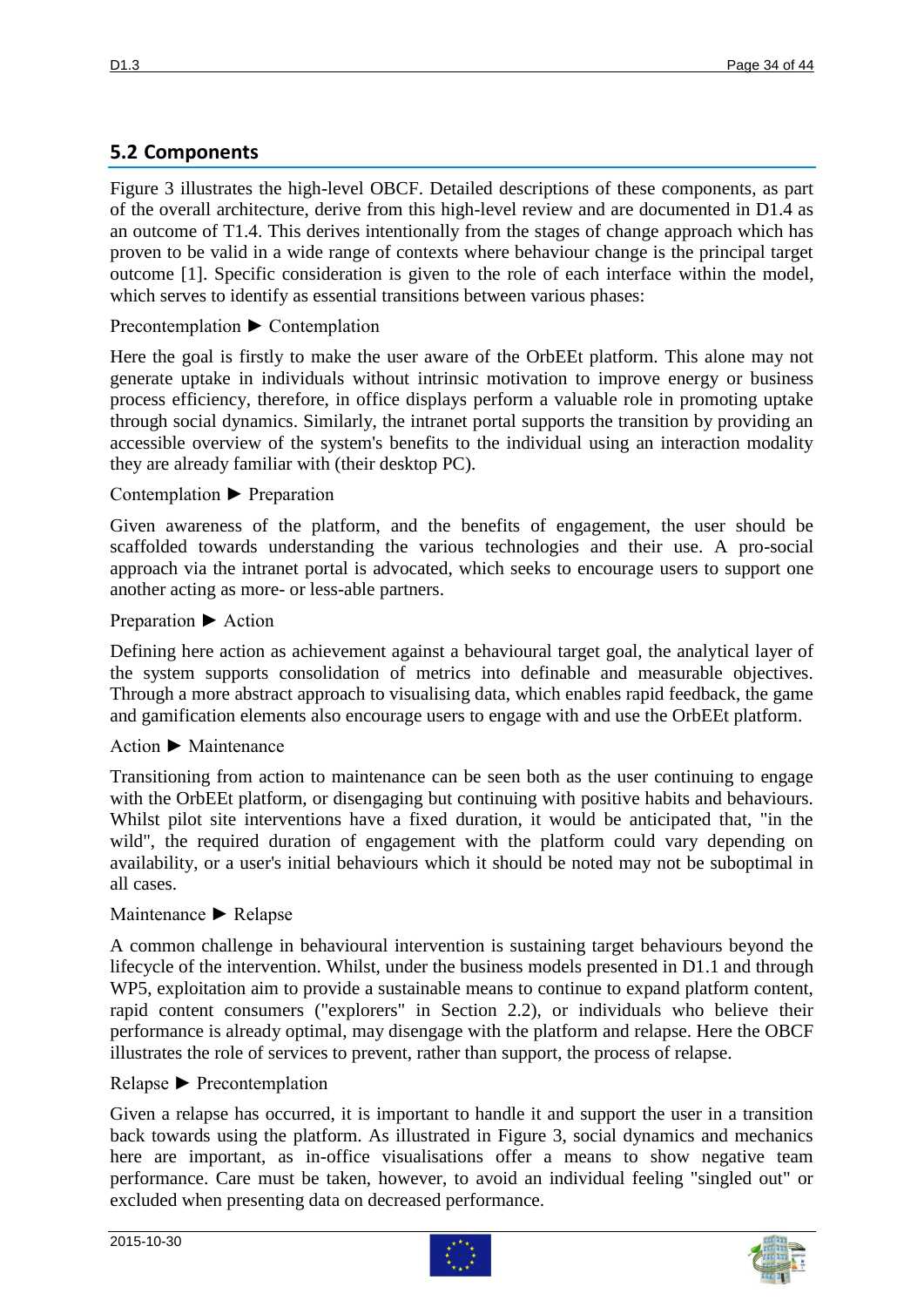## **6. IMPLEMENTATION GUIDELINES**

Within the high-level remit of this deliverable, the guidelines in this section reflect on the individual roles of the in-office displays, intranet portal, and serious game within the OBCF illustrated in Section 4, combining them with insights into platform gamification and behavioural theory from Sections 2.1-2.

### **6.1 In-Office Displays**

| Role in OBCF                           | Implementation guidelines                                                                                                                                                                                                                                                                              |
|----------------------------------------|--------------------------------------------------------------------------------------------------------------------------------------------------------------------------------------------------------------------------------------------------------------------------------------------------------|
| Awareness of OrbEEt via display        | As a first point of contact the display should<br>include a screen or screens directing users to<br>the intranet portal and smartphone game.                                                                                                                                                           |
|                                        | High-level metrics can be used to illustrate<br>the purpose of the system on additional<br>screens.                                                                                                                                                                                                    |
|                                        | Information should be included on the<br>benefits of the system to the individual to<br>scaffold a transition from precontemplation to<br>contemplation.                                                                                                                                               |
| Pro-social encouragement               | In-office displays should serve to stimulate<br>discussions as well as provide information.<br>could<br>include<br>questions<br>Content<br>and<br>suggestions intended to promote in-office<br>discussion.                                                                                             |
|                                        | Performance data should be principally at the<br>group/site level. Competitive metrics, e.g.<br>against other sites, or against a previous<br>timeframe, can utilise game-based elements<br>to promote collaborative competing.                                                                        |
| Consistent office performance feedback | feedback is principally<br>the<br>As<br>on<br>should<br>be taken<br>performance, care<br>to<br>accommodate extraneous variables or using<br>them as comparators. An obvious example<br>would be an increase in energy consumption<br>during a period of cold weather beyond the<br>occupants' control. |
|                                        | User feedback should be used to identify<br>situations where feedback is considered<br>irrational or unfair, and feedback design<br>initiated with this risk considered.                                                                                                                               |



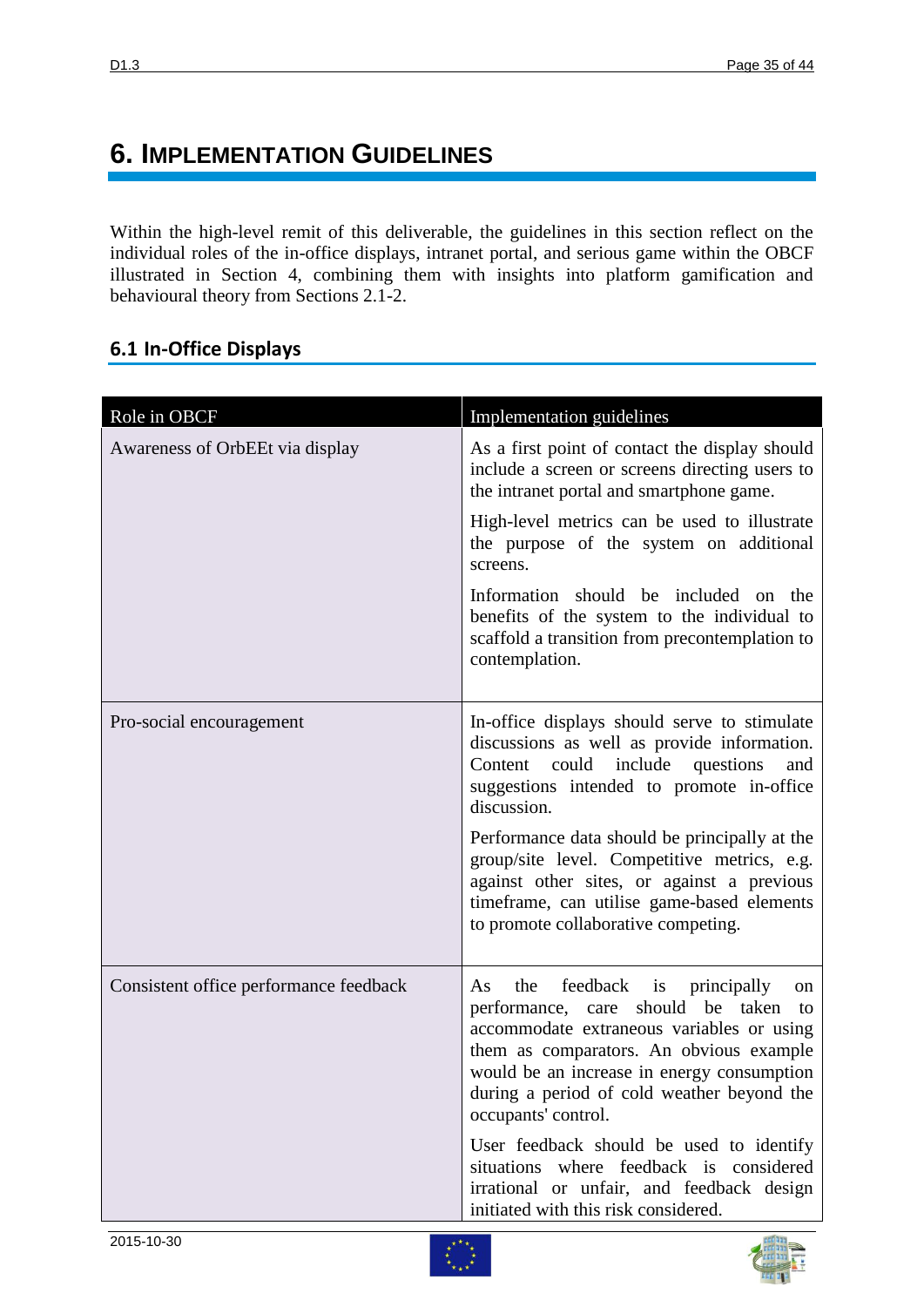| Visualisation of benefits                                 | Visualisations of performance should be<br>accompanied with benefits, these can include<br>impact on the smartphone game mechanics<br>due to good performance, or value-based<br>benefits such as positive contribution to local<br>and global energy consumption reduction; or<br>improvements in business process efficiency.         |
|-----------------------------------------------------------|-----------------------------------------------------------------------------------------------------------------------------------------------------------------------------------------------------------------------------------------------------------------------------------------------------------------------------------------|
|                                                           | Visitors should also be considered in terms of<br>how display messaging may impact their<br>immediate behaviours within a site, or post-<br>visit, though this is not possible to measure.                                                                                                                                              |
|                                                           | As a particularly implementation-specific<br>note the size of screens and installation<br>should be established at an early stage to<br>ensure the size of text / images / graphs etc. is<br>legible, ideally with uncorrected vision to a<br>reasonable degree.                                                                        |
| Visualistion of negative impact on team<br>performance    | To address the risk of relapse, granularity<br>should be sufficient that an individual can<br>see, or infer, their impact<br>on team<br>performance; however it should not be<br>possible to identify or single them out from<br>the displayed data.                                                                                    |
| Visualised<br>individual<br>decrease<br>in<br>performance | Similarly, anonymised individual profiles<br>showing gain or loss can be powerful in<br>promoting self-efficacy. However, anonymity<br>is also key; this should particularly be<br>considered when identifying individual<br>devices on office displays, and care should be<br>taken to prevent indirectly breaching this<br>anonymity. |

## **6.2 Intranet Portal**

| Role in OBCF | Implementation guidelines                                                                                                                                                                                                                                                                                                                                            |
|--------------|----------------------------------------------------------------------------------------------------------------------------------------------------------------------------------------------------------------------------------------------------------------------------------------------------------------------------------------------------------------------|
| intranet     | Awareness and promotion of benefit via The intranet portal provides a means to<br>provide a greater volume of content without<br>obstructing the clarity of the office displays,<br>or interfering with the mechanics and<br>entertainment of the serious game.<br>Design of the portal should strongly facilitate<br>content co-creation by end users, e.g. forums, |



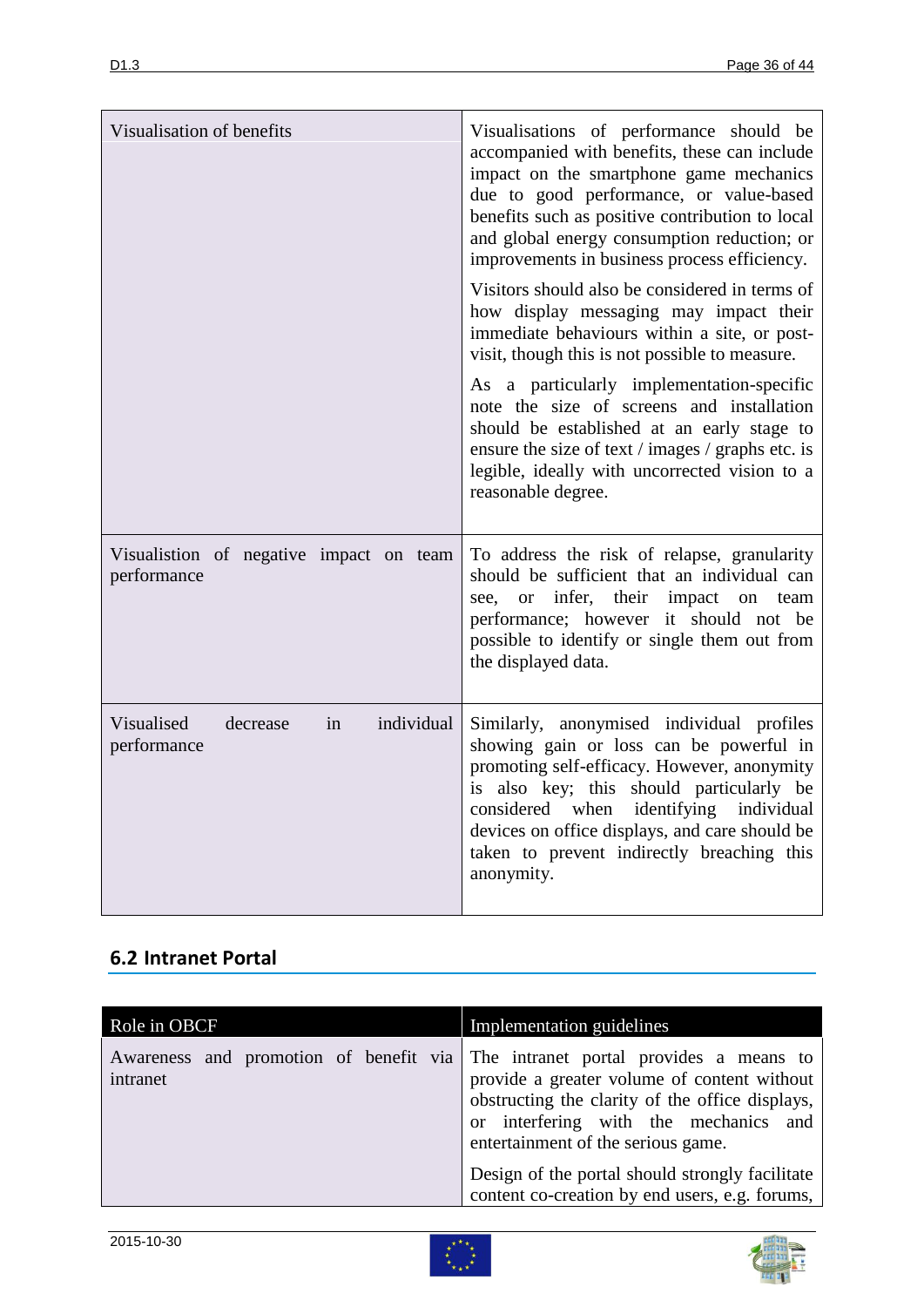|                                                         | wikis, and allow this to be undertaken<br>asynchronously to avoid problems with<br>critical social mass. This is important in both<br>allowing users control and customisation of<br>content, and also providing a scalable means<br>for generating a volume of locally-relevant<br>material on each pilot site.                                                                                                                                                                                                                       |
|---------------------------------------------------------|----------------------------------------------------------------------------------------------------------------------------------------------------------------------------------------------------------------------------------------------------------------------------------------------------------------------------------------------------------------------------------------------------------------------------------------------------------------------------------------------------------------------------------------|
|                                                         | As an overall goal, the portal should seek to<br>empower users with the ability to promote<br>awareness and benefits to other occupants<br>and visitors. Hence, knowledge transfer under<br>the models outlined in Section 2.2 and<br>supported with gamified elements (e.g.<br>profile reputations, "likes", achievements<br>etc.), should seek to provide<br>such<br>empowerment.                                                                                                                                                    |
| Usage guidelines and support                            | The intranet portal should provide a clear<br>reference for novice users relating to usage of<br>both portal and smartphone game.<br>It also offers the opportunity to provide a<br>more detailed description of in-office display<br>content; offloading this here allows the<br>amount of text and detail on in-office<br>displays to be minimised preventing<br>information overload.                                                                                                                                               |
| Experiential learning of best practices and<br>benefits | Learning content on the intranet and its co-<br>creation<br>should be<br>supported by data<br>connections to the system allowing users to<br>experiment and learn experientially through<br>feedback from sensors as they seek to<br>optimise processes and consumption based on<br>this feedback.<br>In particular, it should be possible for users to<br>these<br>best<br>practices<br>share<br>such<br>that<br>experiential learning can take place on a<br>collective as well as individual level,<br>fostering greater retention. |



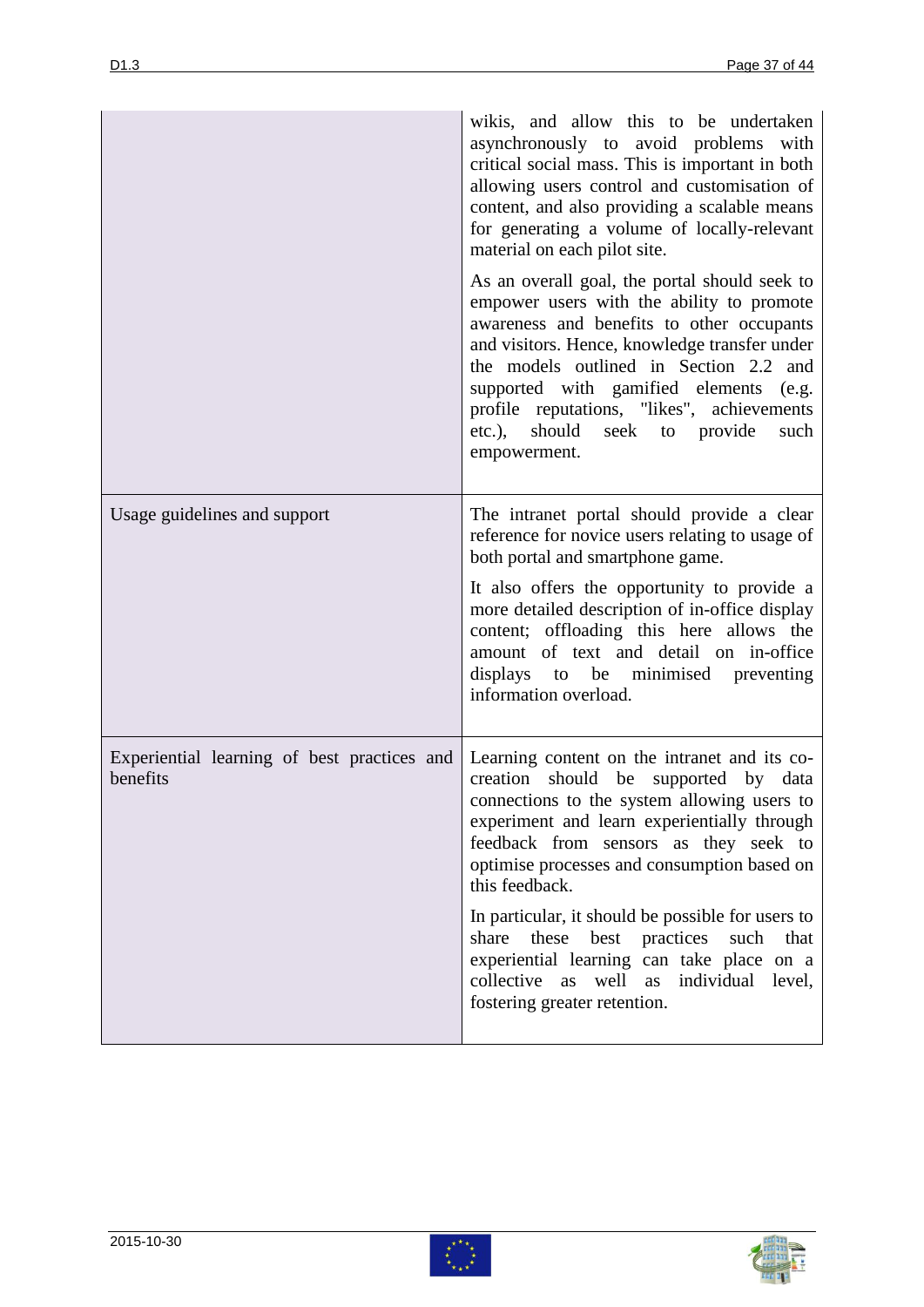## **6.3 Smartphone Game**

| Role in OBCF                                                                    | Implementation guidelines                                                                                                                                                                                                                                                                                                                                                                                                                                                                                                                     |
|---------------------------------------------------------------------------------|-----------------------------------------------------------------------------------------------------------------------------------------------------------------------------------------------------------------------------------------------------------------------------------------------------------------------------------------------------------------------------------------------------------------------------------------------------------------------------------------------------------------------------------------------|
| Rapid feedback and reward on initial positive<br>actions                        | Core gameplay mechanics should focus on<br>creating rapid feedback cycles using sensor<br>data as appropriate to drive mechanics.                                                                                                                                                                                                                                                                                                                                                                                                             |
|                                                                                 | As the in-office displays provide this data in<br>environmental and real-world terms, the<br>game should avoid repetition and instead use<br>this feedback as a basis for creating<br>mechanics related to sensor data as input<br>variables.                                                                                                                                                                                                                                                                                                 |
|                                                                                 | This could include, for example, 1) A<br>"freemium" model, where reward is achieved<br>through performance against metrics rather<br>than monetary spend. Hence the player could<br>earn "OrbEEt coins" or similar by improving<br>or maintaining strong performance, which<br>they can then spend on in-game upgrades. 2)<br>A dynamic world, which is affected by<br>emission, consumption, or inefficiency; e.g.<br>as these improve a fantasy world becomes<br>more "light" and offers additional content or<br>opportunities to players. |
| Continued reward for positive<br>actions<br>scaffolding engagement through play | The game dynamics and mechanics should<br>allow for continued engagement, and seek to<br>minimise the need for large volume, bespoke<br>content creation. A procedurally generated<br>world and/or challenges would offer one<br>potential solution.                                                                                                                                                                                                                                                                                          |
|                                                                                 | Continued engagement typically necessitates<br>a sense of progression in both player ability<br>and difficulty level to maintain a sense of<br>"flow". Actions in game and the wider<br>OrbEEt platform should be considered in<br>of<br>long-term progression<br>terms<br>and<br>development within the game.                                                                                                                                                                                                                                |
|                                                                                 | Mutiplayer is a worthwhile consideration,<br>though due again to risk of low critical mass<br>for initial pilots, should be asynchronous if<br>incorporated.                                                                                                                                                                                                                                                                                                                                                                                  |
| Poor performance rapidly fed back                                               | Gaming allows for negative feedback and<br>outcomes to be rapidly used to impact the<br>player in an individual fashion. This should                                                                                                                                                                                                                                                                                                                                                                                                          |



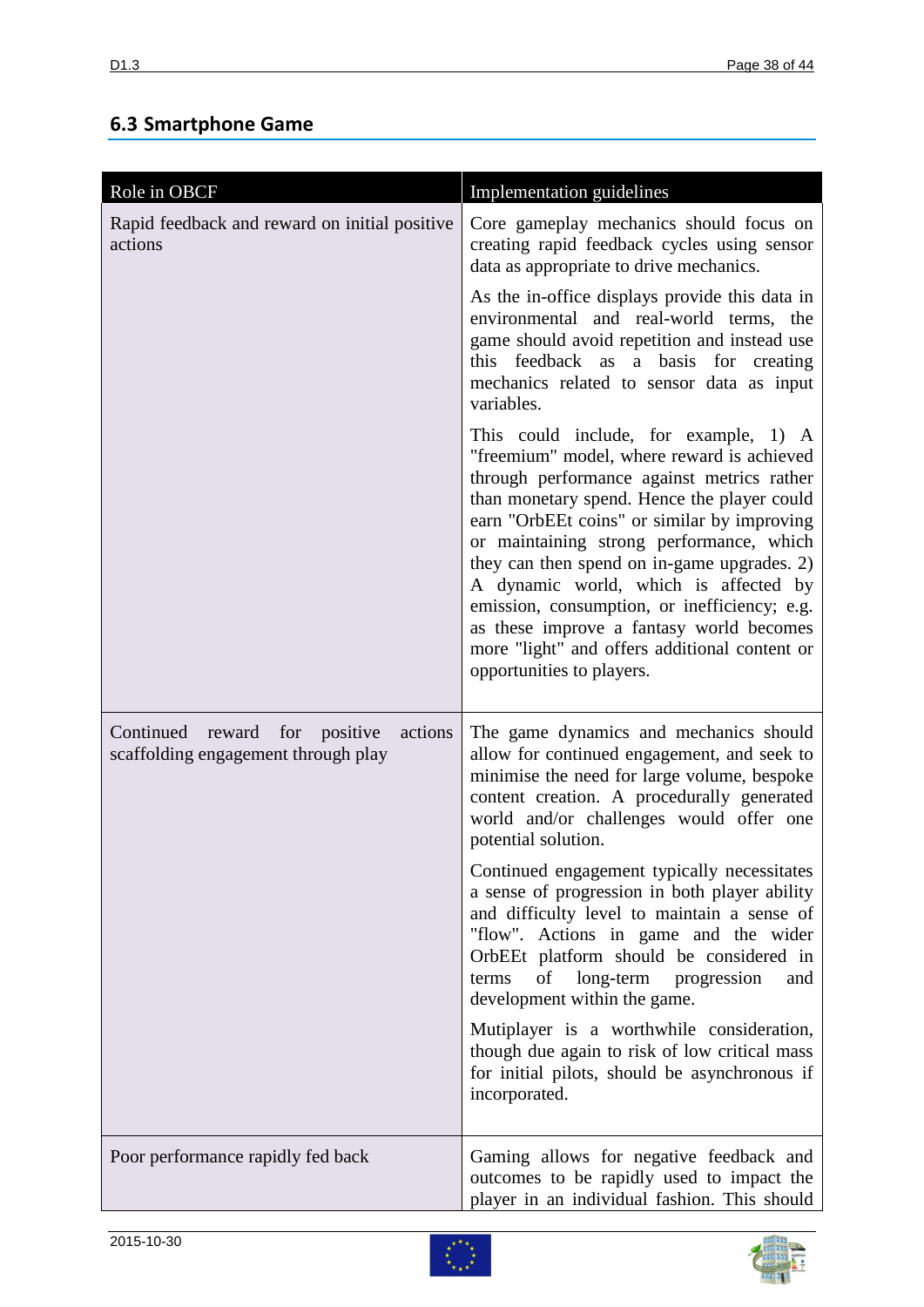| be supported again by consideration of self-   |
|------------------------------------------------|
| efficacy and the risk of penalising the player |
| for events beyond their control.               |
|                                                |



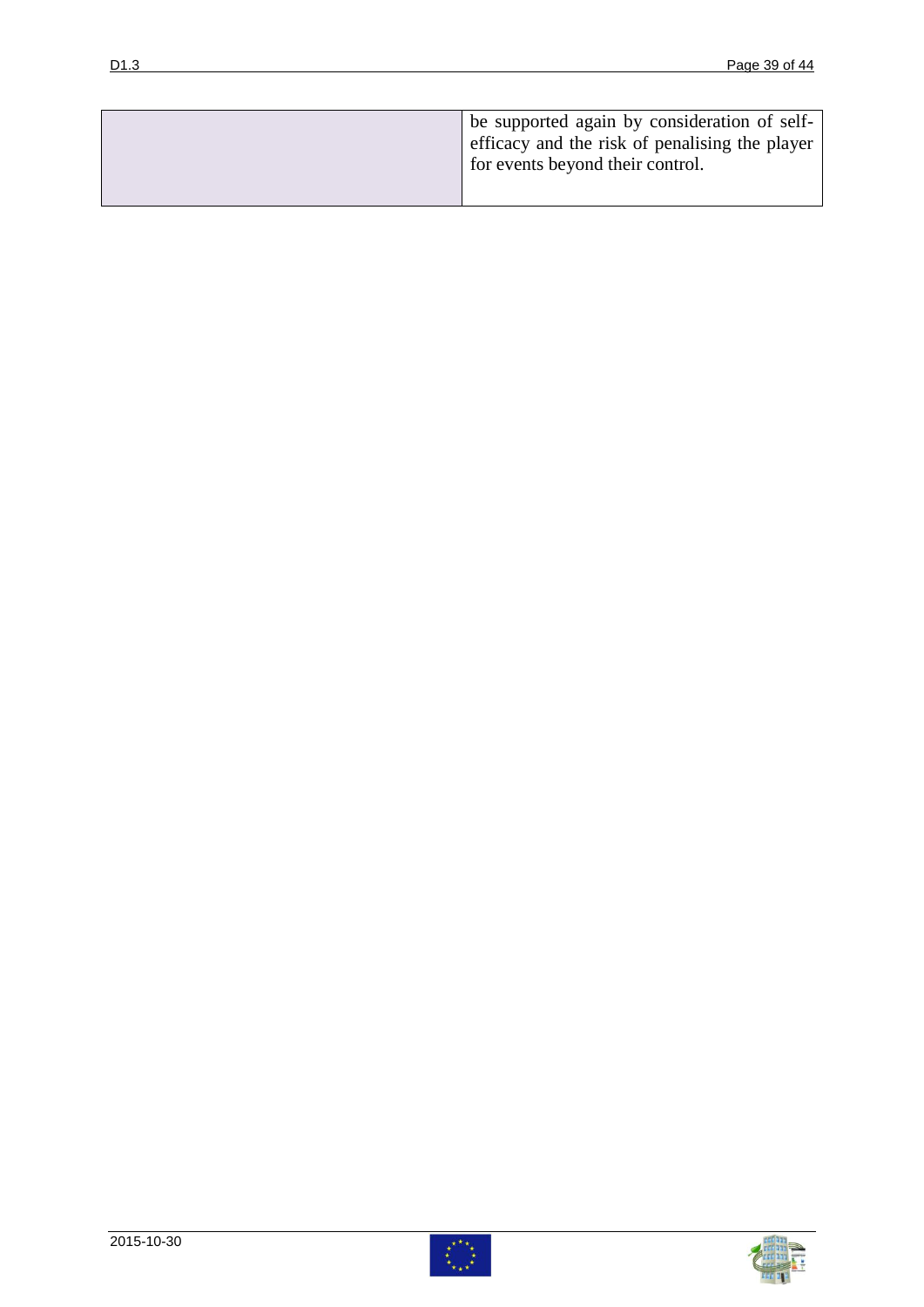## **7. SUMMARY AND CONCLUSIONS**

This deliverable has outlined the high-level OrbEEt Behavioural Change Framework (OBCF), drawing on theories of behavioural change, in particular the transtheoretical "stages of change" approach, to outline considerations and use cases for the various interfaces subsequently to be developed in WP3. It has provided a basis for the integration of the OBCF as a cornerstone of the design and integration of the system, with respect to both how sensor data is managed and presented to users, and how business process models are incorporated within the overall behavioural change strategy. The principal summary findings of reviews of behavioural theory and games and gamification within this deliverable include the need to support both self-efficacy and peer dynamics in design, and provide means for users to adapt and potentially extend content through their inputs, rather than being passive consumers. The OBCF illustrated in Figure 3 outlines high-level methods for achieving this with respect to the in office displays, smartphone games, and intranet portal developed in WP4. Hence, this deliverable serves as essential design input into both D1.4 and WP3.



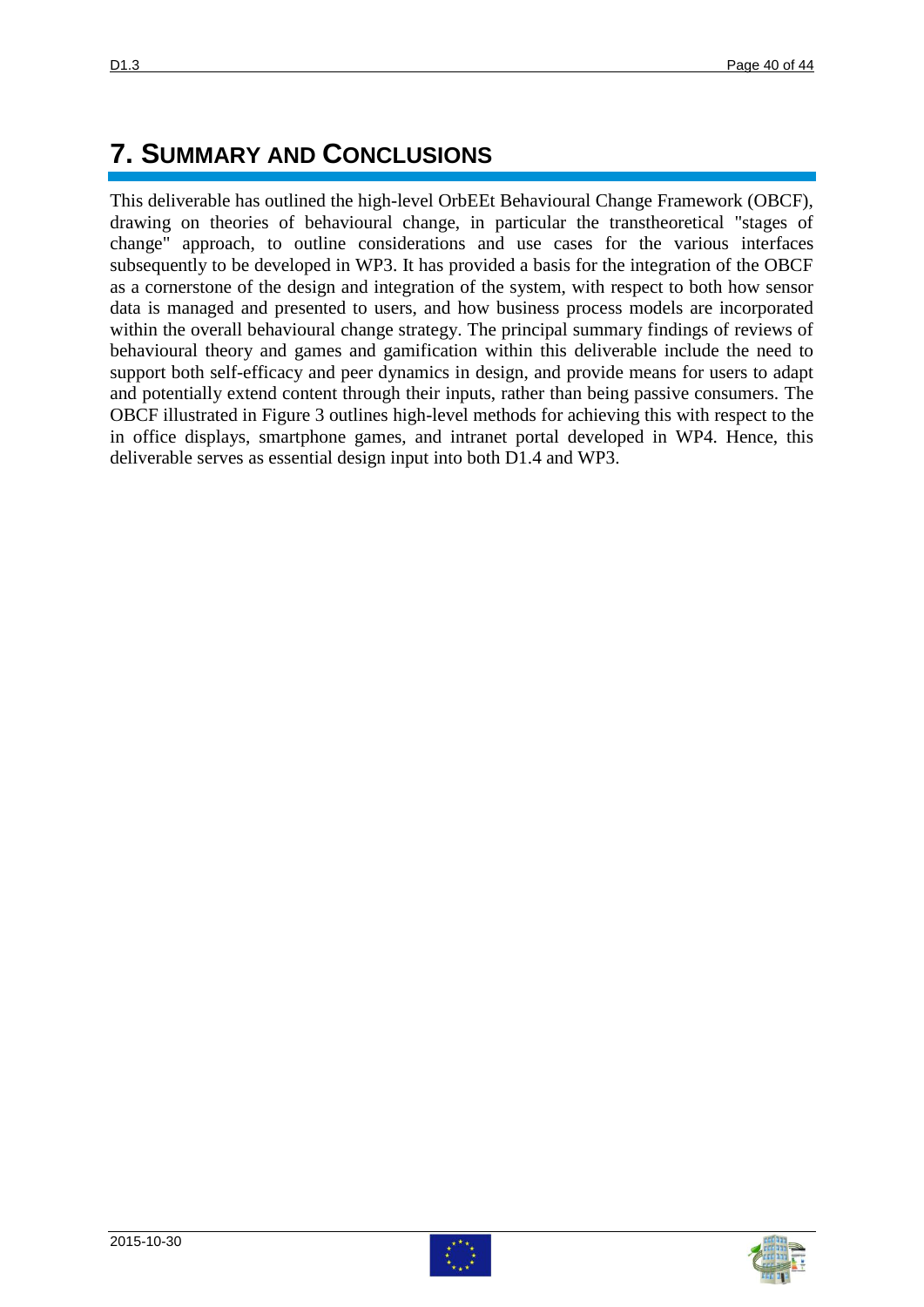## **8. ACRONYMS AND TERMS**

|                           | BCI Brain-Computer Interface                     |
|---------------------------|--------------------------------------------------|
|                           | BUL Building Utilization Level                   |
|                           | DoA Description of the Action                    |
|                           |                                                  |
|                           |                                                  |
|                           |                                                  |
|                           | GEB General Ecological Behaviour                 |
|                           |                                                  |
|                           | OBCF Organisational Behavioural Change Framework |
|                           |                                                  |
| PRU  Process Resource Use |                                                  |
| QA Quality Assurance      |                                                  |
|                           | TTM Transtheoretical Model                       |
|                           |                                                  |
|                           |                                                  |



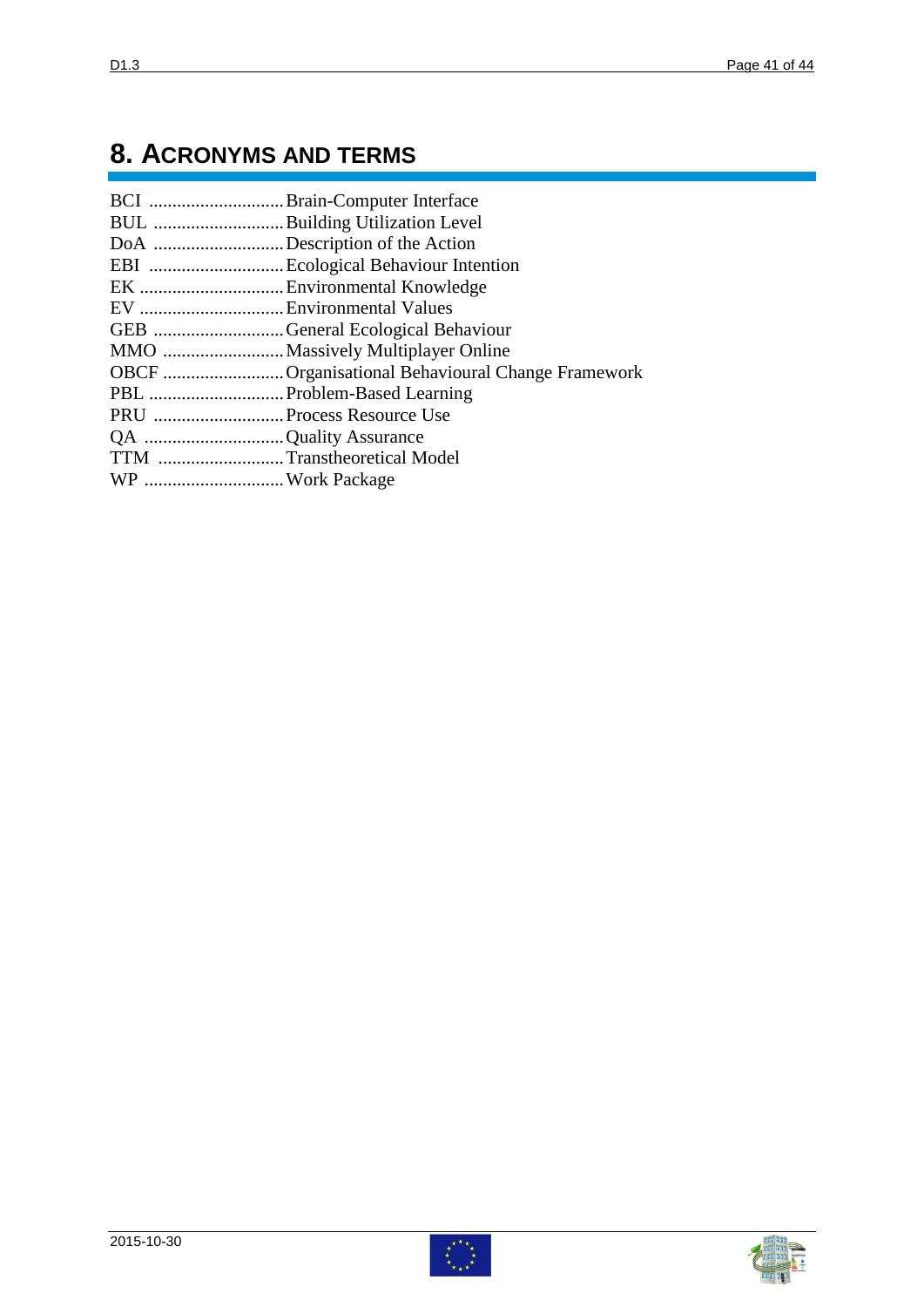## <span id="page-41-14"></span>**9. REFERENCES**

- <span id="page-41-0"></span>[1] Prochaska, J.O and Norcross, J.C. Stages of change, Psychotherapy: Theory, Research, Practice, Training. Vol. 38. 2001.
- <span id="page-41-1"></span>[2] Bandura, A. Self-efficacy: Toward a unifying theory of behavioral change. Vol. 84. Psychological Review, 1977.
- <span id="page-41-2"></span>[3] Börner, Kalz, D. Ternier, M. S. and Specht, M. Pervasive Interventions to Increase Pro-environmental Awareness, Consciousness, and Learning at the Workplace, in Scaling up Learning for Sustained Impact. Vol. 8095. D. Hernández-Leo, T. Ley, R. Klamma, and A. Harrer, Eds., ed: Springer Berlin Heidelberg, 2013.
- <span id="page-41-3"></span>[4] Grob, A. A structural model of environmental attitudes and behaviour. Vol. 15. Journal of Environmental Psychology, 1995.
- <span id="page-41-4"></span>[5] Zhang, F. and Zwolinski, P. SimGreen: A Serious Game to Learn how to Improve Environmental Integration into Companies. Vol. 29. Procedia CIRP, 2015.
- <span id="page-41-5"></span>[6] Piccolo, L. S. G. Cec, #237, Baranauskas, l. Fernandez, M. Alani, H. and Liddo, A. d. Energy consumption awareness in the workplace: technical artefacts and practices, presented at the Proceedings of the 13th Brazilian Symposium on Human Factors in Computing Systems. Foz do Iguaçu, Brazil, 2014.
- <span id="page-41-6"></span>[7] Deterding, S. Dixon, D. Khaled, R. and Nacke, L. From game design elements to gamefulness: defining "gamification", presented at the Proceedings of the 15th International Academic MindTrek Conference: Envisioning Future Media Environments, Tampere, Finland. 2011.
- <span id="page-41-7"></span>[8] Kalz, V. Börner, D. Ternier, S. and Specht, M. Mindergie: A Pervasive Learning Game for Pro-environmental Behaviour at the Workplace, in Seamless Learning in the Age of Mobile Connectivity, L.-H. Wong, M. Milrad, and M. Specht, Eds., ed: Springer Singapore, 2015.
- <span id="page-41-8"></span>[9] Cziksentmihalyi, M. Flow: The Psychology of Optimal Experience: Harper and Row, 1990.
- <span id="page-41-9"></span>[10] Vygotsky, L. Mind in Society. London: Routledge, 1970.
- <span id="page-41-10"></span>[11] Kolb, D. A. Experiential learning: experience as the source of learning and development. Englewood Cliffs. N.J: Prentice-Hall, 1984.
- <span id="page-41-11"></span>[12] Pierce, J. Odom, W. and Blevis, E. Energy aware dwelling: a critical survey of interaction design for eco-visualizations. Presented at the Proceedings of the 20th Australasian Conference on Computer-Human Interaction: Designing for Habitus and Habitat, Cairns, Australia. 2008.
- <span id="page-41-12"></span>[13] Connolly, T. M. Boyle, E. A. MacArthur, E. Hainey, T. and Boyle, J. M. A systematic literature review of empirical evidence on computer games and serious games. Vol. 59. Computers & Education, 2012.
- <span id="page-41-13"></span>[14] Orland, B. Ram, N. Lang, D. Houser, K. Kling, N. and Coccia, M. Saving energy in an office environment: A serious game intervention. Vol. 74. Energy and Buildings, 2014.



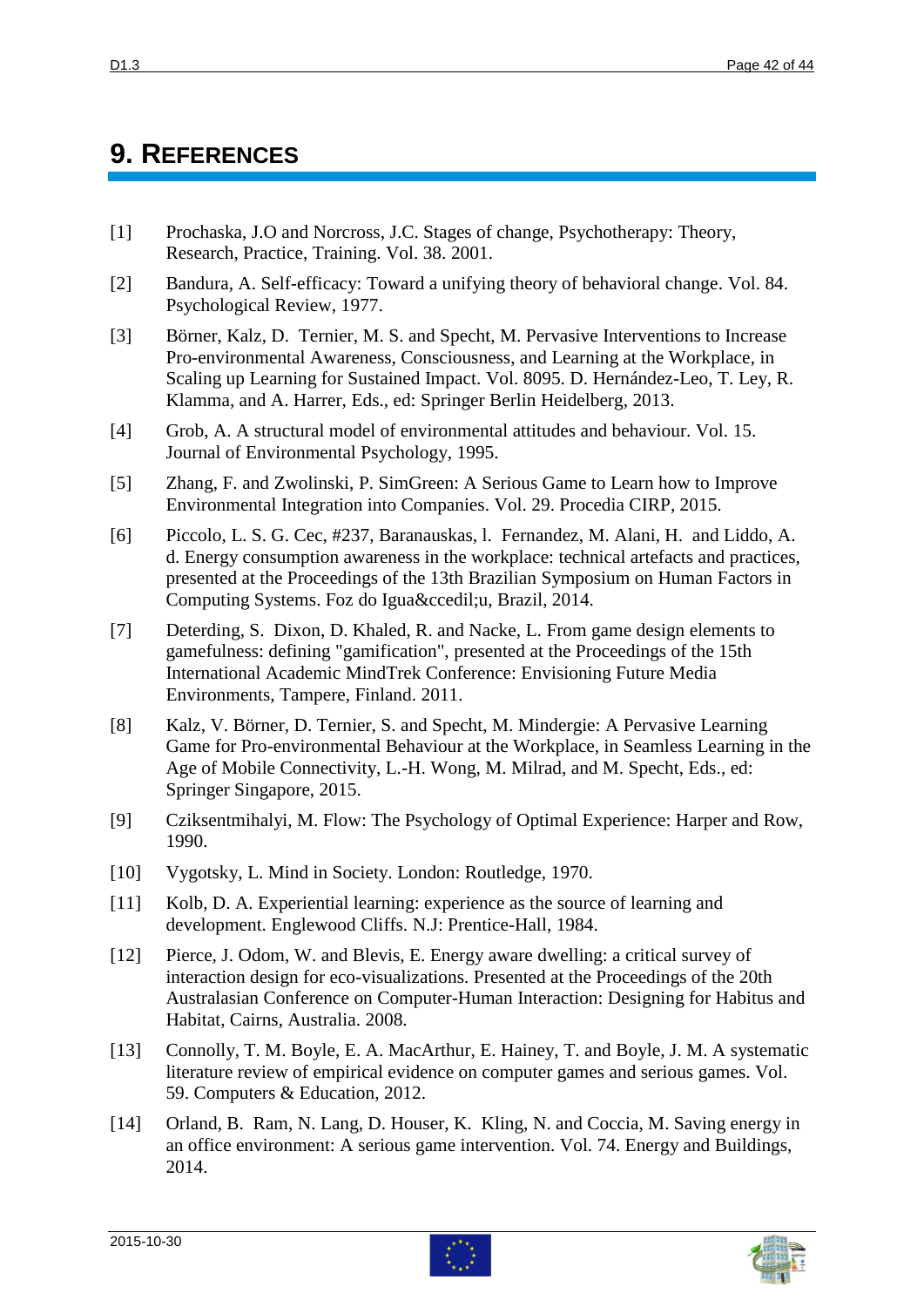- <span id="page-42-0"></span>[15] Conolly, T. Stansfield, M. From e-learning to games-based e-learning; using interactive technologies in teaching and IS course. Vol. 6. International Journal of Information Technology Management, 2007.
- <span id="page-42-1"></span>[16] Dunwell, I. Freitas, S. d. Petridis, P. Hendrix, M. Arnab, S. Lameras, P. and Stewart, C. A game-based learning approach to road safety: the code of everand. Presented at the Proceedings of the 32nd annual ACM conference on Human factors in computing systems, Toronto, Ontario, Canada, 2014.
- <span id="page-42-2"></span>[17] Kato, P. M. Cole, S. W. Bradlyn, A. S. and Pollock, B. H. A Video Game Improves Behavioral Outcomes in Adolescents and Young Adults With Cancer: A Randomized Trial. Vol. 122. Pediatrics, 2008.
- <span id="page-42-3"></span>[18] Brown, K. Arnab, S. Bayley, J. Newby, K. Joshi, P. Judd, B. Baxter, A. and Clarke, S. Tackling sensitive issues using a game-based environment: serious game for relationships and sex education (RSE). Vol. 181. Studies in health technology and informatics, 2012.
- <span id="page-42-4"></span>[19] Zyda, M. From visual simulation to virtual reality to games. IEEE computer, 2005.
- <span id="page-42-5"></span>[20] Simon, J. Jahn, M. and Al-Akkad, A. Saving energy at work: the design of a pervasive game for office spaces. Presented at the Proceedings of the 11th International Conference on Mobile and Ubiquitous Multimedia, Ulm, Germany, 2012.
- <span id="page-42-6"></span>[21] Dunwell, I. Jarvis, S. and de Freitas, S. Four-dimensional consideration of feedback in serious games, in Digital Games and Learning, P. Maharg, Ed., ed: Continuum, 2011.
- <span id="page-42-7"></span>[22] Mitgutsch, K. and Alvarado, N. Purposeful by design?: a serious game design assessment framework. Presented at the Proceedings of the International Conference on the Foundations of Digital Games, Raleigh, North Carolina, 2012.
- <span id="page-42-8"></span>[23] Davison, K. K. Jurkowski, J. M. Li, K. Kranz, S. and Lawson, H. A. A childhood obesity intervention developed by families for families: results from a pilot study. Vol. 10. The international journal of behavioral nutrition and physical activity, 2013.
- <span id="page-42-9"></span>[24] Lukosch, H. Ruijven, T. v. and Verbraeck, A. The participatory design of a simulation training game. Presented at the Proceedings of the Winter Simulation Conference, Berlin, Germany, 2012.
- <span id="page-42-10"></span>[25] Bartle, R.. Ed., Hearts, Clubs, Diamonds, Spades: Players who suit MUDs (The Game Design Reader. MIT Press, 2005.
- <span id="page-42-11"></span>[26] Jung, C. G. Psychological Types. Vol. 6: Princeton, N.J.: Princeton University Press, 1971.
- <span id="page-42-12"></span>[27] Cziksentmihalyi, M. Finding Flow: The Psychology of Engagement with Everyday Life London: Routledge, 1997.
- <span id="page-42-13"></span>[28] Bellotti, F. Berta, R. Gloria, A. D. D'ursi, A. and Fiore, V. A serious game model for cultural heritage. Vol. 5. J. Comput. Cult. Herit, 2013.
- [29] Sagae, A. Johnson, W. L. and Row, R.. Serious game environments for language and culture education. Presented at the Proceedings of the NAACL HLT 2010 Demonstration Session, Los Angeles, California, 2010.
- [30] Semeraro, F. Frisoli, A. Ristagno, G. Loconsole, C. Marchetti, L. Scapigliati, A. Pellis, T. Grieco, N. and Cerchiari, E. L. Relive: A serious game to learn how to save lives. Vol. 85. Resuscitation, Jul 2014.